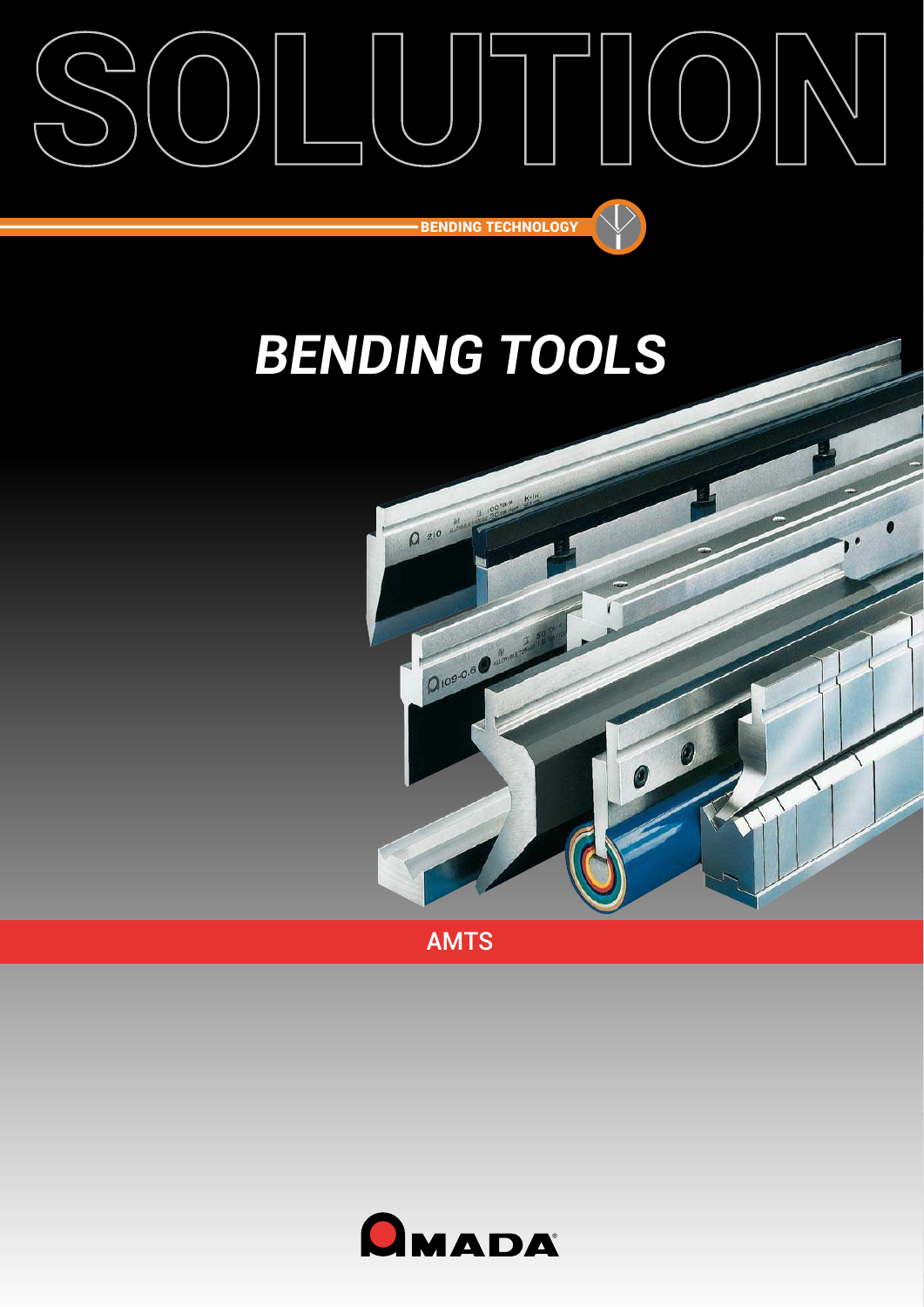## **Table of Content**

| <b>Table of Content</b> | 2  |
|-------------------------|----|
| bending_tools           | 3  |
| Punch                   | 3  |
| 30° Punch               | 3  |
| 88° Punch               | 6  |
| 90° Punch               | 14 |
| Die                     | 22 |
| $1-V/30^{\circ}$        | 22 |
| $1-V/88^\circ$          | 23 |
| $1-V/90^{\circ}$        | 29 |
| Air bending force chart | 35 |
| Mild steel              | 35 |
| Stainless steel         | 36 |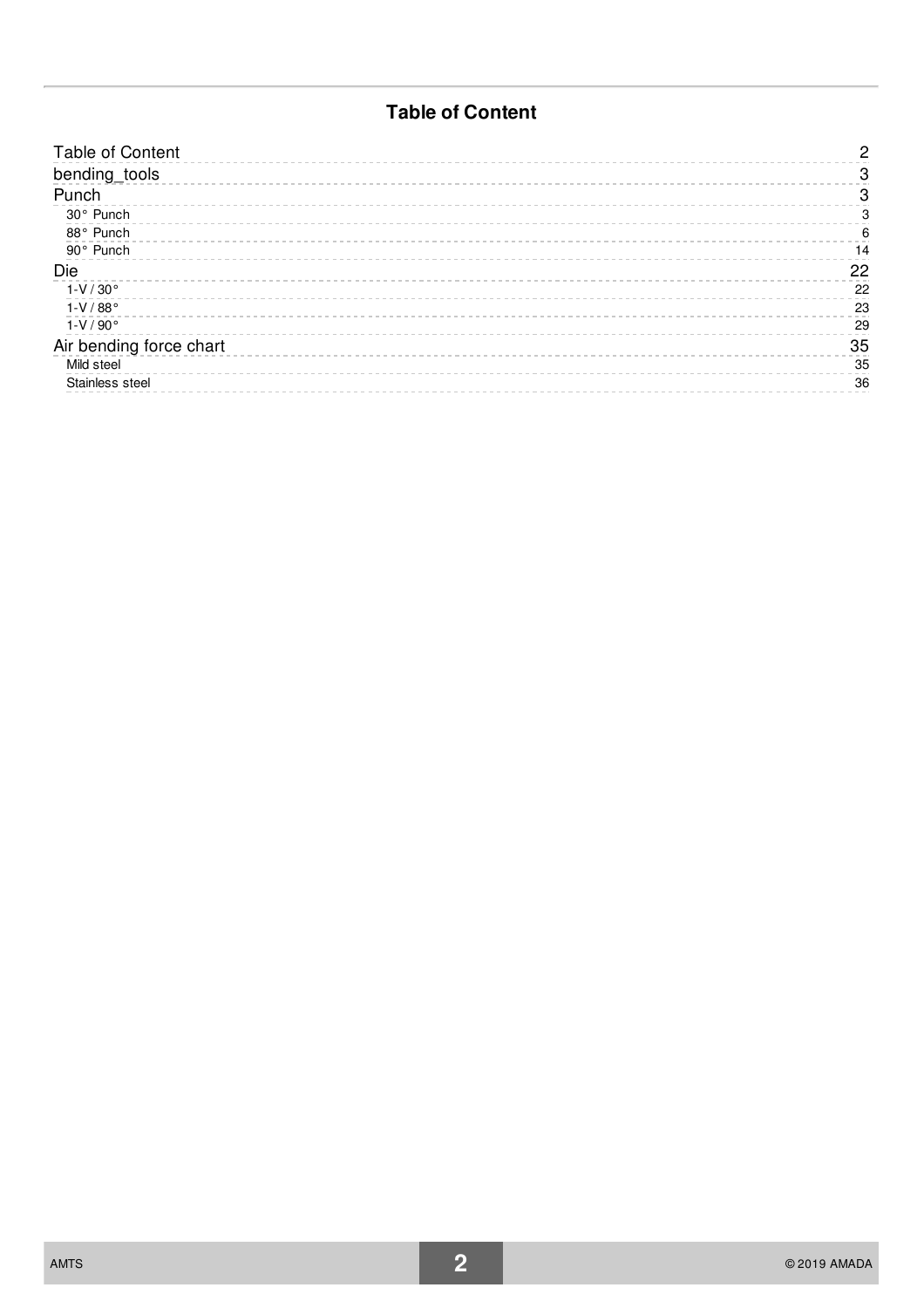# <span id="page-2-0"></span>**bending** tools **30° Punch Optimal protection & highest wear resistance** *AMANIT®* Press Brake Toolings have the best qualities for applications where very high wear and extreme load bearing occur. 60 - 65 **HRC** provides highest wear resistance on the tool surface (HRC 60- 65) • lowers the friction on the shoulder radii (by compound layer lubricity) 1150 • has high tensile strength - 1150 N/mm<sup>2</sup> N/mm² • adds corrosion resistance to tooling Tool type **Tip Angle** Maximum pressure **Production date**  $88^{\circ}$ ALLOWABLE TONNAGE 0406 MAX: 1000kN/m {100 ton/m} RΔ  $R0.6(0.024)$ **MADE IN AUSTRIA** MAX: 30 TON/FOOT  $(32.874)$ Tip radius / V-Size Length Country of origin mm (inch) mm (inch) **Available punching lengths Long Short Short Sectionalized Extra short Ear** 415 mm 300 mm 235 mm 200 mm 100 mm 415 mm | | 300 mm | | 200 mm | | 40 mm 200 mm 50 mm 100 mm 100 mm 100 mm 10 mm 15 mm 20 mm **Available die lengths Long Short Sectionalized Extra short** 415 mm 300 mm 235 mm 200 mm 415 mm 300 mm 200 mm 200 mm 15 mm 20 mm 50 mm 50 mm 100 mm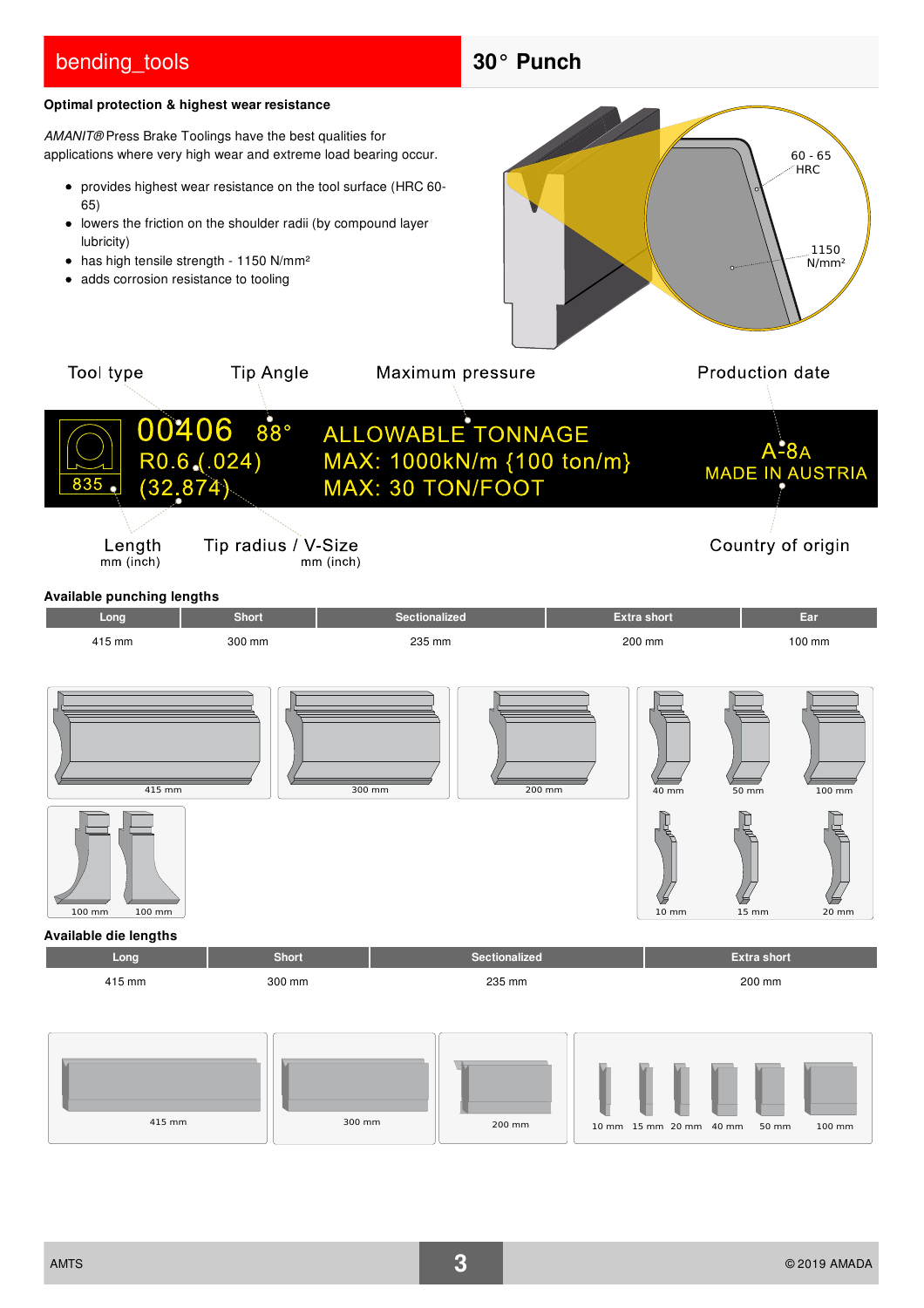# <span id="page-3-0"></span>30° Acute Punch - MT 36



| Angle           | $30^{\circ}$         |
|-----------------|----------------------|
| Height          | $90.00 \, \text{mm}$ |
| Pressure        | 500 kN/m             |
| Ear pressure    | 190 kN/m             |
| Material        |                      |
| <b>Hardness</b> | 52 - 56 HRC          |

Radius 0.2 mm

|               | Length           | Order number |             | Weight  |
|---------------|------------------|--------------|-------------|---------|
| Long          | 415 mm           | 36230A       | 6H MT36230A | 5.60 kg |
| Short         | 300 mm           | 36230D       | 6H MT36230D |         |
| Sectionalized | 235 mm           | 36230F       | 6H MT36230F |         |
| Extra short   | 200 mm           | 36230C       | 6H MT36230C |         |
| Ear           | $100 \text{ mm}$ | 36230G       | 6H MT36230G |         |
| Radius 0.6 mm |                  |              |             |         |
|               |                  |              |             |         |
|               | Length           | Order number |             | Weight  |
| Long          | 415 mm           | 36630A       | 6H MT36630A | 5.60 kg |
| Short         | 300 mm           | 36630D       | 6H MT36630D |         |
| Sectionalized | 235 mm           | 36630F       | 6H MT36630F |         |
| Extra short   | 200 mm           | 36630C       | 6H MT36630C |         |

## 30° Acute Punch - MT 36



| Angle        | $30^{\circ}$ |
|--------------|--------------|
| Height       | 120.00 mm    |
| Pressure     | 500 kN/m     |
| Ear pressure | 190 kN/m     |
| Material     |              |
| Hardness     | 52 - 56 HRC  |

### Radius 0.2 mm

|               | Length           | Order number |             | Weight  |
|---------------|------------------|--------------|-------------|---------|
| Long          | 415 mm           | 36232A       | 6H MT36232A | 6.20 kg |
| Short         | 300 mm           | 36232D       | 6H MT36232D |         |
| Sectionalized | 235 mm           | 36232F       | 6H MT36232F | -       |
| Extra short   | 200 mm           | 36232C       | 6H MT36232C | ۰       |
| Ear           | $100 \text{ mm}$ | 36232G       | 6H MT36232G |         |

<span id="page-3-2"></span><span id="page-3-1"></span>

|               | Length           | Order number |             | Weight  |
|---------------|------------------|--------------|-------------|---------|
| Long          | 415 mm           | 36632A       | 6H MT36632A | 6.20 kg |
| Short         | $300 \text{ mm}$ | 36632D       | 6H MT36632D |         |
| Sectionalized | 235 mm           | 36632F       | 6H MT36632F |         |
| Extra short   | $200 \text{ mm}$ | 36632C       | 6H MT36632C |         |
| Ear           | $100 \text{ mm}$ | 36632G       | 6H MT36632G |         |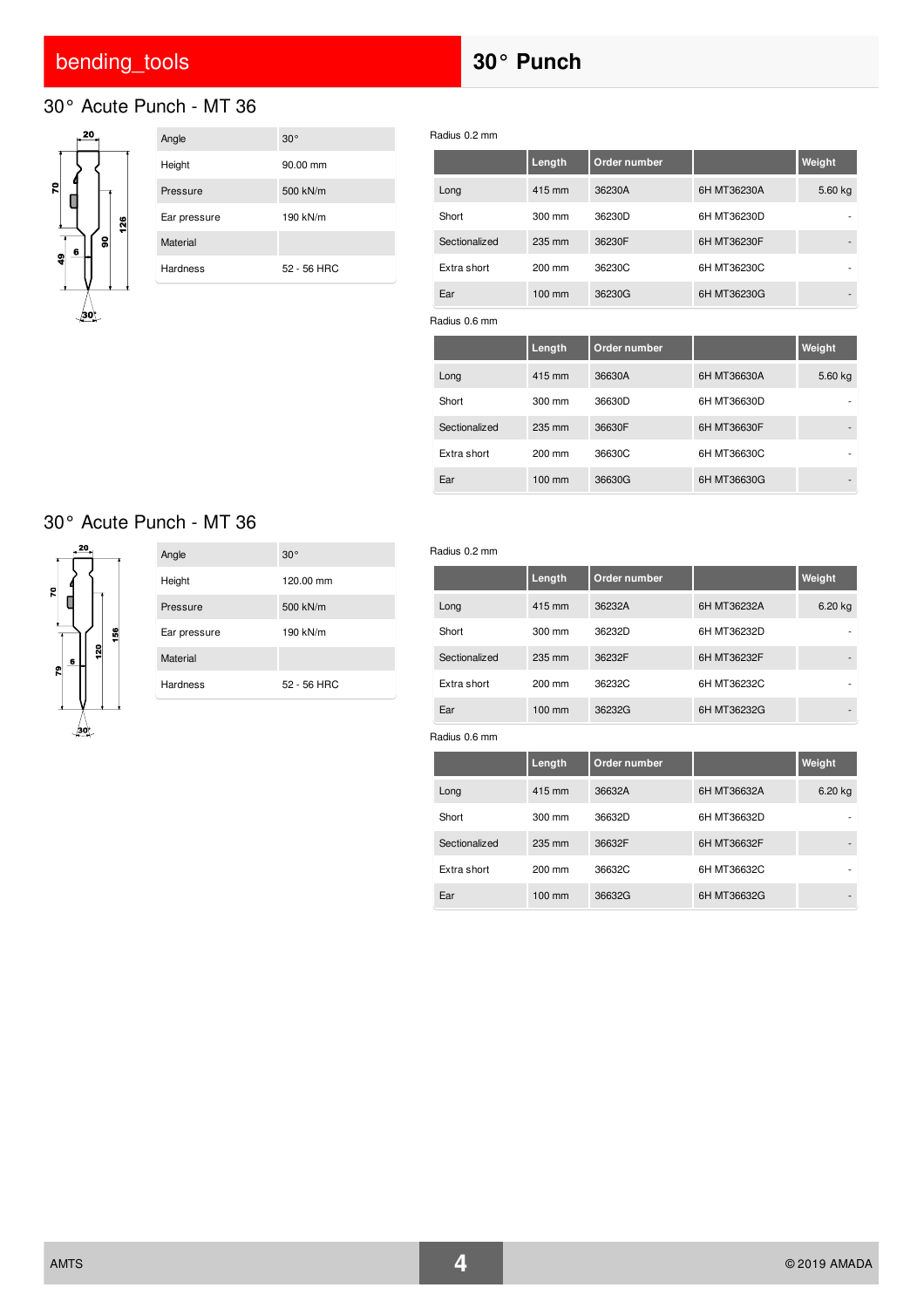# 30° Acute Punch - MT 36



| Angle        | $30^{\circ}$ |
|--------------|--------------|
| Height       | 170.00 mm    |
| Pressure     | 500 kN/m     |
| Ear pressure | 190 kN/m     |
| Material     |              |
| Hardness     | 52 - 56 HRC  |
|              |              |

|               | Length           | Order number |             | Weight  |
|---------------|------------------|--------------|-------------|---------|
| Long          | 415 mm           | 36237A       | 6H MT36237A | 8.00 kg |
| Short         | 300 mm           | 36237D       | 6H MT36237D |         |
| Sectionalized | 235 mm           | 36237F       | 6H MT36237F |         |
| Extra short   | 200 mm           | 36237C       | 6H MT36237C |         |
| Ear           | $100 \text{ mm}$ | 36237G       | 6H MT36237G |         |
|               |                  |              |             |         |
| Radius 0.6 mm |                  |              |             |         |
|               | Length           | Order number |             | Weight  |
| Long          | 415 mm           | 36637A       | 6H MT36637A | 8.00 kg |
| Short         | 300 mm           | 36637D       | 6H MT36637D |         |
| Sectionalized | 235 mm           | 36637F       | 6H MT36637F |         |
| Extra short   | $200 \text{ mm}$ | 36637C       | 6H MT36637C |         |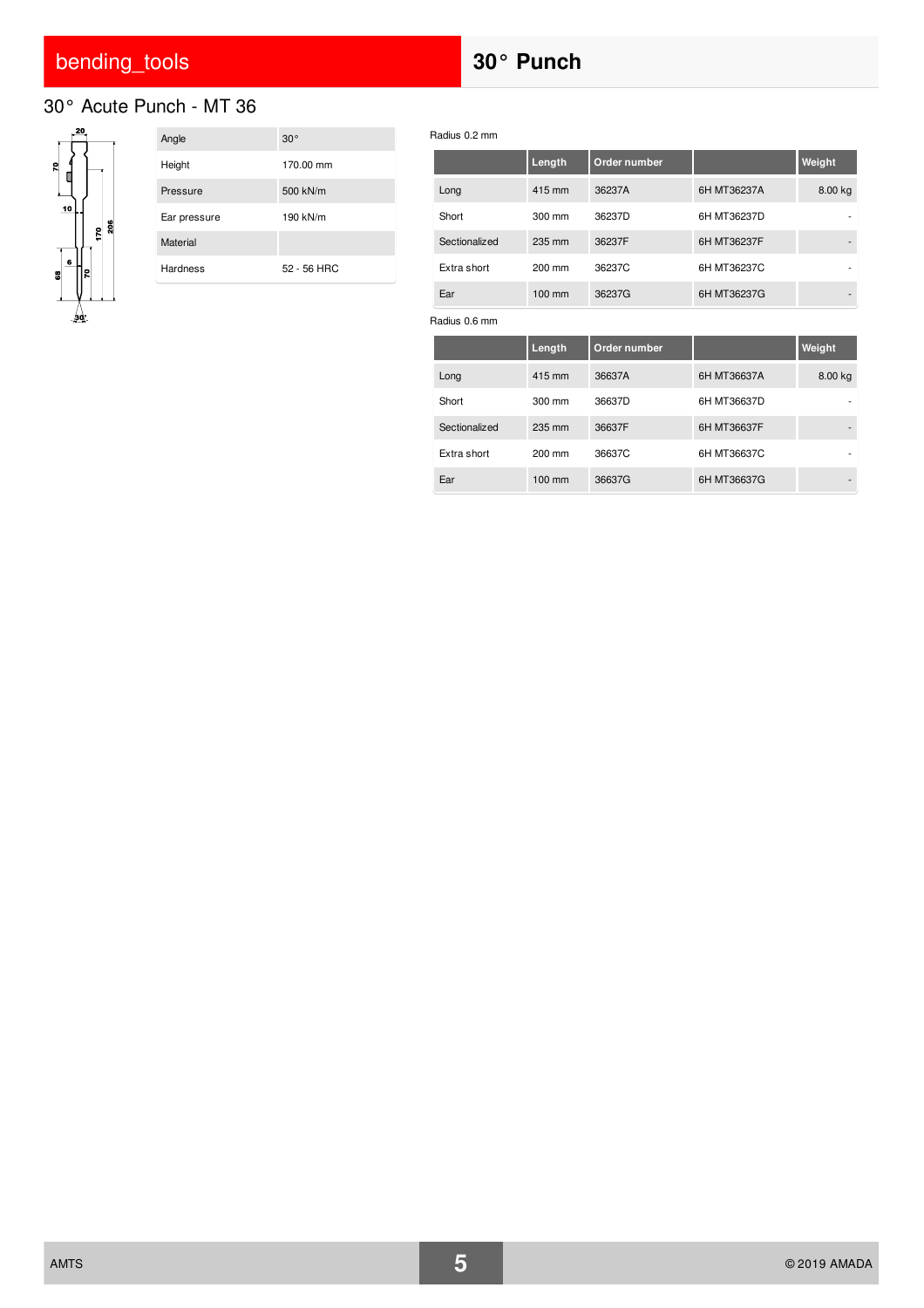# 88° Standard Punch - MT 12



|  | Angle        | 88°         |
|--|--------------|-------------|
|  | Height       | 120.00 mm   |
|  | Pressure     | 800 kN/m    |
|  | Ear pressure | 450 kN/m    |
|  | Material     |             |
|  | Hardness     | 52 - 56 HRC |

Radius 0.2 mm

|               | Length           | Order number |             | Weight   |
|---------------|------------------|--------------|-------------|----------|
| Long          | 415 mm           | 12282A       | 6H MT12282A | 11.30 kg |
| Short         | $300 \text{ mm}$ | 12282D       | 6H MT12282D |          |
| Sectionalized | 235 mm           | 12282F       | 6H MT12282F | -        |
| Extra short   | $200 \text{ mm}$ | 12282C       | 6H MT12282C |          |
| Ear           | 100 mm           | 12282G       | 6H MT12282G |          |

Radius 0.6 mm

|               | Length           | Order number |             | Weight   |
|---------------|------------------|--------------|-------------|----------|
| Long          | 415 mm           | 12682A       | 6H MT12682A | 11.30 kg |
| Short         | 300 mm           | 12682D       | 6H MT12682D |          |
| Sectionalized | 235 mm           | 12682F       | 6H MT12682F |          |
| Extra short   | 200 mm           | 12682C       | 6H MT12682C |          |
| Ear           | $100 \text{ mm}$ | 12682G       | 6H MT12682G |          |

## 88° Standard Punch - MT 12



| Angle           | 88°                  |
|-----------------|----------------------|
| Height          | $90.00 \, \text{mm}$ |
| Pressure        | 800 kN/m             |
| Ear pressure    | 450 kN/m             |
| Material        |                      |
| <b>Hardness</b> | 52 - 56 HRC          |
|                 |                      |

#### Radius 0.2 mm

|               | Length           | Order number |             | Weight  |
|---------------|------------------|--------------|-------------|---------|
| Long          | 415 mm           | 12280A       | 6H MT12280A | 8.50 kg |
| Short         | $300 \text{ mm}$ | 12280D       | 6H MT12280D |         |
| Sectionalized | 235 mm           | 12280F       | 6H MT12280F | -       |
| Extra short   | $200 \text{ mm}$ | 12280C       | 6H MT12280C | ۰       |
| Ear           | 100 mm           | 12280G       | 6H MT12280G |         |

|               | Length   | Order number |             | Weight  |
|---------------|----------|--------------|-------------|---------|
| Long          | 415 mm   | 12680A       | 6H MT12680A | 8.50 kg |
| Short         | 300 mm   | 12680D       | 6H MT12680D | ۰       |
| Sectionalized | 235 mm   | 12680F       | 6H MT12680F | ۰       |
| Extra short   | 200 mm   | 12680C       | 6H MT12680C | ۰       |
| Ear           | $100$ mm | 12680G       | 6H MT12680G | ۰       |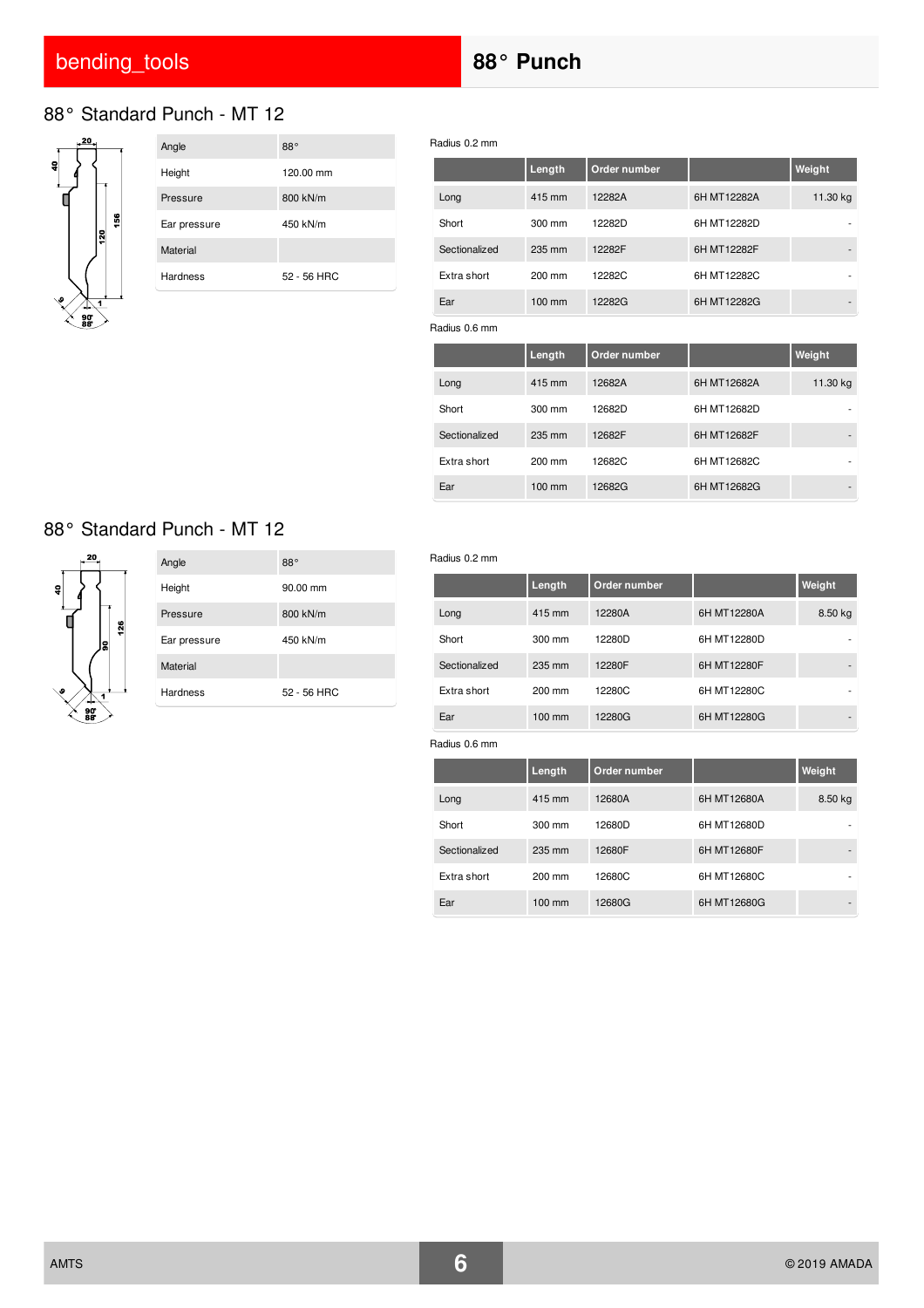## <span id="page-6-0"></span>88° Standard Punch - MT 14



| Angle           | $88^{\circ}$ |
|-----------------|--------------|
| Height          | 120.00 mm    |
| Pressure        | 200 kN/m     |
| Ear pressure    | 200 kN/m     |
| Material        |              |
| <b>Hardness</b> | 52 - 56 HRC  |

Radius 0.2 mm

|               | Length           | Order number |             | Weight   |
|---------------|------------------|--------------|-------------|----------|
| Long          | 415 mm           | 14282A       | 6H MT14282A | 10.90 kg |
| Short         | 300 mm           | 14282D       | 6H MT14282D |          |
| Sectionalized | 235 mm           | 14282F       | 6H MT14282F |          |
| Extra short   | 200 mm           | 14282C       | 6H MT14282C |          |
| Ear           | $100 \text{ mm}$ | 14282G       | 6H MT14282G |          |
| Radius 0.6 mm |                  |              |             |          |
|               | Length           | Order number |             | Weight   |
| Long          | 415 mm           | 14682A       | 6H MT14682A | 10.90 kg |
| Short         | 300 mm           | 14682D       | 6H MT14682D |          |
| Sectionalized | 235 mm           | 14682F       | 6H MT14682F |          |

Extra short 200 mm 14682C 6H MT14682C Ear 100 mm 14682G 6H MT14682G

### 88° Standard Punch - MT 14



| Angle           | 88°         |
|-----------------|-------------|
| Height          | 90.00 mm    |
| Pressure        | 200 kN/m    |
| Ear pressure    | 200 kN/m    |
| Material        |             |
| <b>Hardness</b> | 52 - 56 HRC |

#### Radius 0.2 mm

|               | Length           | Order number |             | Weight  |
|---------------|------------------|--------------|-------------|---------|
| Long          | 415 mm           | 14280A       | 6H MT14280A | 8.20 kg |
| Short         | 300 mm           | 14280D       | 6H MT14280D |         |
| Sectionalized | 235 mm           | 14280F       | 6H MT14280F | ۰       |
| Extra short   | 200 mm           | 14280C       | 6H MT14280C | ۰       |
| Ear           | $100 \text{ mm}$ | 14280G       | 6H MT14280G | -       |

|               | Length           | Order number |             | Weight  |
|---------------|------------------|--------------|-------------|---------|
| Long          | 415 mm           | 14680A       | 6H MT14680A | 8.20 kg |
| Short         | $300 \text{ mm}$ | 14680D       | 6H MT14680D |         |
| Sectionalized | 235 mm           | 14680F       | 6H MT14680F |         |
| Extra short   | $200 \text{ mm}$ | 14680C       | 6H MT14680C |         |
| Ear           | $100 \text{ mm}$ | 14680G       | 6H MT14680G |         |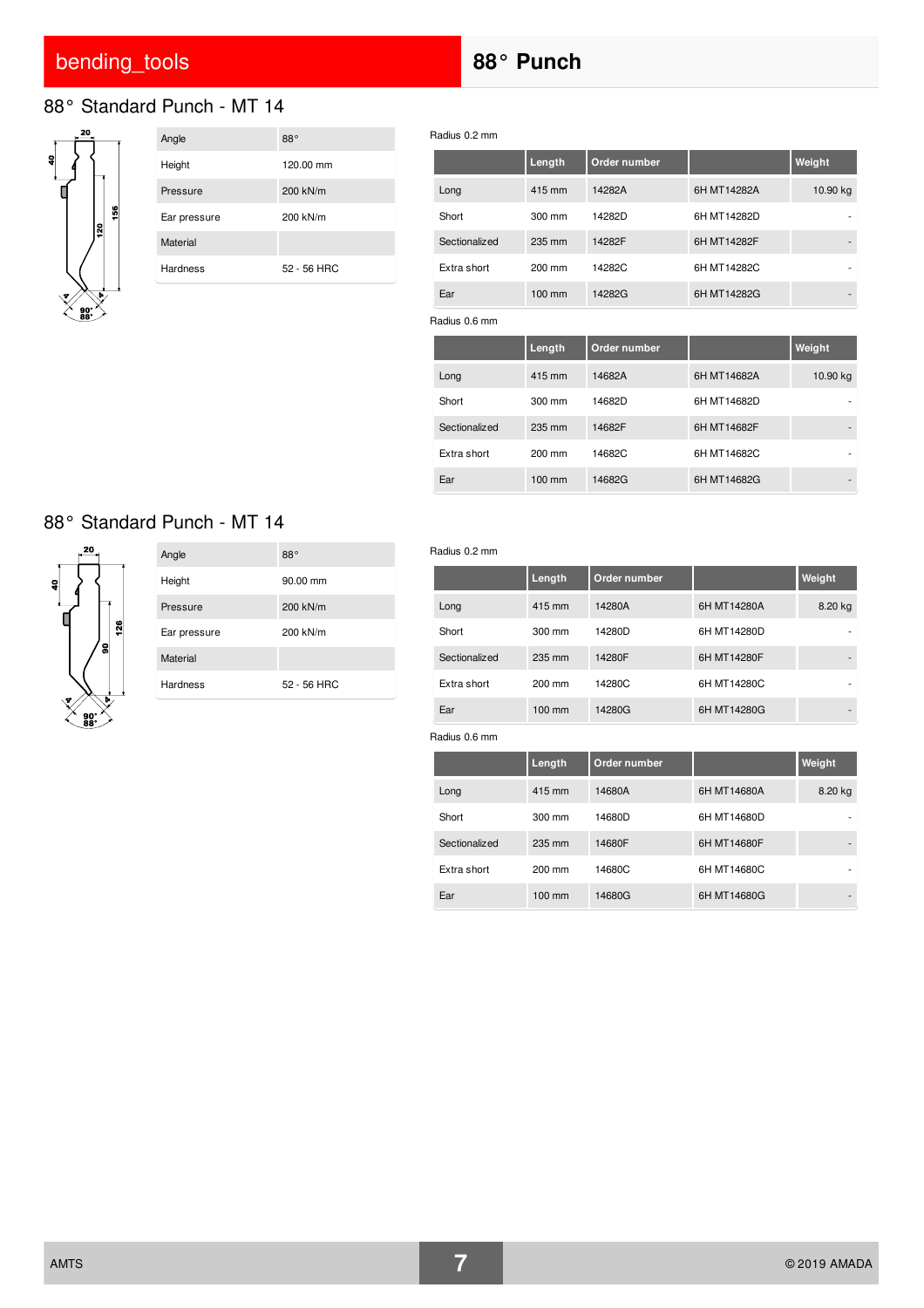# 88° Acute Punch - MT 30 (Straight Punch)



| Angle           | 88°                  |
|-----------------|----------------------|
| Height          | $90.00 \, \text{mm}$ |
| Pressure        | 500 kN/m             |
| Ear pressure    | 190 kN/m             |
| Material        |                      |
| <b>Hardness</b> | 52 - 56 HRC          |

Radius 0.2 mm

|               | Length           | Order number |             | Weight  |
|---------------|------------------|--------------|-------------|---------|
| Long          | 415 mm           | 30280A       | 6H MT30280A | 5.70 kg |
| Short         | $300 \text{ mm}$ | 30280D       | 6H MT30280D |         |
| Sectionalized | 235 mm           | 30280F       | 6H MT30280F |         |
| Extra short   | 200 mm           | 30280C       | 6H MT30280C |         |
| Ear           | 100 mm           | 30280G       | 6H MT30280G |         |
|               |                  |              |             |         |
| Radius 0.6 mm |                  |              |             |         |
|               | Length           | Order number |             | Weight  |
| Long          | 415 mm           | 30680A       | 6H MT30680A | 5.70 kg |
| Short         | $300 \text{ mm}$ | 30680D       | 6H MT30680D |         |
| Sectionalized | 235 mm           | 30680F       | 6H MT30680F |         |
| Extra short   | 200 mm           | 30680C       | 6H MT30680C |         |

## 88° Gooseneck Punch - MT 47



| Angle        | 88°         |
|--------------|-------------|
| Height       | 120.00 mm   |
| Pressure     | 500 kN/m    |
| Ear pressure | 500 kN/m    |
| Material     |             |
| Hardness     | 52 - 56 HRC |
|              |             |

#### Radius 0.2 mm

|               | Length | Order number |        | Weight |
|---------------|--------|--------------|--------|--------|
| Long          | 835 mm | 1A5211       | 1A5211 | -      |
| Short         | 415 mm | 1A5212       | 1A5212 | ۰      |
| Sectionalized | 835 mm | 1A521A       | 1A521A | -      |

Radius 0.6 mm

|               | Length | Order number |        | Weight |
|---------------|--------|--------------|--------|--------|
| Long          | 835 mm | 1A5251       | 1A5251 | -      |
| Short         | 415 mm | 1A5252       | 1A5252 | ۰      |
| Sectionalized | 835 mm | 1A525A       | 1A525A | -      |

## 88° Standard Punch - MT 10



| Angle           | 88°                  |
|-----------------|----------------------|
| Height          | $90.00 \, \text{mm}$ |
| Pressure        | 1000 kN/m            |
| Ear pressure    | 450 kN/m             |
| Material        |                      |
| <b>Hardness</b> | 52 - 56 HRC          |
|                 |                      |

### Radius 0.2 mm

|               | Length           | Order number |             | Weight  |
|---------------|------------------|--------------|-------------|---------|
| Long          | 415 mm           | 10280A       | 6H MT10280A | 8.60 kg |
| Short         | $300 \text{ mm}$ | 10280D       | 6H MT10280D |         |
| Sectionalized | 235 mm           | 10280F       | 6H MT10280F |         |
| Extra short   | $200 \text{ mm}$ | 10280C       | 6H MT10280C |         |
| Ear           | $100 \text{ mm}$ | 10280G       | 6H MT10280G | -       |

|               | Length           | Order number |             | Weight  |
|---------------|------------------|--------------|-------------|---------|
| Long          | 415 mm           | 10680A       | 6H MT10680A | 8.60 kg |
| Short         | 300 mm           | 10680D       | 6H MT10680D |         |
| Sectionalized | 235 mm           | 10680F       | 6H MT10680F |         |
| Extra short   | $200$ mm         | 10680C       | 6H MT10680C |         |
| Ear           | $100 \text{ mm}$ | 10680G       | 6H MT10680G |         |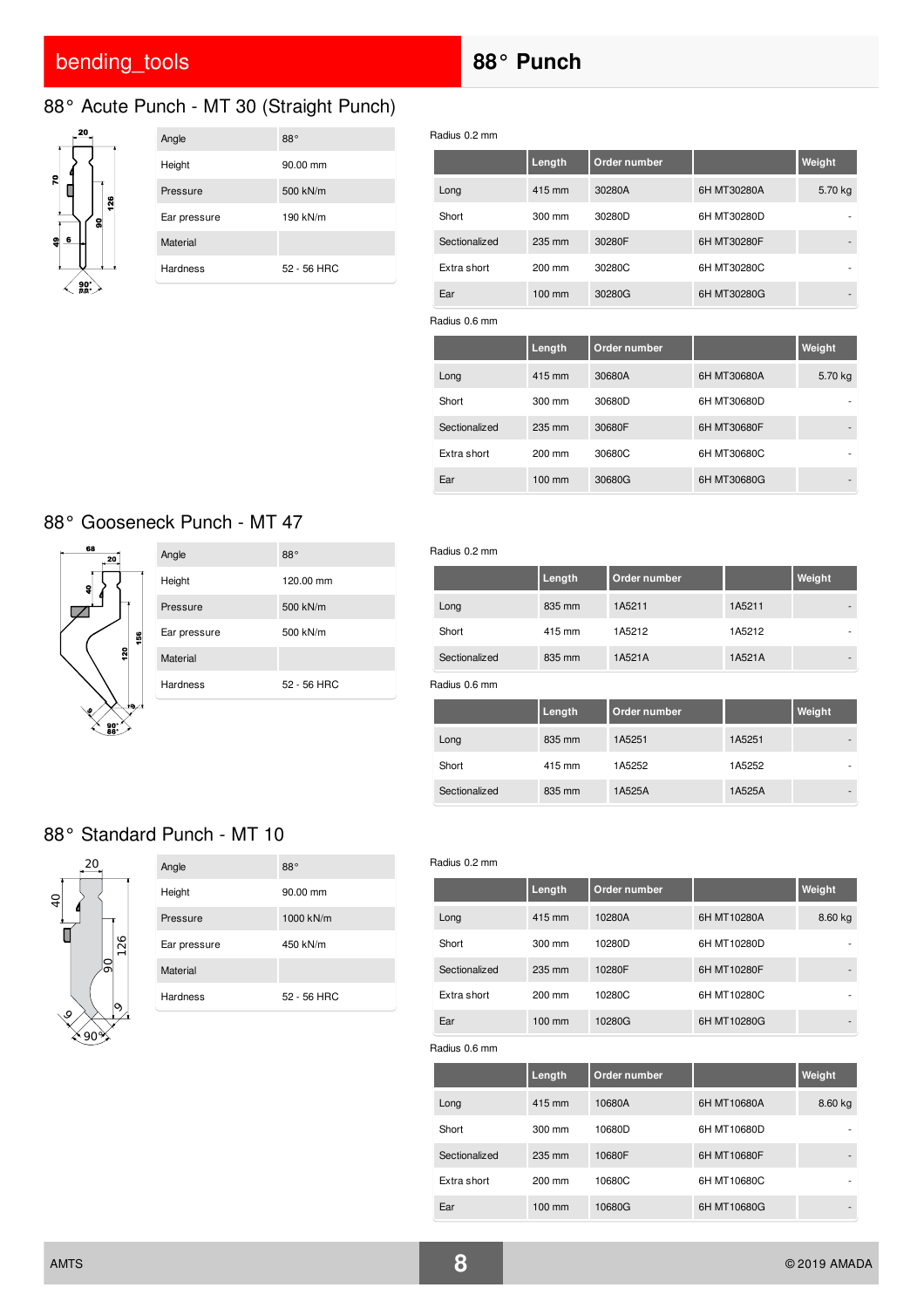## 88° Standard Punch - MT 28 (splayed)



| Angle           | 88°                  |
|-----------------|----------------------|
| Height          | $90.00 \, \text{mm}$ |
| Pressure        | 300 kN/m             |
| Ear pressure    | 300 kN/m             |
| Material        |                      |
| <b>Hardness</b> | 52 - 56 HRC          |

Radius 0.2 mm

|               | Length           | Order number |             | Weight  |
|---------------|------------------|--------------|-------------|---------|
| Long          | 415 mm           | 28280A       | 6H MT28280A | 5.90 kg |
| Short         | 300 mm           | 28280D       | 6H MT28280D |         |
| Sectionalized | 235 mm           | 28280F       | 6H MT28280F |         |
| Extra short   | $200 \text{ mm}$ | 28280C       | 6H MT28280C |         |
| Ear           | $100 \text{ mm}$ | 28280G       | 6H MT28280G |         |
| Radius 0.6 mm |                  |              |             |         |
|               | Length           | Order number |             | Weight  |
| Long          | 415 mm           | 28680A       | 6H MT28680A | 5.90 kg |
| Short         | $300 \text{ mm}$ | 28680D       | 6H MT28680D |         |
| Sectionalized | 235 mm           | 28680F       | 6H MT28680F |         |
| Extra short   | $200 \text{ mm}$ | 28680C       | 6H MT28680C |         |
| Ear           | 100 mm           | 28680G       | 6H MT28680G |         |

# 88° Acute Punch - MT 30 (Straight Punch)



| Angle           | 88°         |
|-----------------|-------------|
| Height          | 120.00 mm   |
| Pressure        | 500 kN/m    |
| Ear pressure    | 190 kN/m    |
| Material        |             |
| <b>Hardness</b> | 52 - 56 HRC |
|                 |             |

### Radius 0.2 mm

|               | <b>Length</b>    | Order number |             | Weight  |
|---------------|------------------|--------------|-------------|---------|
| Long          | 415 mm           | 30282A       | 6H MT30282A | 6.30 kg |
| Short         | 300 mm           | 30282D       | 6H MT30282D | ۰       |
| Sectionalized | 235 mm           | 30282F       | 6H MT30282F | -       |
| Extra short   | 200 mm           | 30282C       | 6H MT30282C |         |
| Ear           | $100 \text{ mm}$ | 30282G       | 6H MT30282G |         |

|               | Length           | Order number |             | Weight  |
|---------------|------------------|--------------|-------------|---------|
| Long          | 415 mm           | 30682A       | 6H MT30682A | 6.30 kg |
| Short         | 300 mm           | 30682D       | 6H MT30682D |         |
| Sectionalized | 235 mm           | 30682F       | 6H MT30682F |         |
| Extra short   | $200$ mm         | 30682C       | 6H MT30682C |         |
| Ear           | $100 \text{ mm}$ | 30682G       | 6H MT30682G |         |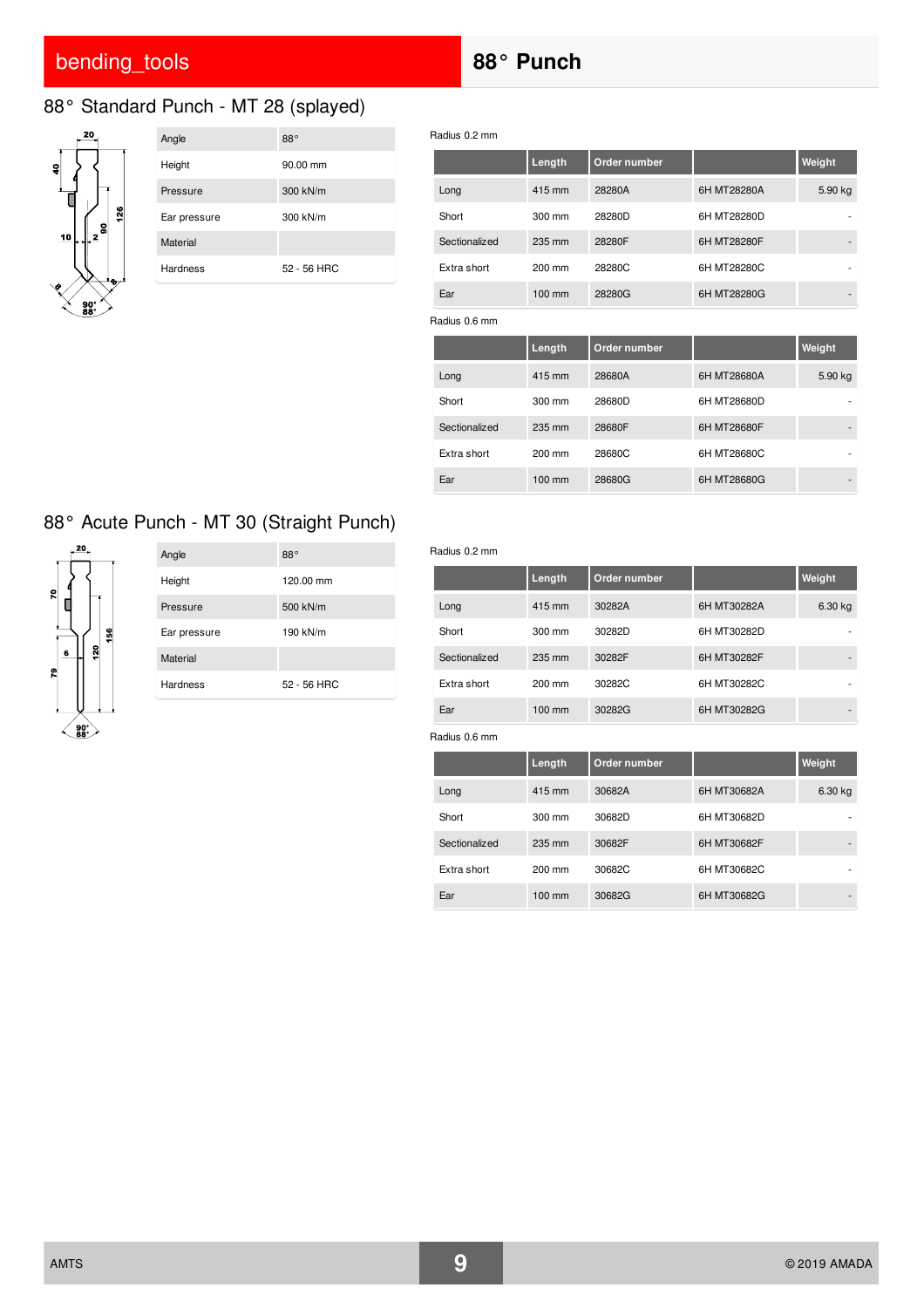# 88° Acute Punch - MT 30 (Straight Punch)



| Angle           | 88°         |
|-----------------|-------------|
| Height          | 170.00 mm   |
| Pressure        | 500 kN/m    |
| Ear pressure    | 190 kN/m    |
| Material        |             |
| <b>Hardness</b> | 52 - 56 HRC |
|                 |             |

Radius 0.2 mm

|               | Length           | Order number |             | Weight  |
|---------------|------------------|--------------|-------------|---------|
| Long          | 415 mm           | 30287A       | 6H MT30287A | 8.10 kg |
| Short         | $300 \text{ mm}$ | 30287D       | 6H MT30287D |         |
| Sectionalized | 235 mm           | 30287F       | 6H MT30287F |         |
| Extra short   | $200 \text{ mm}$ | 30287C       | 6H MT30287C |         |
| Ear           | $100 \text{ mm}$ | 30287G       | 6H MT30287G |         |
| Radius 0.6 mm |                  |              |             |         |
|               | Length           | Order number |             | Weight  |
| Long          | 415 mm           | 30687A       | 6H MT30687A | 8.10 kg |
| Short         | $300 \text{ mm}$ | 30687D       | 6H MT30687D |         |
| Sectionalized | 235 mm           | 30687F       | 6H MT30687F |         |
|               |                  |              |             |         |
| Extra short   | $200 \text{ mm}$ | 30687C       | 6H MT30687C |         |

## 88° Standard Punch - MT 10



| Angle           | 88°         |
|-----------------|-------------|
| Height          | 120.00 mm   |
| Pressure        | 1000 kN/m   |
| Ear pressure    | 450 kN/m    |
| Material        |             |
| <b>Hardness</b> | 52 - 56 HRC |

#### Radius 0.2 mm

|               | Length           | Order number |             | Weight   |
|---------------|------------------|--------------|-------------|----------|
| Long          | 415 mm           | 10282A       | 6H MT10282A | 11.40 kg |
| Short         | 300 mm           | 10282D       | 6H MT10282D | ۰        |
| Sectionalized | 235 mm           | 10282F       | 6H MT10282F |          |
| Extra short   | $200$ mm         | 10282C       | 6H MT10282C |          |
| Ear           | $100 \text{ mm}$ | 10282G       | 6H MT10282G |          |

|               | Length           | Order number |             | Weight   |
|---------------|------------------|--------------|-------------|----------|
| Long          | 415 mm           | 10682A       | 6H MT10682A | 11.40 kg |
| Short         | 300 mm           | 10682D       | 6H MT10682D |          |
| Sectionalized | 235 mm           | 10682F       | 6H MT10682F |          |
| Extra short   | 200 mm           | 10682C       | 6H MT10682C |          |
| Ear           | $100 \text{ mm}$ | 10682G       | 6H MT10682G |          |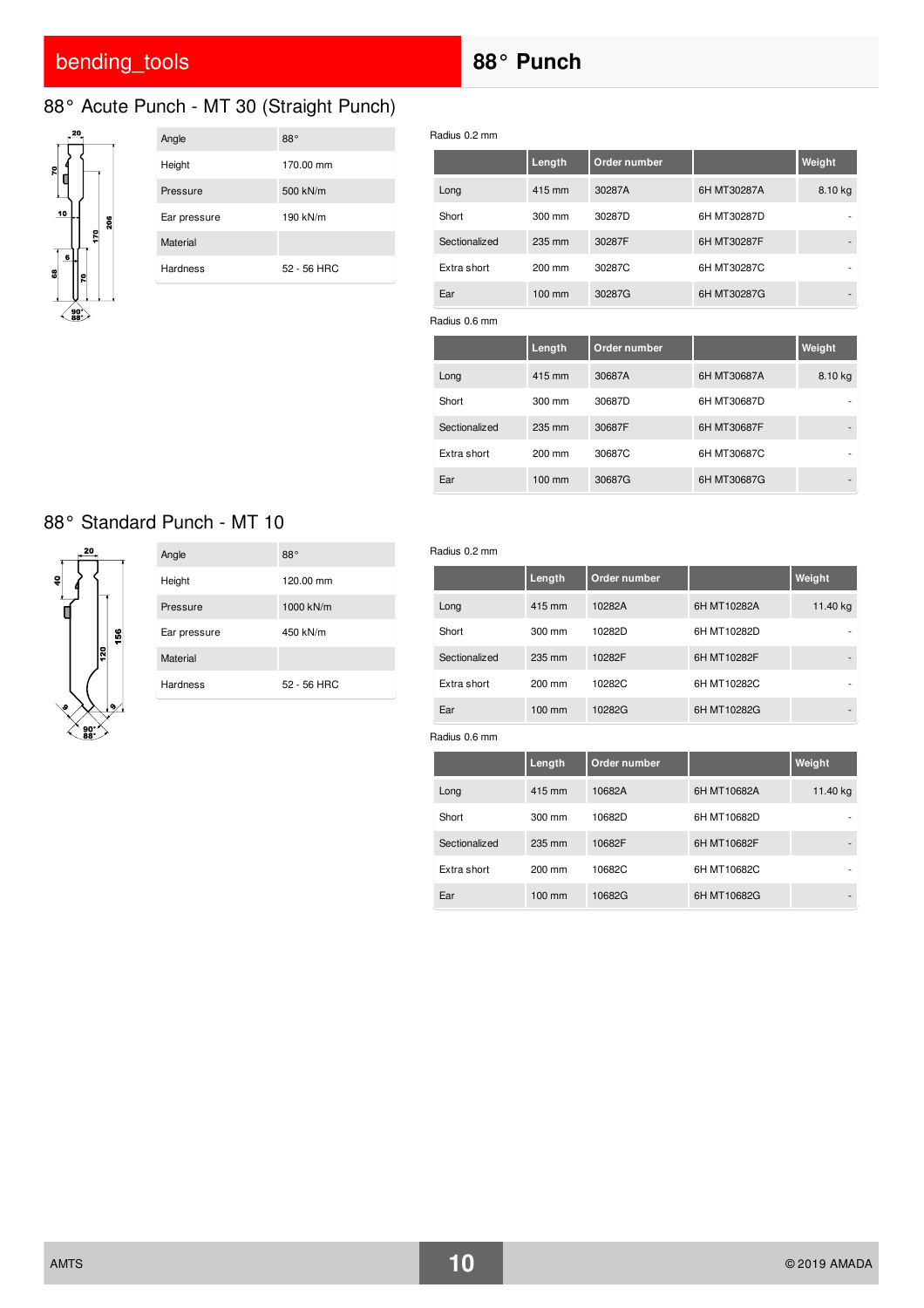## 88° Standard Punch - MT 28 (splayed)



| Angle           | 88°         |
|-----------------|-------------|
| Height          | 120.00 mm   |
| Pressure        | 300 kN/m    |
| Ear pressure    | 300 kN/m    |
| Material        |             |
| <b>Hardness</b> | 52 - 56 HRC |

Radius 0.2 mm

|               | Length           | Order number |             | Weight  |
|---------------|------------------|--------------|-------------|---------|
| Long          | 415 mm           | 28282A       | 6H MT28282A | 6.90 kg |
| Short         | $300 \text{ mm}$ | 28282D       | 6H MT28282D |         |
| Sectionalized | 235 mm           | 28282F       | 6H MT28282F |         |
| Extra short   | 200 mm           | 28282C       | 6H MT28282C |         |
| Ear           | $100 \text{ mm}$ | 28282G       | 6H MT28282G |         |
| Radius 0.6 mm |                  |              |             |         |
|               | Length           | Order number |             | Weight  |
| Long          | 415 mm           | 28682A       | 6H MT28682A | 6.90 kg |
| Short         | $300 \text{ mm}$ | 28682D       | 6H MT28682D |         |
| Sectionalized | 235 mm           | 28682F       | 6H MT28682F |         |
| Extra short   | $200 \text{ mm}$ | 28682C       | 6H MT28682C |         |
| Ear           | $100 \text{ mm}$ | 28682G       | 6H MT28682G |         |

# 88° Standard Punch - MT 28 (splayed)



| Angle           | 88°         |
|-----------------|-------------|
| Height          | 170.00 mm   |
| Pressure        | 300 kN/m    |
| Ear pressure    | 300 kN/m    |
| Material        |             |
| <b>Hardness</b> | 52 - 56 HRC |

### Radius 0.2 mm

|               | Length           | Order number |             | <b>Weight</b> |
|---------------|------------------|--------------|-------------|---------------|
| Long          | 415 mm           | 28287A       | 6H MT28287A | 8.60 kg       |
| Short         | 300 mm           | 28287D       | 6H MT28287D | ۰             |
| Sectionalized | 235 mm           | 28287F       | 6H MT28287F |               |
| Extra short   | 200 mm           | 28287C       | 6H MT28287C | ۰             |
| Ear           | $100 \text{ mm}$ | 28287G       | 6H MT28287G | -             |

|               | Length           | Order number |             | <b>Weight</b> |
|---------------|------------------|--------------|-------------|---------------|
| Long          | 415 mm           | 28687A       | 6H MT28687A | 8.60 kg       |
| Short         | 300 mm           | 28687D       | 6H MT28687D |               |
| Sectionalized | 235 mm           | 28687F       | 6H MT28687F |               |
| Extra short   | 200 mm           | 28687C       | 6H MT28687C |               |
| Ear           | $100 \text{ mm}$ | 28687G       | 6H MT28687G |               |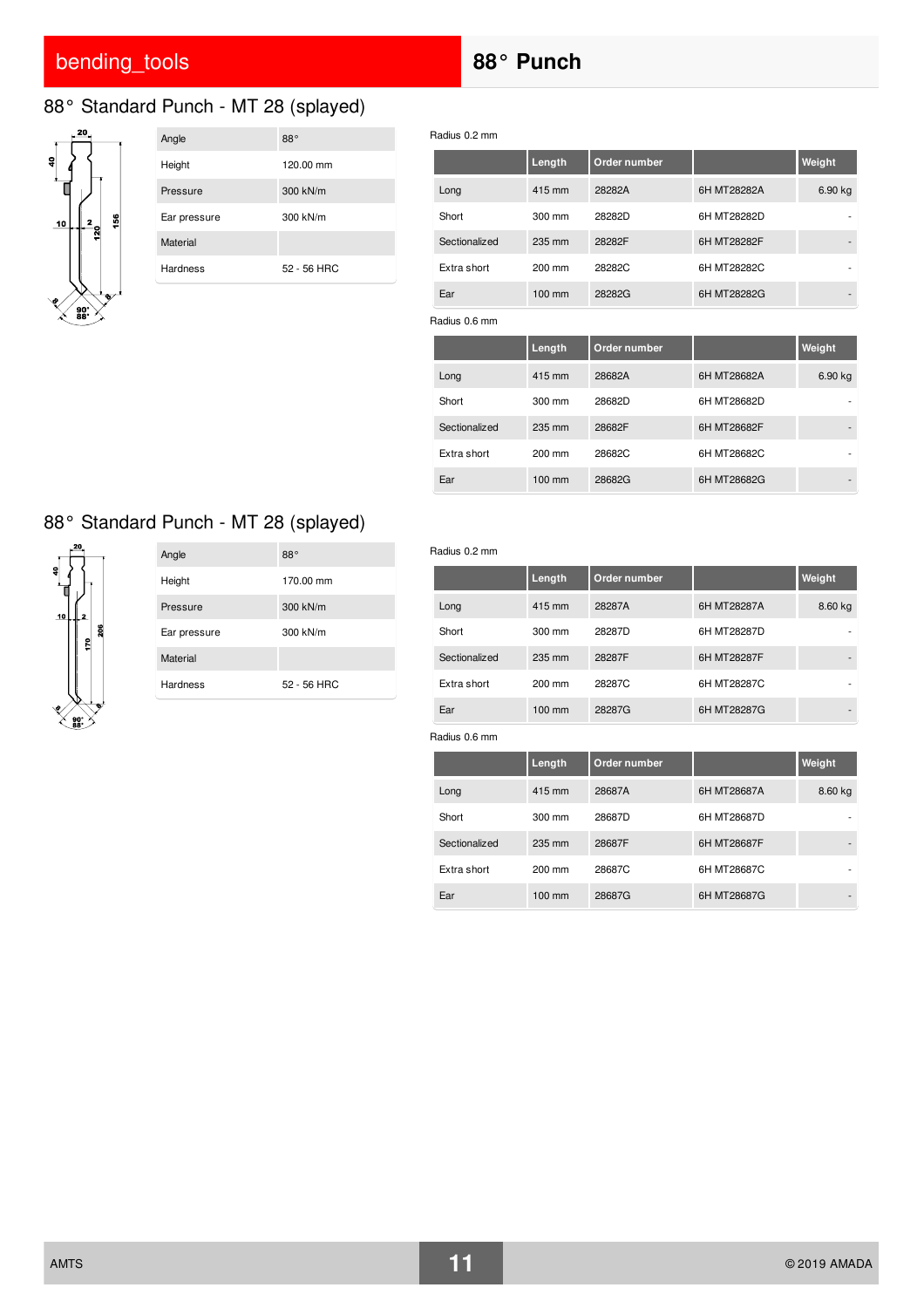# 88° Gooseneck Punch - MT 46



| Angle           | $88^\circ$           |
|-----------------|----------------------|
| Height          | $90.00 \, \text{mm}$ |
| Pressure        | 500 kN/m             |
| Ear pressure    | 350 kN/m             |
| Material        |                      |
| <b>Hardness</b> | 52 - 56 HRC          |

Radius 0.2 mm

|               | Length           | Order number |             | Weight  |
|---------------|------------------|--------------|-------------|---------|
| Long          | 415 mm           | 46280A       | 6H MT46280A | 9.10 kg |
| Short         | $300 \text{ mm}$ | 46280D       | 6H MT46280D |         |
| Sectionalized | 235 mm           | 46280F       | 6H MT46280F |         |
| Extra short   | 200 mm           | 46280C       | 6H MT46280C |         |
| Ear           | $100 \text{ mm}$ | 46280G       | 6H MT46280G |         |
| Radius 0.6 mm |                  |              |             |         |
|               | Length           | Order number |             | Weight  |
| Long          | 415 mm           | 46680A       | 6H MT46680A | 9.10 kg |
| Short         | $300 \text{ mm}$ | 46680D       | 6H MT46680D |         |
|               |                  |              |             |         |
| Sectionalized | 235 mm           | 46680F       | 6H MT46680F |         |
| Extra short   | 200 mm           | 46680C       | 6H MT46680C |         |

## 88° Standard Punch - MT 40



| Angle           | 88°         |
|-----------------|-------------|
| Height          | 90.00 mm    |
| Pressure        | 700 kN/m    |
| Ear pressure    | 500 kN/m    |
| Material        |             |
| <b>Hardness</b> | 52 - 56 HRC |

### Radius 0.2 mm

|               | Length           | Order number |             | Weight    |
|---------------|------------------|--------------|-------------|-----------|
| Long          | 415 mm           | 40280A       | 6H MT40280A | $9.60$ kg |
| Short         | 300 mm           | 40280D       | 6H MT40280D | ۰         |
| Sectionalized | 235 mm           | 40280F       | 6H MT40280F | -         |
| Extra short   | 200 mm           | 40280C       | 6H MT40280C | ۰         |
| Ear           | $100 \text{ mm}$ | 40280G       | 6H MT40280G |           |

|               | <b>Length</b>    | Order number |             | Weight  |
|---------------|------------------|--------------|-------------|---------|
| Long          | 415 mm           | 40680A       | 6H MT40680A | 9.60 kg |
| Short         | $300 \text{ mm}$ | 40680D       | 6H MT40680D |         |
| Sectionalized | 235 mm           | 40680F       | 6H MT40680F |         |
| Extra short   | $200 \text{ mm}$ | 40680C       | 6H MT40680C |         |
| Ear           | $100 \text{ mm}$ | 40680G       | 6H MT40680G |         |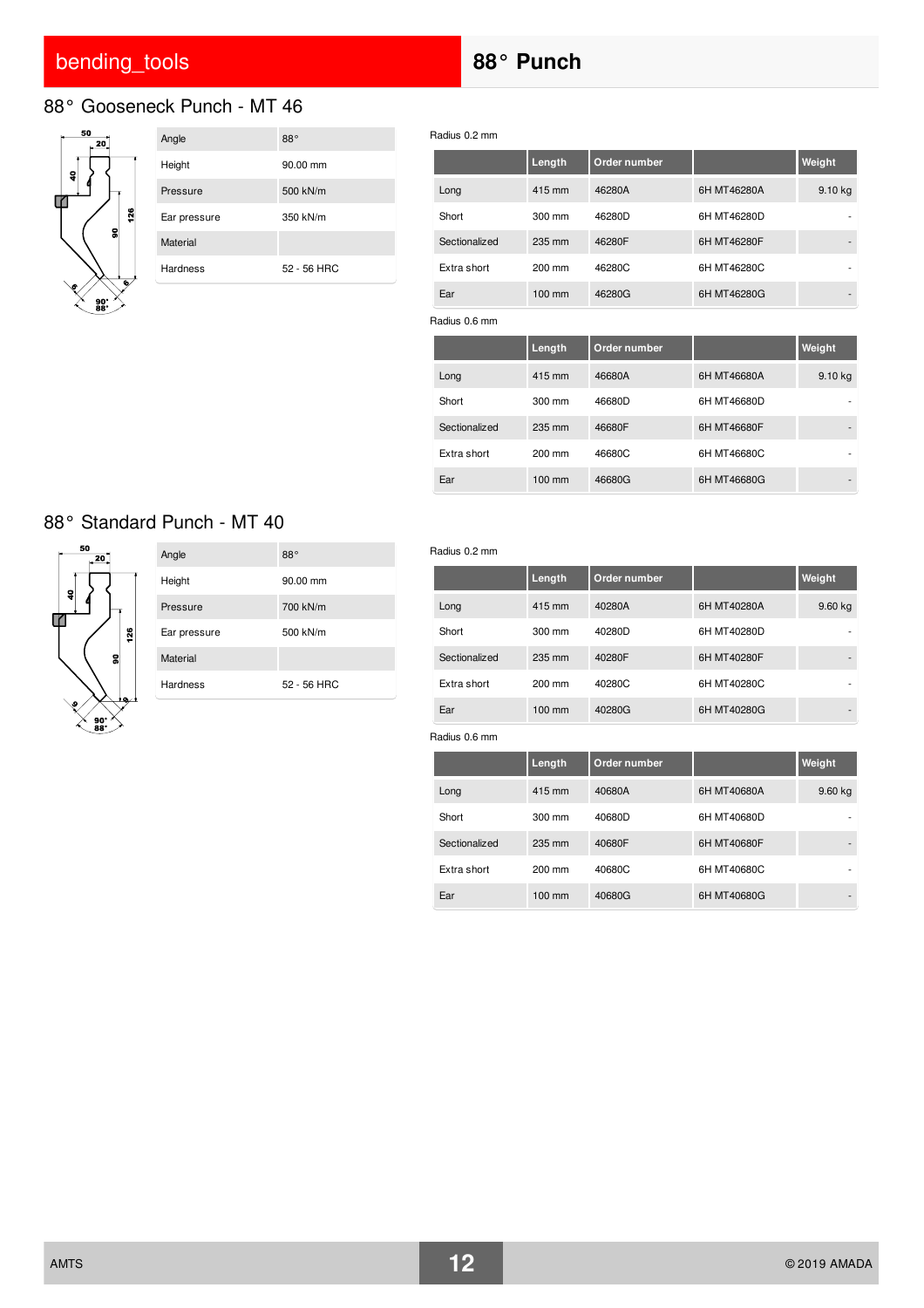# 88° Gooseneck Punch - MT 46



|  | Angle           | 88°         |
|--|-----------------|-------------|
|  | Height          | 120.00 mm   |
|  | Pressure        | 500 kN/m    |
|  | Ear pressure    | 350 kN/m    |
|  | Material        |             |
|  | <b>Hardness</b> | 52 - 56 HRC |
|  |                 |             |

Radius 0.2 mm

|               | Length           | Order number |             | Weight   |
|---------------|------------------|--------------|-------------|----------|
| Long          | 415 mm           | 46282A       | 6H MT46282A | 13.30 kg |
| Short         | 300 mm           | 46282D       | 6H MT46282D |          |
| Sectionalized | 235 mm           | 46282F       | 6H MT46282F |          |
| Extra short   | $200 \text{ mm}$ | 46282C       | 6H MT46282C |          |
| Ear           | 100 mm           | 46282G       | 6H MT46282G |          |
| Radius 0.6 mm |                  |              |             |          |
|               | Length           | Order number |             | Weight   |
| Long          | 415 mm           | 46682A       | 6H MT46682A | 13.30 kg |
| Short         | 300 mm           | 46682D       | 6H MT46682D |          |
| Sectionalized | 235 mm           | 46682F       | 6H MT46682F |          |

Extra short 200 mm 46682C 6H MT46682C -Ear 100 mm 46682G 6H MT46682G -

### 88° Standard Punch - MT 40



| Angle        | 88°         |
|--------------|-------------|
| Height       | 120.00 mm   |
| Pressure     | 700 kN/m    |
| Ear pressure | 500 kN/m    |
| Material     |             |
| Hardness     | 52 - 56 HRC |

#### Radius 0.2 mm

|               | Length           | Order number |             | Weight   |
|---------------|------------------|--------------|-------------|----------|
| Long          | 415 mm           | 40282A       | 6H MT40282A | 13.80 kg |
| Short         | 300 mm           | 40282D       | 6H MT40282D | ۰        |
| Sectionalized | 235 mm           | 40282F       | 6H MT40282F | -        |
| Extra short   | 200 mm           | 40282C       | 6H MT40282C | ۰        |
| Ear           | $100 \text{ mm}$ | 40282G       | 6H MT40282G | -        |

|               | Length           | Order number |             | Weight   |
|---------------|------------------|--------------|-------------|----------|
| Long          | 415 mm           | 40682A       | 6H MT40682A | 13.80 kg |
| Short         | $300 \text{ mm}$ | 40682D       | 6H MT40682D |          |
| Sectionalized | 235 mm           | 40682F       | 6H MT40682F | -        |
| Extra short   | $200 \text{ mm}$ | 40682C       | 6H MT40682C |          |
| Ear           | $100 \text{ mm}$ | 40682G       | 6H MT40682G |          |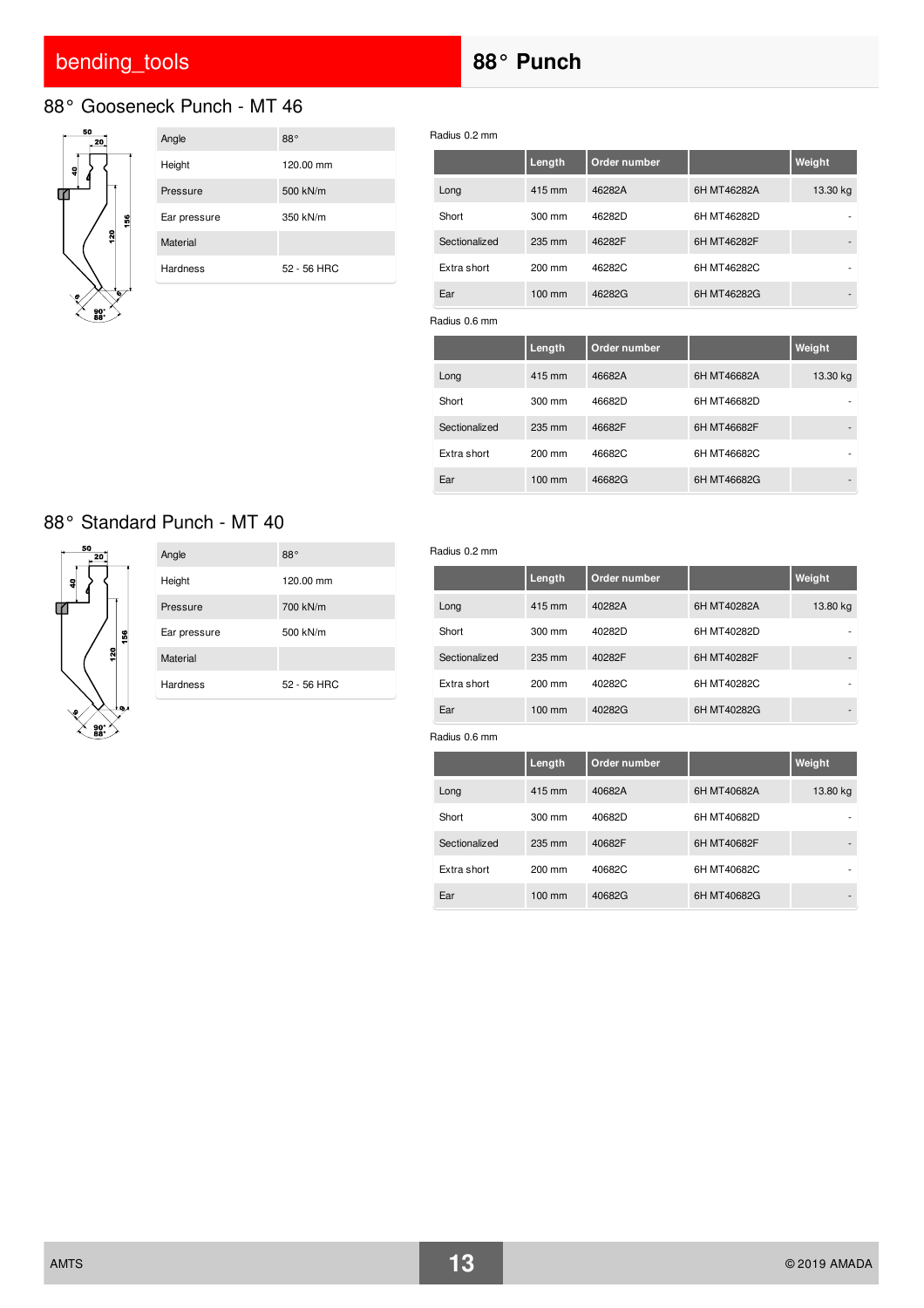# 90° Standard Punch - MT 12



|  | Angle           | $90^{\circ}$ |
|--|-----------------|--------------|
|  | Height          | 120.00 mm    |
|  | Pressure        | 800 kN/m     |
|  | Ear pressure    | 450 kN/m     |
|  | Material        |              |
|  | <b>Hardness</b> | 52 - 56 HRC  |

Radius 0.2 mm

|               | Length           | Order number |             | Weight   |
|---------------|------------------|--------------|-------------|----------|
| Long          | 415 mm           | 12202A       | 6H MT12202A | 11.30 kg |
| Short         | $300 \text{ mm}$ | 12202D       | 6H MT12202D |          |
| Sectionalized | 235 mm           | 12202F       | 6H MT12202F | ۰        |
| Extra short   | $200 \text{ mm}$ | 12202C       | 6H MT12202C | ۰        |
| Ear           | $100 \text{ mm}$ | 12202G       | 6H MT12202G |          |

Radius 0.6 mm

|               | Length           | Order number |             | Weight   |
|---------------|------------------|--------------|-------------|----------|
| Long          | 415 mm           | 12602A       | 6H MT12602A | 11.30 kg |
| Short         | 300 mm           | 12602D       | 6H MT12602D | ۰        |
| Sectionalized | 235 mm           | 12602F       | 6H MT12602F | -        |
| Extra short   | 200 mm           | 12602C       | 6H MT12602C |          |
| Ear           | $100 \text{ mm}$ | 12602G       | 6H MT12602G |          |

## 90° Standard Punch - MT 12



| Angle           | $90^{\circ}$         |
|-----------------|----------------------|
| Height          | $90.00 \, \text{mm}$ |
| Pressure        | 800 kN/m             |
| Ear pressure    | 450 kN/m             |
| Material        |                      |
| <b>Hardness</b> | 52 - 56 HRC          |
|                 |                      |

#### Radius 0.2 mm

|               | Length           | <b>Order number</b> |             | Weight  |
|---------------|------------------|---------------------|-------------|---------|
| Long          | 415 mm           | 12200A              | 6H MT12200A | 8.50 kg |
| Short         | $300 \text{ mm}$ | 12200D              | 6H MT12200D |         |
| Sectionalized | 235 mm           | 12200F              | 6H MT12200F | -       |
| Extra short   | $200 \text{ mm}$ | 12200C              | 6H MT12200C | ۰       |
| Ear           | 100 mm           | 12200G              | 6H MT12200G |         |

|               | Length   | Order number |             | Weight  |
|---------------|----------|--------------|-------------|---------|
| Long          | 415 mm   | 12600A       | 6H MT12600A | 8.50 kg |
| Short         | 300 mm   | 12600D       | 6H MT12600D |         |
| Sectionalized | 235 mm   | 12600F       | 6H MT12600F |         |
| Extra short   | 200 mm   | 12600C       | 6H MT12600C |         |
| Ear           | $100$ mm | 12600G       | 6H MT12600G |         |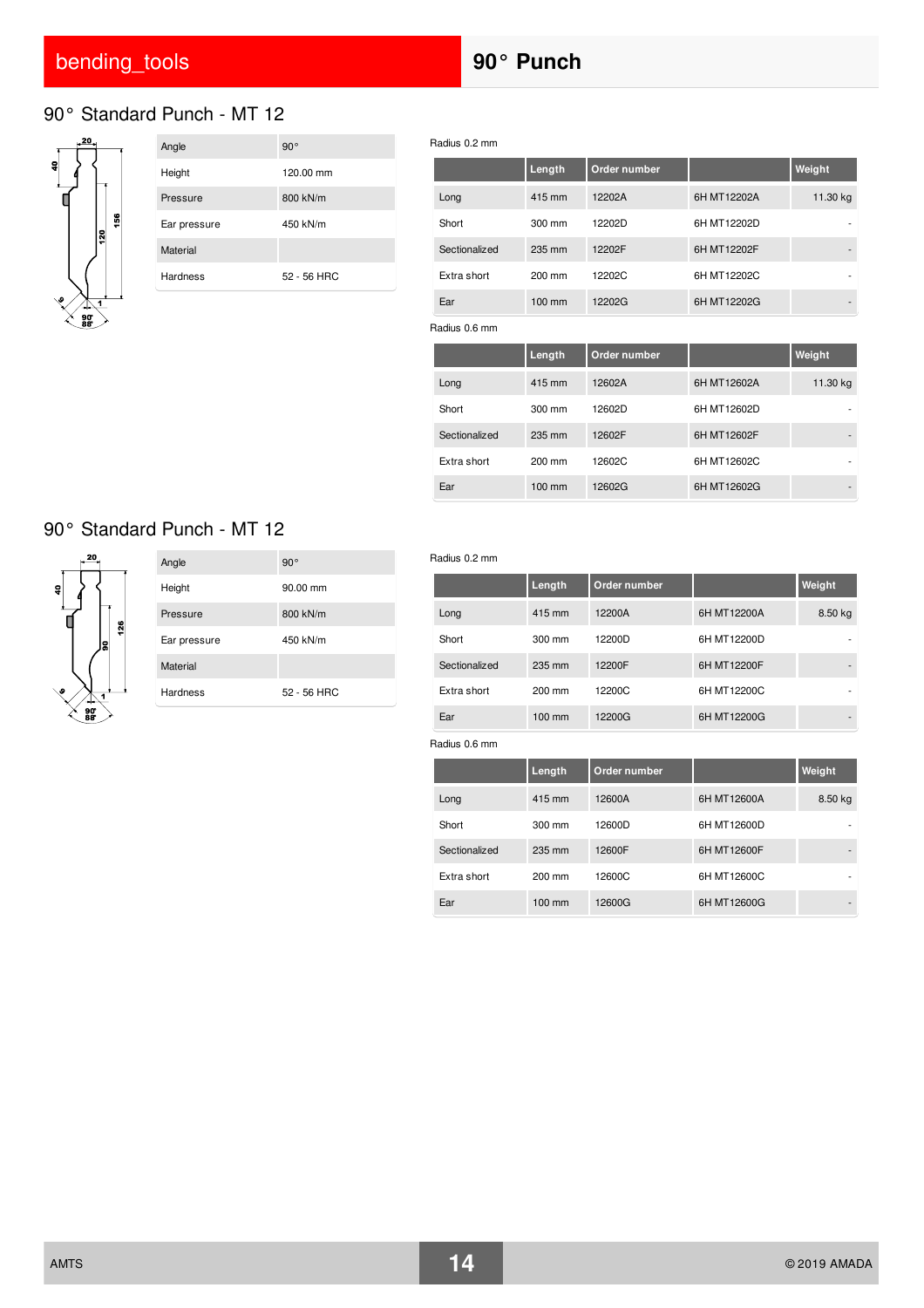## <span id="page-14-0"></span>90° Standard Punch - MT 14



| Angle        | 90°         |
|--------------|-------------|
| Height       | 120.00 mm   |
| Pressure     | 200 kN/m    |
| Ear pressure | 200 kN/m    |
| Material     |             |
| Hardness     | 52 - 56 HRC |

Radius 0.2 mm

|               | Length | Order number |             | Weight   |
|---------------|--------|--------------|-------------|----------|
| Long          | 415 mm | 14202A       | 6H MT14202A | 10.90 kg |
| Short         | 300 mm | 14202D       | 6H MT14202D |          |
| Sectionalized | 235 mm | 14202F       | 6H MT14202F |          |
| Extra short   | 200 mm | 14202C       | 6H MT14202C |          |
| Ear           | 100 mm | 14202G       | 6H MT14202G | ۰        |
| Radius 0.6 mm |        |              |             |          |
|               | Length | Order number |             | Weight   |
| Long          | 415 mm | 14602A       | 6H MT14602A | 10.90 kg |
| Short         | 300 mm | 14602D       | 6H MT14602D |          |
| Sectionalized | 235 mm | 14602F       | 6H MT14602F |          |

Extra short 200 mm 14602C 6H MT14602C Ear 100 mm 14602G 6H MT14602G

### 90° Standard Punch - MT 14



| Angle           | $90^{\circ}$ |
|-----------------|--------------|
| Height          | 90.00 mm     |
| Pressure        | 200 kN/m     |
| Ear pressure    | 200 kN/m     |
| Material        |              |
| <b>Hardness</b> | 52 - 56 HRC  |

#### Radius 0.2 mm

|               | Length           | Order number |             | Weight  |
|---------------|------------------|--------------|-------------|---------|
| Long          | 415 mm           | 14200A       | 6H MT14200A | 8.20 kg |
| Short         | 300 mm           | 14200D       | 6H MT14200D |         |
| Sectionalized | 235 mm           | 14200F       | 6H MT14200F | -       |
| Extra short   | 200 mm           | 14200C       | 6H MT14200C | ۰       |
| Ear           | $100 \text{ mm}$ | 14200G       | 6H MT14200G | -       |

|               | Length           | Order number |             | Weight  |
|---------------|------------------|--------------|-------------|---------|
| Long          | 415 mm           | 14600A       | 6H MT14600A | 8.20 kg |
| Short         | 300 mm           | 14600D       | 6H MT14600D |         |
| Sectionalized | 235 mm           | 14600F       | 6H MT14600F |         |
| Extra short   | $200$ mm         | 14600C       | 6H MT14600C |         |
| Ear           | $100 \text{ mm}$ | 14600G       | 6H MT14600G |         |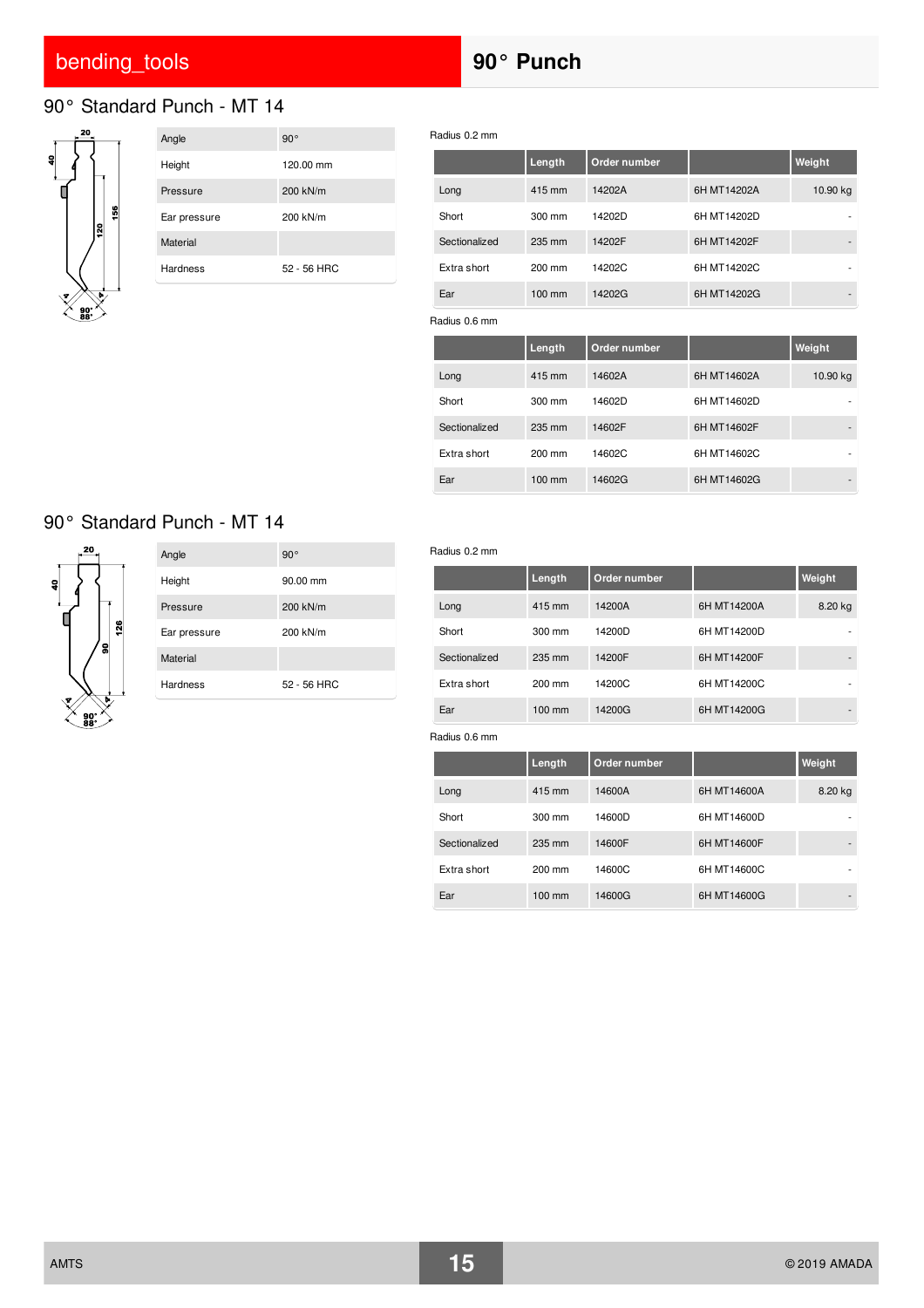## 90° Acute Punch - MT 30 (Straight Punch)



Radius 0.2 mm

|               | Length           | Order number |             | Weight  |
|---------------|------------------|--------------|-------------|---------|
| Long          | 415 mm           | 30200A       | 6H MT30200A | 5.70 kg |
| Short         | 300 mm           | 30200D       | 6H MT30200D |         |
| Sectionalized | 235 mm           | 30200F       | 6H MT30200F |         |
| Extra short   | 200 mm           | 30200C       | 6H MT30200C |         |
| Ear           | $100 \text{ mm}$ | 30200G       | 6H MT30200G |         |
| Radius 0.6 mm |                  |              |             |         |
|               | Length           | Order number |             | Weight  |
| Long          | 415 mm           | 30600A       | 6H MT30600A | 5.70 kg |
| Short         | 300 mm           | 30600D       | 6H MT30600D |         |
| Sectionalized | 235 mm           | 30600F       | 6H MT30600F |         |
| Extra short   | $200 \text{ mm}$ | 30600C       | 6H MT30600C |         |
| Ear           | $100 \text{ mm}$ | 30600G       | 6H MT30600G |         |

## 90° Gooseneck Punch - MT 47



|  | Angle           | $90^{\circ}$ |
|--|-----------------|--------------|
|  | Height          | 150.00 mm    |
|  | Pressure        | 500 kN/m     |
|  | Ear pressure    | 500 kN/m     |
|  | Material        |              |
|  | <b>Hardness</b> | 52 - 56 HRC  |
|  |                 |              |

### Radius 0.2 mm

|               | Length | Order number |        | Weight |
|---------------|--------|--------------|--------|--------|
| Long          | 835 mm | 1A5111       | 1A5111 | ۰      |
| Short         | 415 mm | 1A5112       | 1A5112 | ۰      |
| Sectionalized | 835 mm | 1A511A       | 1A511A | ۰      |

# 90° Standard Punch - MT 10



| Angle           | $90^{\circ}$         |
|-----------------|----------------------|
| Height          | $90.00 \, \text{mm}$ |
| Pressure        | 1000 kN/m            |
| Ear pressure    | 450 kN/m             |
| Material        |                      |
| <b>Hardness</b> | 52 - 56 HRC          |
|                 |                      |

### Radius 0.2 mm

|               | Length           | Order number |             | Weight  |
|---------------|------------------|--------------|-------------|---------|
| Long          | 415 mm           | 10200A       | 6H MT10200A | 8.60 kg |
| Short         | $300 \text{ mm}$ | 10200D       | 6H MT10200D |         |
| Sectionalized | 235 mm           | 10200F       | 6H MT10200F |         |
| Extra short   | $200 \text{ mm}$ | 10200C       | 6H MT10200C |         |
| Ear           | $100 \text{ mm}$ | 10200G       | 6H MT10200G |         |

|               | Length           | Order number |             | Weight    |
|---------------|------------------|--------------|-------------|-----------|
| Long          | 415 mm           | 10600A       | 6H MT10600A | $8.60$ kg |
| Short         | $300 \text{ mm}$ | 10600D       | 6H MT10600D |           |
| Sectionalized | 235 mm           | 10600F       | 6H MT10600F |           |
| Extra short   | $200 \text{ mm}$ | 10600C       | 6H MT10600C |           |
| Ear           | $100 \text{ mm}$ | 10600G       | 6H MT10600G |           |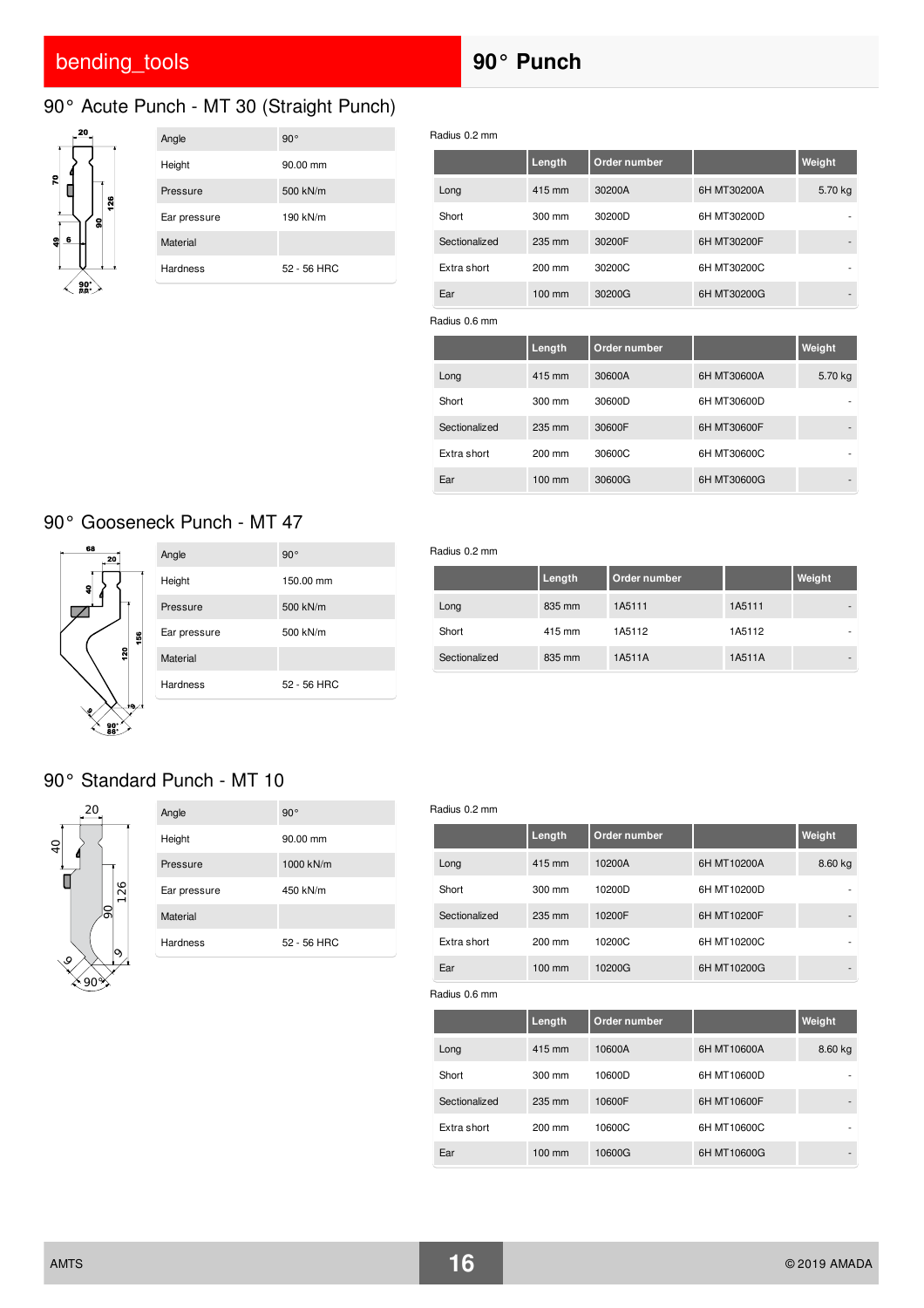## 90° Standard Punch - MT 28 (splayed)



|  | Angle        | 90°                  |
|--|--------------|----------------------|
|  | Height       | $90.00 \, \text{mm}$ |
|  | Pressure     | 300 kN/m             |
|  | Ear pressure | 300 kN/m             |
|  | Material     |                      |
|  | Hardness     | 52 - 56 HRC          |

Radius 0.2 mm

|               | Length           | Order number |             | Weight  |
|---------------|------------------|--------------|-------------|---------|
| Long          | 415 mm           | 28200A       | 6H MT28200A | 5.90 kg |
| Short         | $300 \text{ mm}$ | 28200D       | 6H MT28200D |         |
| Sectionalized | 235 mm           | 28200F       | 6H MT28200F |         |
| Extra short   | $200 \text{ mm}$ | 28200C       | 6H MT28200C |         |
| Ear           | $100 \text{ mm}$ | 28200G       | 6H MT28200G |         |
| Radius 0.6 mm |                  |              |             |         |
|               | Length           | Order number |             | Weight  |
| Long          | 415 mm           | 28600A       | 6H MT28600A | 5.90 kg |
| Short         | 300 mm           | 28600D       | 6H MT28600D |         |
| Sectionalized | 235 mm           | 28600F       | 6H MT28600F |         |
| Extra short   | 200 mm           | 28600C       | 6H MT28600C |         |
| Ear           | $100 \text{ mm}$ | 28600G       | 6H MT28600G |         |

# 90° Acute Punch - MT 30 (Straight Punch)



| Angle           | $90^{\circ}$ |
|-----------------|--------------|
| Height          | 120.00 mm    |
| Pressure        | 500 kN/m     |
| Ear pressure    | 190 kN/m     |
| Material        |              |
| <b>Hardness</b> | 52 - 56 HRC  |
|                 |              |

### Radius 0.2 mm

|               | Length           | Order number |             | Weight  |
|---------------|------------------|--------------|-------------|---------|
| Long          | 415 mm           | 30202A       | 6H MT30202A | 6.30 kg |
| Short         | $300 \text{ mm}$ | 30202D       | 6H MT30202D | ۰       |
| Sectionalized | 235 mm           | 30202F       | 6H MT30202F | -       |
| Extra short   | $200 \text{ mm}$ | 30202C       | 6H MT30202C | ۰       |
| Ear           | $100 \text{ mm}$ | 30202G       | 6H MT30202G | -       |

|               | Length           | Order number |             | Weight  |
|---------------|------------------|--------------|-------------|---------|
| Long          | 415 mm           | 30602A       | 6H MT30602A | 6.30 kg |
| Short         | 300 mm           | 30602D       | 6H MT30602D |         |
| Sectionalized | 235 mm           | 30602F       | 6H MT30602F |         |
| Extra short   | 200 mm           | 30602C       | 6H MT30602C |         |
| Ear           | $100 \text{ mm}$ | 30602G       | 6H MT30602G |         |

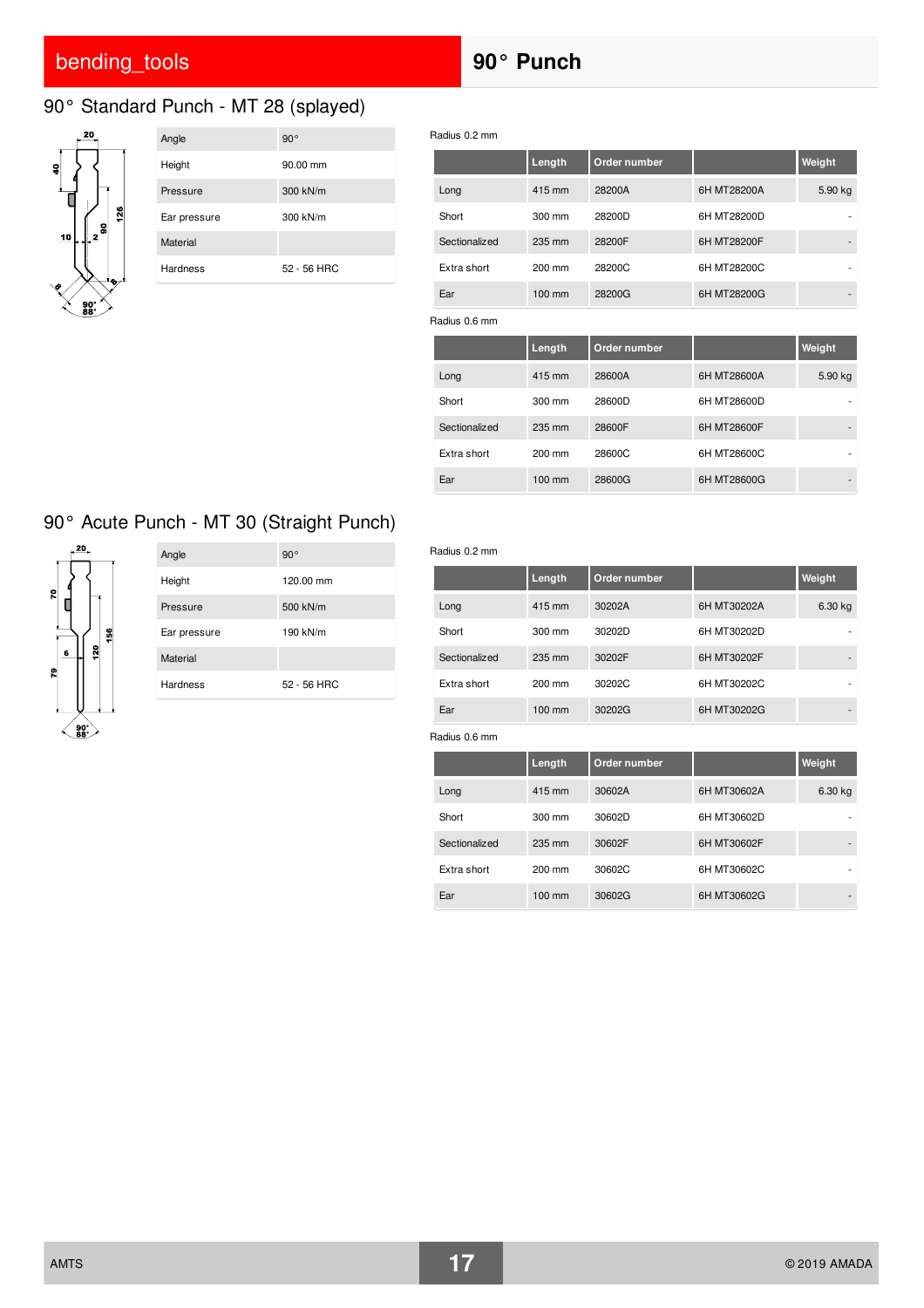# 90° Acute Punch - MT 30 (Straight Punch)



| Angle           | $90^{\circ}$ |
|-----------------|--------------|
| Height          | 170.00 mm    |
| Pressure        | 500 kN/m     |
| Ear pressure    | 190 kN/m     |
| Material        |              |
| <b>Hardness</b> | 52 - 56 HRC  |
|                 |              |

Radius 0.2 mm

|               | Length           | Order number |             | Weight  |
|---------------|------------------|--------------|-------------|---------|
| Long          | 415 mm           | 30207A       | 6H MT30207A | 8.10 kg |
| Short         | $300 \text{ mm}$ | 30207D       | 6H MT30207D |         |
| Sectionalized | 235 mm           | 30207F       | 6H MT30207F |         |
| Extra short   | 200 mm           | 30207C       | 6H MT30207C |         |
| Ear           | $100 \text{ mm}$ | 30207G       | 6H MT30207G |         |
|               |                  |              |             |         |
| Radius 0.6 mm |                  |              |             |         |
|               | Length           | Order number |             | Weight  |
| Long          | 415 mm           | 30607A       | 6H MT30607A | 8.10 kg |
| Short         | $300 \text{ mm}$ | 30607D       | 6H MT30607D |         |
| Sectionalized | 235 mm           | 30607F       | 6H MT30607F |         |
| Extra short   | 200 mm           | 30607C       | 6H MT30607C |         |

### 90° Standard Punch - MT 10



| Angle           | $90^{\circ}$ |
|-----------------|--------------|
| Height          | 120.00 mm    |
| Pressure        | 1000 kN/m    |
| Ear pressure    | 450 kN/m     |
| Material        |              |
| <b>Hardness</b> | 52 - 56 HRC  |

### Radius 0.2 mm

|               | Length           | Order number |             | Weight   |
|---------------|------------------|--------------|-------------|----------|
| Long          | 415 mm           | 10202A       | 6H MT10202A | 11.40 kg |
| Short         | 300 mm           | 10202D       | 6H MT10202D | ۰        |
| Sectionalized | 235 mm           | 10202F       | 6H MT10202F | -        |
| Extra short   | 200 mm           | 10202C       | 6H MT10202C | ۰        |
| Ear           | $100 \text{ mm}$ | 10202G       | 6H MT10202G | -        |

|               | Length           | Order number |             | Weight   |
|---------------|------------------|--------------|-------------|----------|
| Long          | 415 mm           | 10602A       | 6H MT10602A | 11.40 kg |
| Short         | 300 mm           | 10602D       | 6H MT10602D |          |
| Sectionalized | 235 mm           | 10602F       | 6H MT10602F | -        |
| Extra short   | $200 \text{ mm}$ | 10602C       | 6H MT10602C |          |
| Ear           | $100 \text{ mm}$ | 10602G       | 6H MT10602G |          |

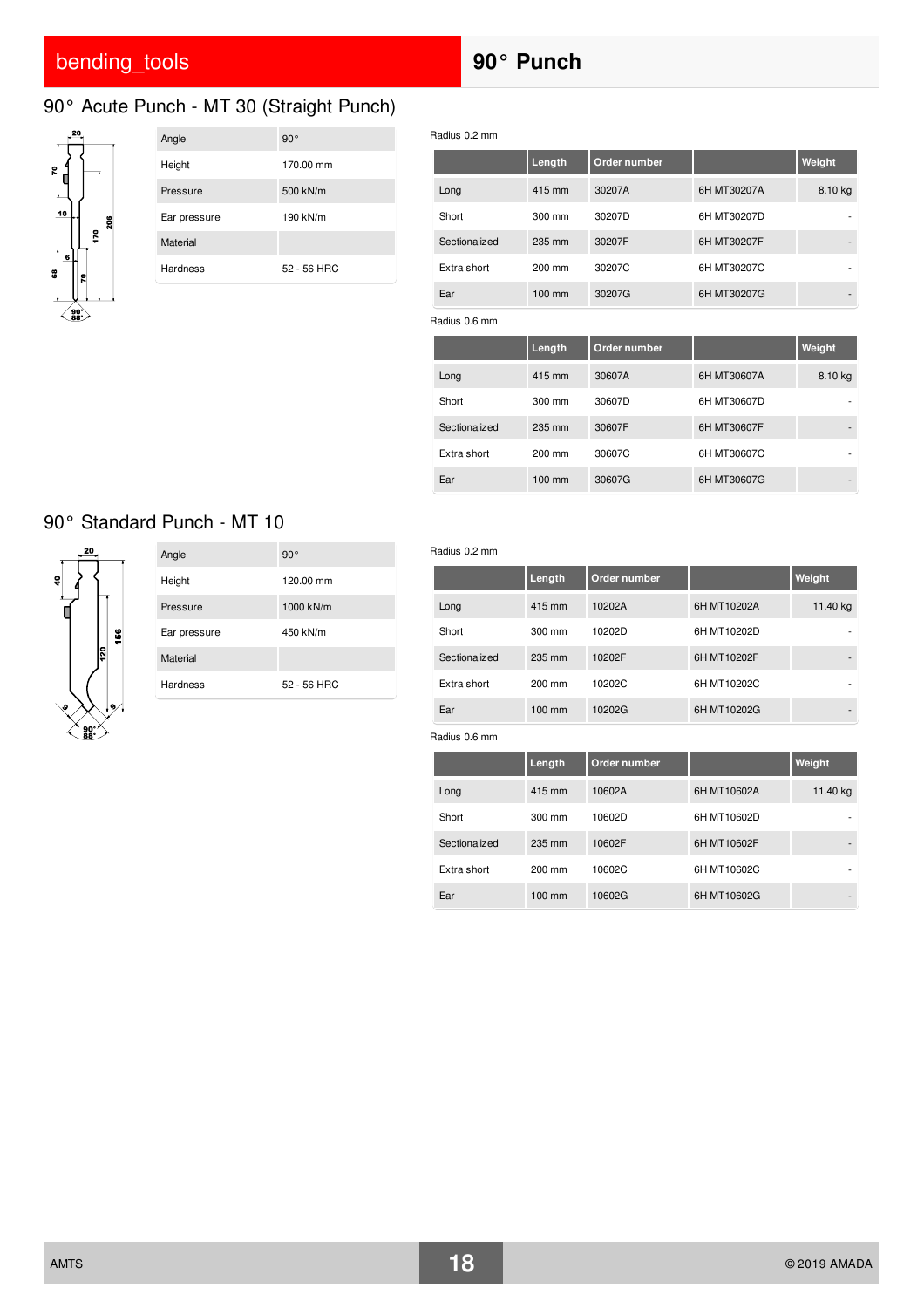# 90° Standard Punch - MT 28 (splayed)



| Angle        | $90^{\circ}$ |
|--------------|--------------|
| Height       | 120.00 mm    |
| Pressure     | 300 kN/m     |
| Ear pressure | 300 kN/m     |
| Material     |              |
| Hardness     | 52 - 56 HRC  |

Radius 0.2 mm

|               | Length           | Order number |             | Weight  |
|---------------|------------------|--------------|-------------|---------|
| Long          | 415 mm           | 28202A       | 6H MT28202A | 6.90 kg |
| Short         | 300 mm           | 28202D       | 6H MT28202D |         |
| Sectionalized | 235 mm           | 28202F       | 6H MT28202F |         |
| Extra short   | 200 mm           | 28202C       | 6H MT28202C |         |
| Ear           | $100 \text{ mm}$ | 28202G       | 6H MT28202G |         |
|               |                  |              |             |         |
| Radius 0.6 mm |                  |              |             |         |
|               | Length           | Order number |             | Weight  |
| Long          | 415 mm           | 28602A       | 6H MT28602A | 6.90 kg |
| Short         | 300 mm           | 28602D       | 6H MT28602D |         |
| Sectionalized | 235 mm           | 28602F       | 6H MT28602F |         |
| Extra short   | 200 mm           | 28602C       | 6H MT28602C |         |

# 90° Gooseneck Punch - MT 46



| Angle           | $90^{\circ}$         |
|-----------------|----------------------|
| Height          | $90.00 \, \text{mm}$ |
| Pressure        | 500 kN/m             |
| Ear pressure    | 350 kN/m             |
| Material        |                      |
| <b>Hardness</b> | 52 - 56 HRC          |

### Radius 0.2 mm

|               | Length           | Order number |             | <b>Weight</b>      |
|---------------|------------------|--------------|-------------|--------------------|
| Long          | 415 mm           | 46200A       | 6H MT46200A | 9.10 <sub>kg</sub> |
| Short         | $300 \text{ mm}$ | 46200D       | 6H MT46200D | ۰                  |
| Sectionalized | 235 mm           | 46200F       | 6H MT46200F | -                  |
| Extra short   | 200 mm           | 46200C       | 6H MT46200C | ۰                  |
| Ear           | $100 \text{ mm}$ | 46200G       | 6H MT46200G | -                  |

|               | Length           | Order number |             | Weight             |
|---------------|------------------|--------------|-------------|--------------------|
| Long          | 415 mm           | 46600A       | 6H MT46600A | 9.10 <sub>ka</sub> |
| Short         | $300 \text{ mm}$ | 46600D       | 6H MT46600D |                    |
| Sectionalized | 235 mm           | 46600F       | 6H MT46600F |                    |
| Extra short   | $200 \text{ mm}$ | 46600C       | 6H MT46600C |                    |
| Ear           | $100 \text{ mm}$ | 46600G       | 6H MT46600G |                    |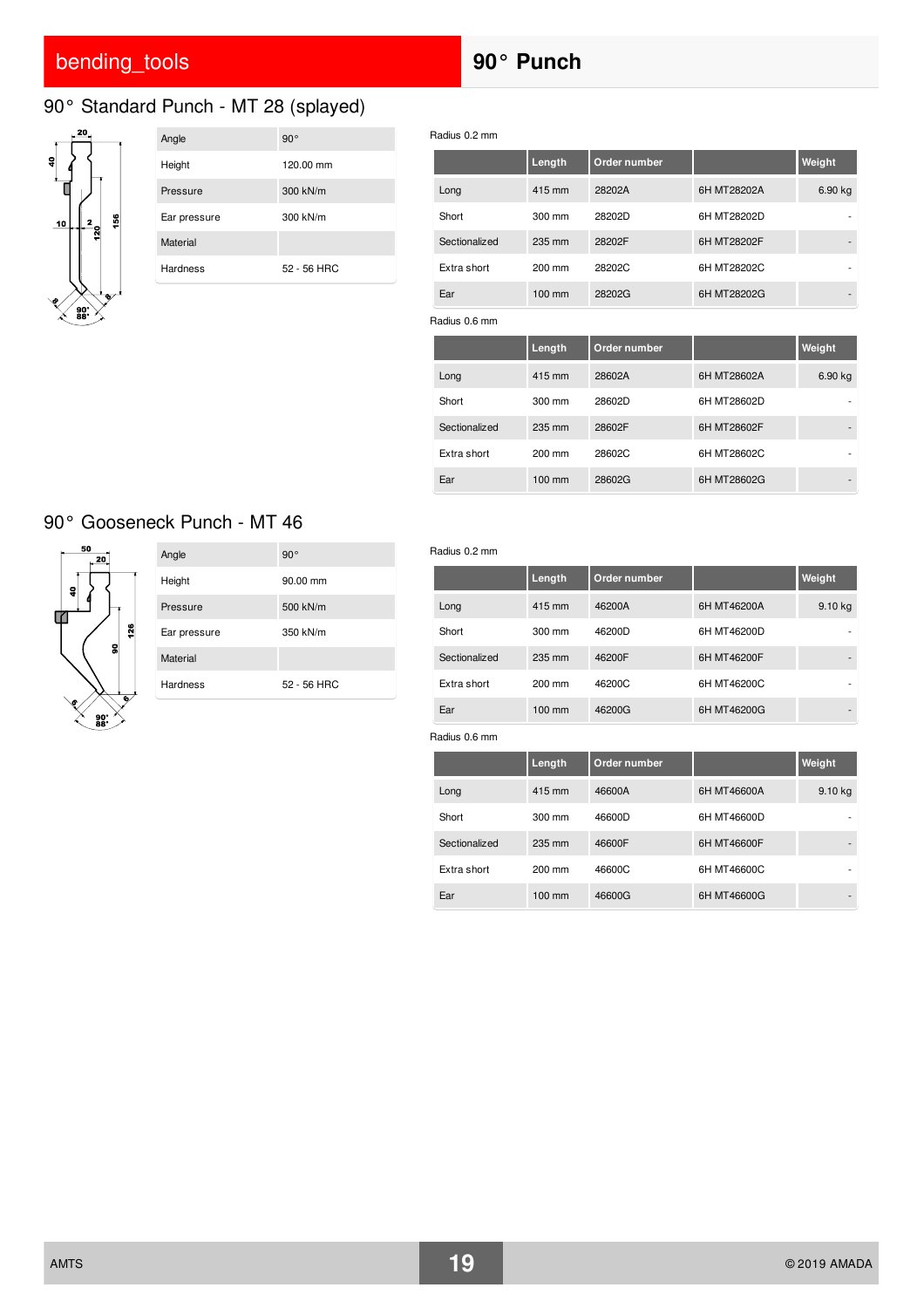# 90° Standard Punch - MT 40



| Angle        | $90^{\circ}$         |
|--------------|----------------------|
| Height       | $90.00 \, \text{mm}$ |
| Pressure     | 700 kN/m             |
| Ear pressure | 500 kN/m             |
| Material     |                      |
| Hardness     | 52 - 56 HRC          |
|              |                      |

Radius 0.2 mm

|               | Length | Order number |             | Weight  |
|---------------|--------|--------------|-------------|---------|
| Long          | 415 mm | 40200A       | 6H MT40200A | 9.60 kg |
| Short         | 300 mm | 40200D       | 6H MT40200D |         |
| Sectionalized | 235 mm | 40200F       | 6H MT40200F |         |
| Extra short   | 200 mm | 40200C       | 6H MT40200C |         |
| Ear           | 100 mm | 40200G       | 6H MT40200G |         |
| Radius 0.6 mm |        |              |             |         |
|               | Length | Order number |             | Weight  |
| Long          | 415 mm | 40600A       | 6H MT40600A | 9.60 kg |
| Short         | 300 mm | 40600D       | 6H MT40600D |         |
|               |        |              |             |         |
| Sectionalized | 235 mm | 40600F       | 6H MT40600F |         |
| Extra short   | 200 mm | 40600C       | 6H MT40600C |         |

# 90° Gooseneck Punch - MT 46



| Angle        | $90^{\circ}$ |
|--------------|--------------|
| Height       | 120.00 mm    |
| Pressure     | 500 kN/m     |
| Ear pressure | 350 kN/m     |
| Material     |              |
| Hardness     | 52 - 56 HRC  |

#### Radius 0.2 mm

|               | Length           | Order number |             | Weight   |
|---------------|------------------|--------------|-------------|----------|
| Long          | 415 mm           | 46202A       | 6H MT46202A | 13.30 kg |
| Short         | 300 mm           | 46202D       | 6H MT46202D |          |
| Sectionalized | 235 mm           | 46202F       | 6H MT46202F | -        |
| Extra short   | $200$ mm         | 46202C       | 6H MT46202C |          |
| Ear           | $100 \text{ mm}$ | 46202G       | 6H MT46202G | -        |

|               | Length           | Order number |             | Weight   |
|---------------|------------------|--------------|-------------|----------|
| Long          | 415 mm           | 46602A       | 6H MT46602A | 13.30 kg |
| Short         | $300 \text{ mm}$ | 46602D       | 6H MT46602D |          |
| Sectionalized | 235 mm           | 46602F       | 6H MT46602F |          |
| Extra short   | $200 \text{ mm}$ | 46602C       | 6H MT46602C |          |
| Ear           | $100 \text{ mm}$ | 46602G       | 6H MT46602G |          |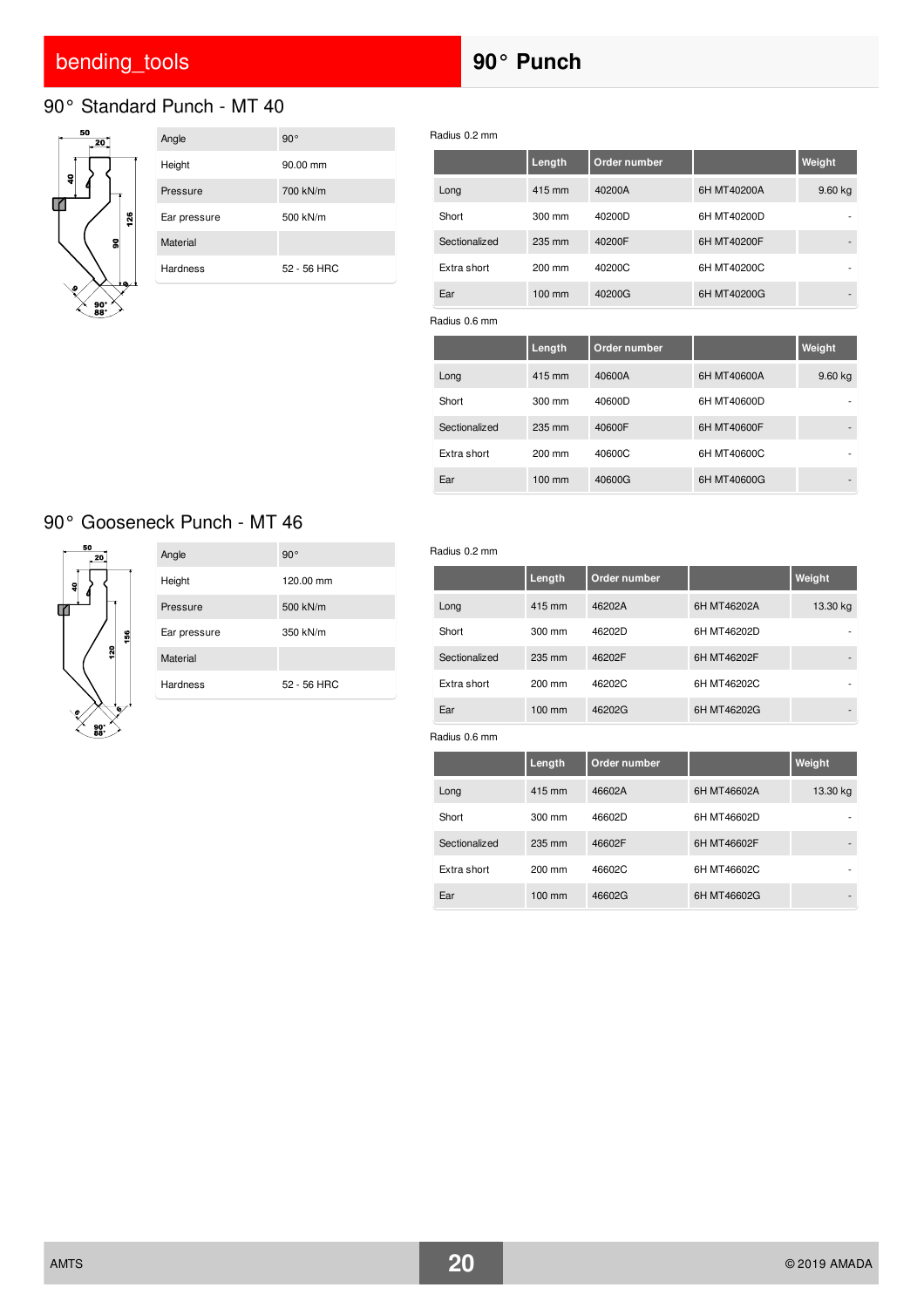# 90° Standard Punch - MT 28 (splayed)



| Angle        | 90°         |
|--------------|-------------|
| Height       | 170.00 mm   |
| Pressure     | 300 kN/m    |
| Ear pressure | 300 kN/m    |
| Material     |             |
| Hardness     | 52 - 56 HRC |

Radius 0.2 mm

|               | Length           | Order number |             | Weight  |
|---------------|------------------|--------------|-------------|---------|
| Long          | 415 mm           | 28207A       | 6H MT28207A | 8.60 kg |
| Short         | $300 \text{ mm}$ | 28207D       | 6H MT28207D |         |
| Sectionalized | 235 mm           | 28207F       | 6H MT28207F |         |
| Extra short   | 200 mm           | 28207C       | 6H MT28207C |         |
| Ear           | $100 \text{ mm}$ | 28207G       | 6H MT28207G |         |
| Radius 0.6 mm |                  |              |             |         |
|               | Length           | Order number |             | Weight  |
|               |                  |              |             |         |
| Long          | 415 mm           | 28607A       | 6H MT28607A | 8.60 kg |
| Short         | $300 \text{ mm}$ | 28607D       | 6H MT28607D |         |
| Sectionalized | 235 mm           | 28607F       | 6H MT28607F |         |
| Extra short   | $200$ mm         | 28607C       | 6H MT28607C |         |

## 90° Standard Punch - MT 40



| Angle        | $90^{\circ}$ |
|--------------|--------------|
| Height       | 120.00 mm    |
| Pressure     | 700 kN/m     |
| Ear pressure | 500 kN/m     |
| Material     |              |
| Hardness     | 52 - 56 HRC  |

### Radius 0.2 mm

|               | Length           | <b>Order number</b> |             | Weight   |
|---------------|------------------|---------------------|-------------|----------|
| Long          | 415 mm           | 40202A              | 6H MT40202A | 13.80 kg |
| Short         | 300 mm           | 40202D              | 6H MT40202D | ۰        |
| Sectionalized | 235 mm           | 40202F              | 6H MT40202F | -        |
| Extra short   | 200 mm           | 40202C              | 6H MT40202C | ۰        |
| Ear           | $100 \text{ mm}$ | 40202G              | 6H MT40202G | ۰        |

|               | Length           | Order number |             | Weight   |
|---------------|------------------|--------------|-------------|----------|
| Long          | 415 mm           | 40602A       | 6H MT40602A | 13.80 kg |
| Short         | $300 \text{ mm}$ | 40602D       | 6H MT40602D |          |
| Sectionalized | 235 mm           | 40602F       | 6H MT40602F | -        |
| Extra short   | $200 \text{ mm}$ | 40602C       | 6H MT40602C |          |
| Ear           | $100 \text{ mm}$ | 40602G       | 6H MT40602G |          |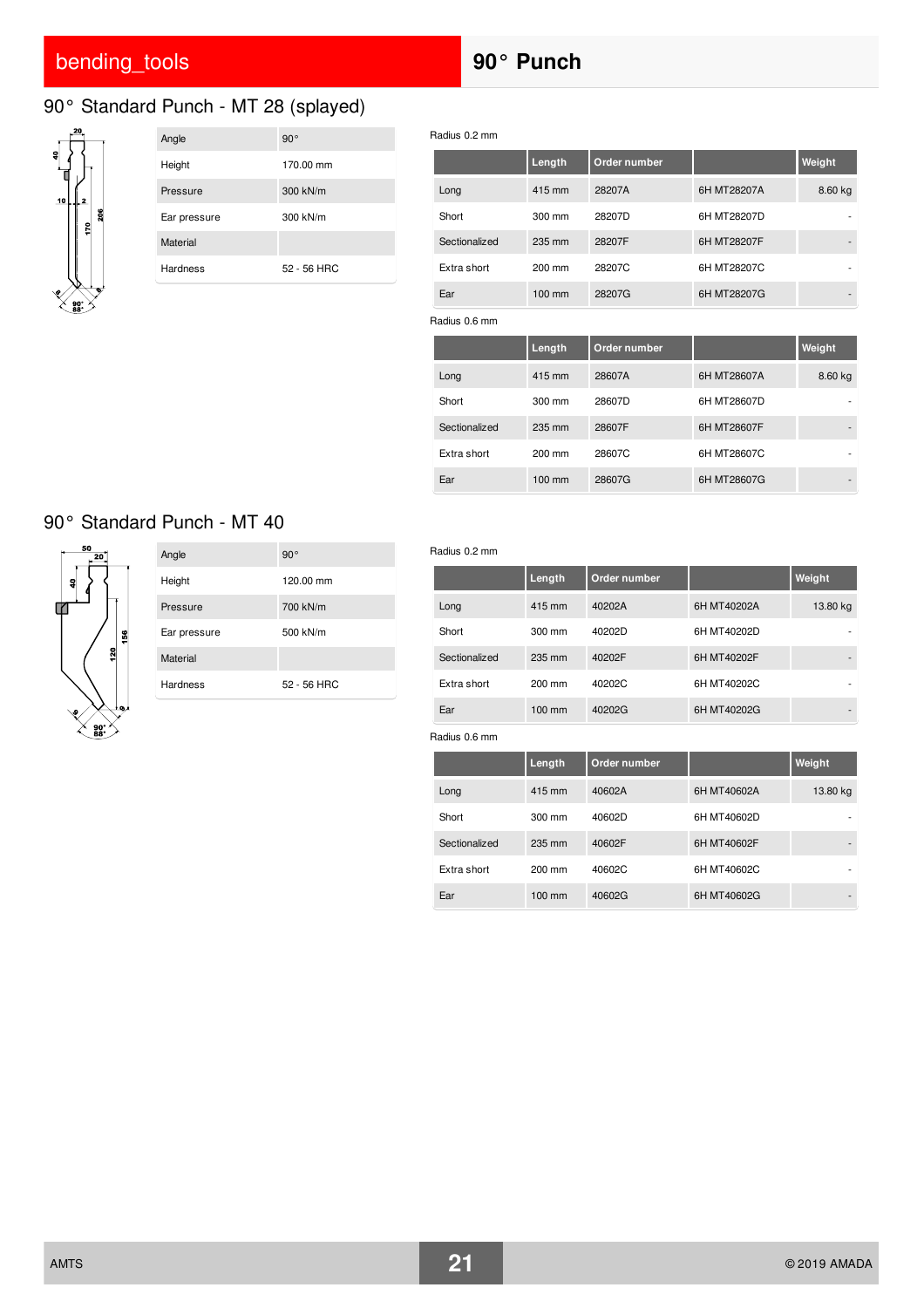# 1V Die - (V6 / 30°)



|              | V6 x 30° / (R 1.00 mm)   |
|--------------|--------------------------|
| Height       | 116.00 mm                |
| Width        | 17.00 mm                 |
| Pressure     | 180 kN/m                 |
| Material     |                          |
| Hardness     | 52 - 56 HRC<br>untreated |
| Installation | Plug-in system           |

|               | Length           | Order number |             | Weight    |
|---------------|------------------|--------------|-------------|-----------|
| Long          | 415 mm           | 50638E       | 6H MT50638E | $6.60$ kg |
| Short         | $300 \text{ mm}$ | 50638D       | 6H MT50638D | ۰         |
| Sectionalized | 235 mm           | 50638F       | 6H MT50638F |           |
| Extra short   | $200$ mm         | 50638C       | 6H MT50638C |           |

# 1V Die - (V8 / 30°)



|              | $V8 \times 30^{\circ}$ / (R 1.00 mm) |
|--------------|--------------------------------------|
| Height       | 116.00 mm                            |
| Width        | 18.00 mm                             |
| Pressure     | 200 kN/m                             |
| Material     |                                      |
| Hardness     | 52 - 56 HRC                          |
|              | untreated                            |
| Installation | Plug-in system                       |

|               | Length           | Order number |             | Weight  |
|---------------|------------------|--------------|-------------|---------|
| Long          | 415 mm           | 50838E       | 6H MT50838E | 6.80 kg |
| Short         | $300 \text{ mm}$ | 50838D       | 6H MT50838D |         |
| Sectionalized | $235 \text{ mm}$ | 50838F       | 6H MT50838F |         |
| Extra short   | $200 \text{ mm}$ | 50838C       | 6H MT50838C |         |

## 1V Die - (V10 / 30°)



|              | $V10 \times 30^{\circ}$ / (R 1.00 mm) |
|--------------|---------------------------------------|
| Height       | 116.00 mm                             |
| Width        | $20.00 \, \text{mm}$                  |
| Pressure     | 260 kN/m                              |
| Material     |                                       |
| Hardness     | 52 - 56 HRC<br>untreated              |
| Installation | Plug-in system                        |

|               | Length           | Order number |             | Weight  |
|---------------|------------------|--------------|-------------|---------|
| Long          | 415 mm           | 51038E       | 6H MT51038E | 7.10 kg |
| Short         | $300 \text{ mm}$ | 51038D       | 6H MT51038D |         |
| Sectionalized | 235 mm           | 51038F       | 6H MT51038F |         |
| Extra short   | $200$ mm         | 51038C       | 6H MT51038C |         |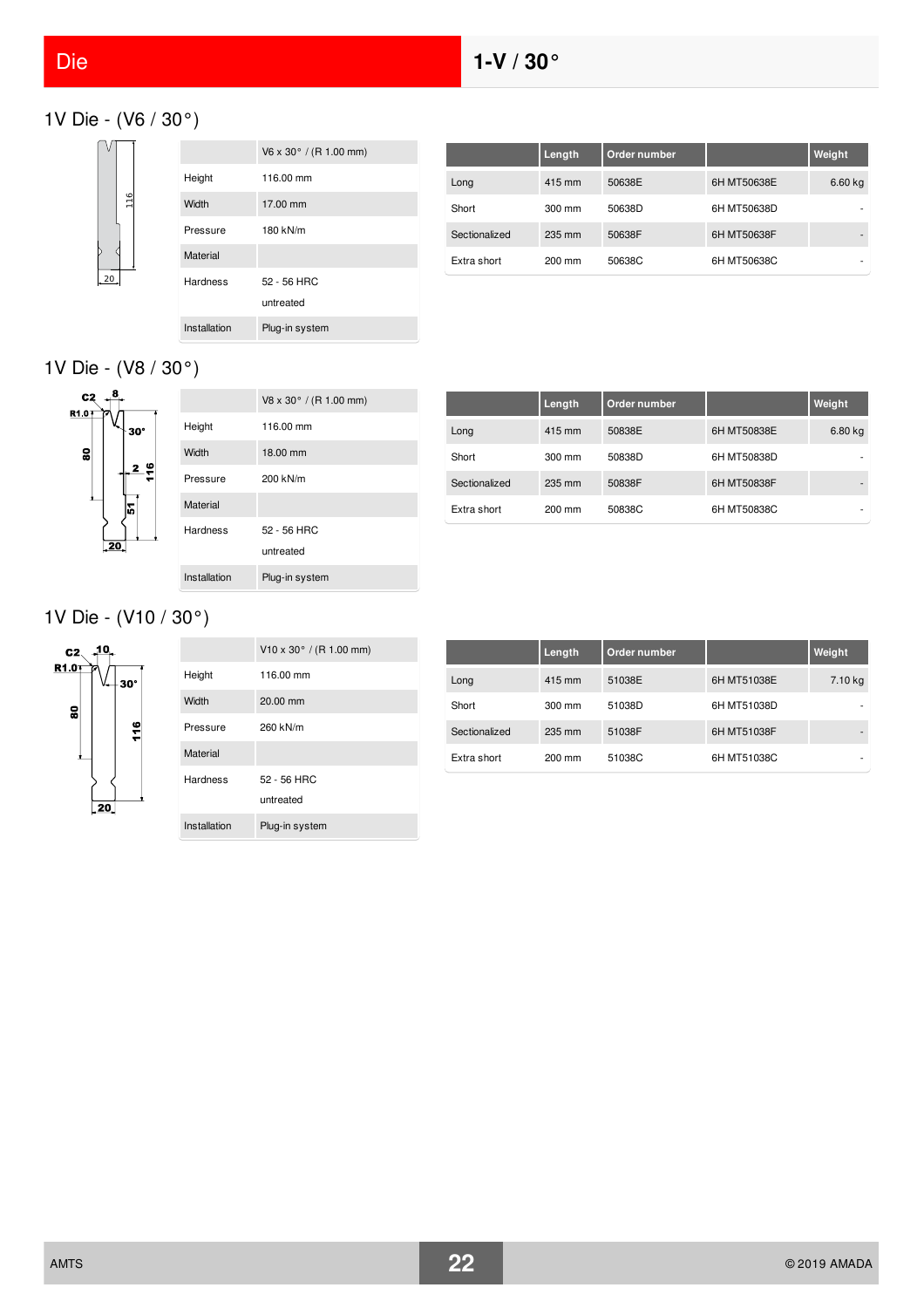# <span id="page-22-1"></span><span id="page-22-0"></span>1V Die - (V4 / 88°)



|              | $V4 \times 88^{\circ}$ / (R 0.00 mm) |
|--------------|--------------------------------------|
| Height       | 116.00 mm                            |
| Width        | 13.00 mm                             |
| Pressure     | 400 kN/m                             |
| Material     |                                      |
| Hardness     | 52 - 56 HRC                          |
|              | untreated                            |
| Installation | Plug-in system                       |

|               | Length | Order number |             | Weight  |
|---------------|--------|--------------|-------------|---------|
| Long          | 415 mm | 60488E       | 6H MT60488E | 5.70 kg |
| Short         | 300 mm | 60488D       | 6H MT60488D | ۰       |
| Sectionalized | 235 mm | 60488F       | 6H MT60488F |         |
| Extra short   | 200 mm | 60488C       | 6H MT60488C | ۰       |

# 1V Die - (V4 / 88°)



|                 | V4 x 88° / (R 1.00 mm)   |
|-----------------|--------------------------|
| Height          | 116.00 mm                |
| Width           | 13.00 mm                 |
| Pressure        | 400 kN/m                 |
| Material        |                          |
| <b>Hardness</b> | 52 - 56 HRC<br>untreated |
| Installation    | Plug-in system           |

|               | Length           | Order number |             | Weight  |
|---------------|------------------|--------------|-------------|---------|
| Long          | 415 mm           | 70488E       | 6H MT70488E | 5.70 kg |
| Short         | $300 \text{ mm}$ | 70488D       | 6H MT70488D |         |
| Sectionalized | $235 \text{ mm}$ | 70488F       | 6H MT70488F |         |
| Extra short   | $200 \text{ mm}$ | 70488C       | 6H MT70488C | ۰       |

# 1V Die - (V5 / 88°)



|                 | $V5 \times 88^{\circ}$ / (R 0.00 mm) |
|-----------------|--------------------------------------|
| Height          | 116.00 mm                            |
| Width           | 13.50 mm                             |
| Pressure        | 500 kN/m                             |
| Material        |                                      |
| <b>Hardness</b> | 52 - 56 HRC                          |
|                 | untreated                            |
| Installation    | Plug-in system                       |

|               | Length           | Order number |             | Weight  |
|---------------|------------------|--------------|-------------|---------|
| Long          | 415 mm           | 60588E       | 6H MT60588E | 5.80 kg |
| Short         | 300 mm           | 60588D       | 6H MT60588D |         |
| Sectionalized | 235 mm           | 60588F       | 6H MT60588F |         |
| Extra short   | $200 \text{ mm}$ | 60588C       | 6H MT60588C | ۰       |

# 1V Die - (V5 / 88°)



|              | $V5 \times 88^{\circ}$ / (R 1.00 mm) |
|--------------|--------------------------------------|
| Height       | 116.00 mm                            |
| Width        | 13.50 mm                             |
| Pressure     | 500 kN/m                             |
| Material     |                                      |
| Hardness     | 52 - 56 HRC                          |
|              | untreated                            |
| Installation | Plug-in system                       |
|              |                                      |

|               | Length           | Order number |             | Weight  |
|---------------|------------------|--------------|-------------|---------|
| Long          | 415 mm           | 70588E       | 6H MT70588E | 5.80 kg |
| Short         | $300 \text{ mm}$ | 70588D       | 6H MT70588D | ۰       |
| Sectionalized | 235 mm           | 70588F       | 6H MT70588F | -       |
| Extra short   | $200 \text{ mm}$ | 70588C       | 6H MT70588C | ۰       |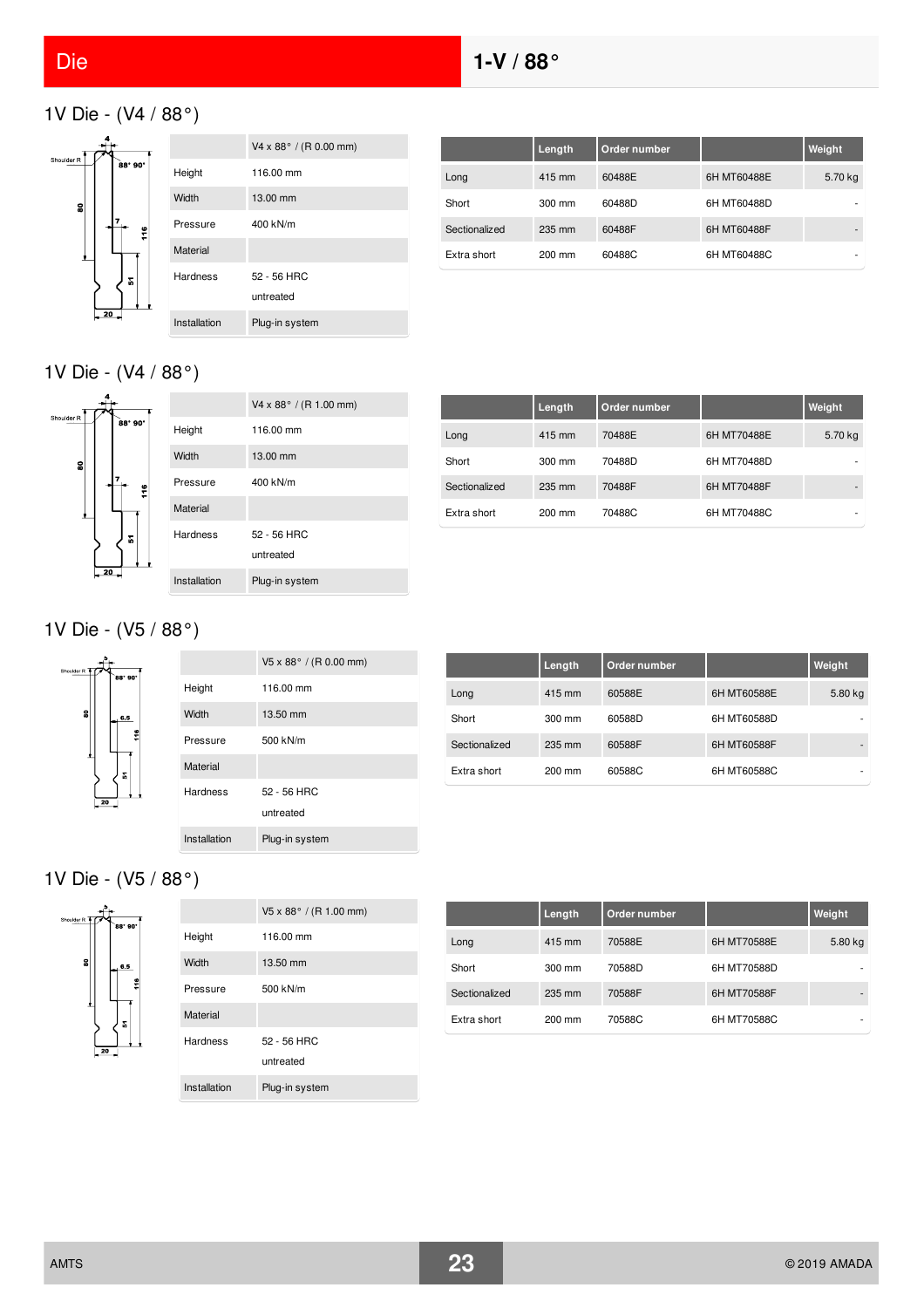# <span id="page-23-0"></span>1V Die - (V6 / 88°)



|                 | $V6 \times 88^{\circ}$ / (R 0.00 mm) |
|-----------------|--------------------------------------|
|                 |                                      |
| Height          | 116.00 mm                            |
| Width           | 14.00 mm                             |
| Pressure        | 550 kN/m                             |
| Material        |                                      |
| <b>Hardness</b> | 52 - 56 HRC                          |
|                 | untreated                            |
| Installation    | Plug-in system                       |

|               | Length           | Order number |             | Weight  |
|---------------|------------------|--------------|-------------|---------|
| Long          | $415 \text{ mm}$ | 60688E       | 6H MT60688E | 6.00 kg |
| Short         | $300 \text{ mm}$ | 60688D       | 6H MT60688D |         |
| Sectionalized | 235 mm           | 60688F       | 6H MT60688F |         |
| Extra short   | $200$ mm         | 60688C       | 6H MT60688C | ۰       |

# 1V Die - (V6 / 88°)



|              | $V6 \times 88^{\circ}$ / (R 1.00 mm) |
|--------------|--------------------------------------|
| Height       | 116.00 mm                            |
| Width        | 14.00 mm                             |
| Pressure     | 550 kN/m                             |
| Material     |                                      |
| Hardness     | 52 - 56 HRC                          |
|              | untreated                            |
| Installation | Plug-in system                       |

|               | Length           | Order number |             | Weight  |
|---------------|------------------|--------------|-------------|---------|
| Long          | 415 mm           | 70688E       | 6H MT70688E | 6.00 kg |
| Short         | 300 mm           | 70688D       | 6H MT70688D |         |
| Sectionalized | 235 mm           | 70688F       | 6H MT70688F |         |
| Extra short   | $200 \text{ mm}$ | 70688C       | 6H MT70688C |         |

## 1V Die - (V7 / 88°)



|               | Length   | Order number |             | Weight    |
|---------------|----------|--------------|-------------|-----------|
| Long          | 415 mm   | 60788E       | 6H MT60788E | $6.10$ kg |
| Short         | 300 mm   | 60788D       | 6H MT60788D | ۰         |
| Sectionalized | 235 mm   | 60788F       | 6H MT60788F |           |
| Extra short   | $200$ mm | 60788C       | 6H MT60788C |           |

## 1V Die - (V7 / 88°)



|                 | $V7 \times 88^{\circ}$ / (R 1.00 mm) |
|-----------------|--------------------------------------|
| Height          | 116.00 mm                            |
| Width           | 14.50 mm                             |
| Pressure        | 600 kN/m                             |
| Material        |                                      |
| <b>Hardness</b> | 52 - 56 HRC<br>untreated             |
| Installation    | Plug-in system                       |

|               | Length           | Order number |             | Weight    |
|---------------|------------------|--------------|-------------|-----------|
| Long          | 415 mm           | 70788E       | 6H MT70788E | $6.10$ kg |
| Short         | $300 \text{ mm}$ | 70788D       | 6H MT70788D |           |
| Sectionalized | 235 mm           | 70788F       | 6H MT70788F |           |
| Extra short   | $200 \text{ mm}$ | 70788C       | 6H MT70788C |           |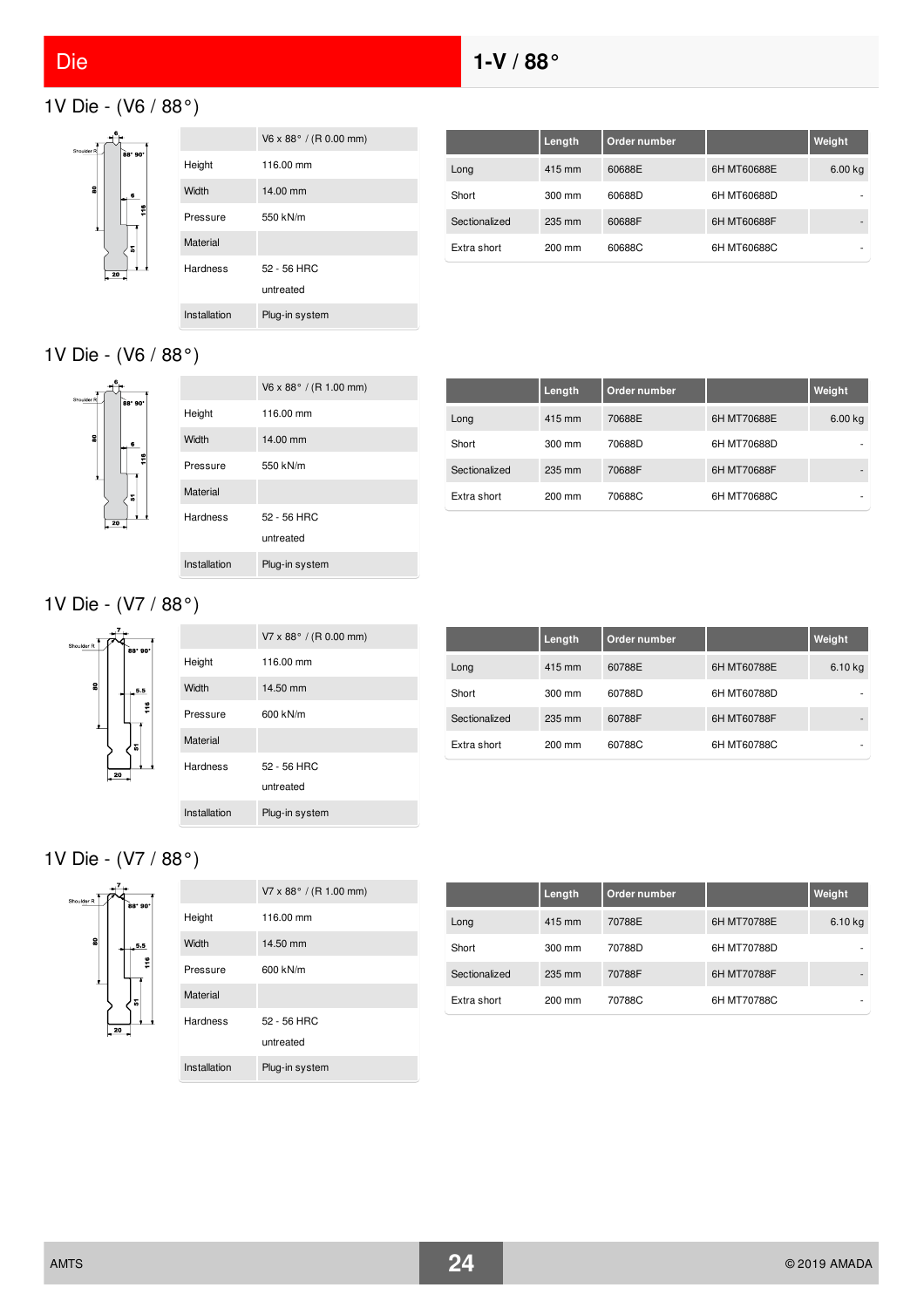# 1V Die - (V8 / 88°)



|                 | V8 x 88° / (R 0.00 mm) |
|-----------------|------------------------|
| Height          | 116.00 mm              |
| Width           | 15.00 mm               |
| Pressure        | 650 kN/m               |
| <b>Material</b> |                        |
| <b>Hardness</b> | 52 - 56 HRC            |
|                 | untreated              |
| Installation    | Plug-in system         |

|               | Length           | Order number |             | <b>Weight</b> |
|---------------|------------------|--------------|-------------|---------------|
| Long          | $415 \text{ mm}$ | 60888E       | 6H MT60888E | 6.20 kg       |
| Short         | $300 \text{ mm}$ | 60888D       | 6H MT60888D |               |
| Sectionalized | 235 mm           | 60888F       | 6H MT60888F |               |
| Extra short   | $200$ mm         | 60888C       | 6H MT60888C | ۰             |

# 1V Die - (V8 / 88°)



|              | $V8 \times 88^{\circ}$ / (R 1.00 mm) |
|--------------|--------------------------------------|
| Height       | 116.00 mm                            |
| Width        | 15.00 mm                             |
| Pressure     | 650 kN/m                             |
| Material     |                                      |
| Hardness     | 52 - 56 HRC                          |
|              | untreated                            |
| Installation | Plug-in system                       |

|               | Length           | Order number |             | Weight  |
|---------------|------------------|--------------|-------------|---------|
| Long          | 415 mm           | 70888E       | 6H MT70888E | 6.20 kg |
| Short         | $300 \text{ mm}$ | 70888D       | 6H MT70888D |         |
| Sectionalized | 235 mm           | 70888F       | 6H MT70888F |         |
| Extra short   | $200 \text{ mm}$ | 70888C       | 6H MT70888C |         |

# 1V Die - (V10 / 88°)



|               | Length           | <b>Order number</b> |             | Weight  |
|---------------|------------------|---------------------|-------------|---------|
| Long          | 415 mm           | 61088E              | 6H MT61088E | 6.50 kg |
| Short         | $300 \text{ mm}$ | 61088D              | 6H MT61088D |         |
| Sectionalized | 235 mm           | 61088F              | 6H MT61088F |         |
| Extra short   | $200 \text{ mm}$ | 61088C              | 6H MT61088C |         |

# 1V Die - (V10 / 88°)



|              | V10 x 88 $^{\circ}$ / (R 2.00 mm) |
|--------------|-----------------------------------|
| Height       | 116.00 mm                         |
| Width        | 16.50 mm                          |
| Pressure     | 900 kN/m                          |
| Material     |                                   |
| Hardness     | 52 - 56 HRC                       |
|              | untreated                         |
| Installation | Plug-in system                    |
|              |                                   |

|               | Length           | Order number |             | Weight  |
|---------------|------------------|--------------|-------------|---------|
| Long          | 415 mm           | 71088E       | 6H MT71088E | 6.50 kg |
| Short         | $300 \text{ mm}$ | 71088D       | 6H MT71088D | ۰       |
| Sectionalized | 235 mm           | 71088F       | 6H MT71088F |         |
| Extra short   | $200$ mm         | 71088C       | 6H MT71088C | ۰       |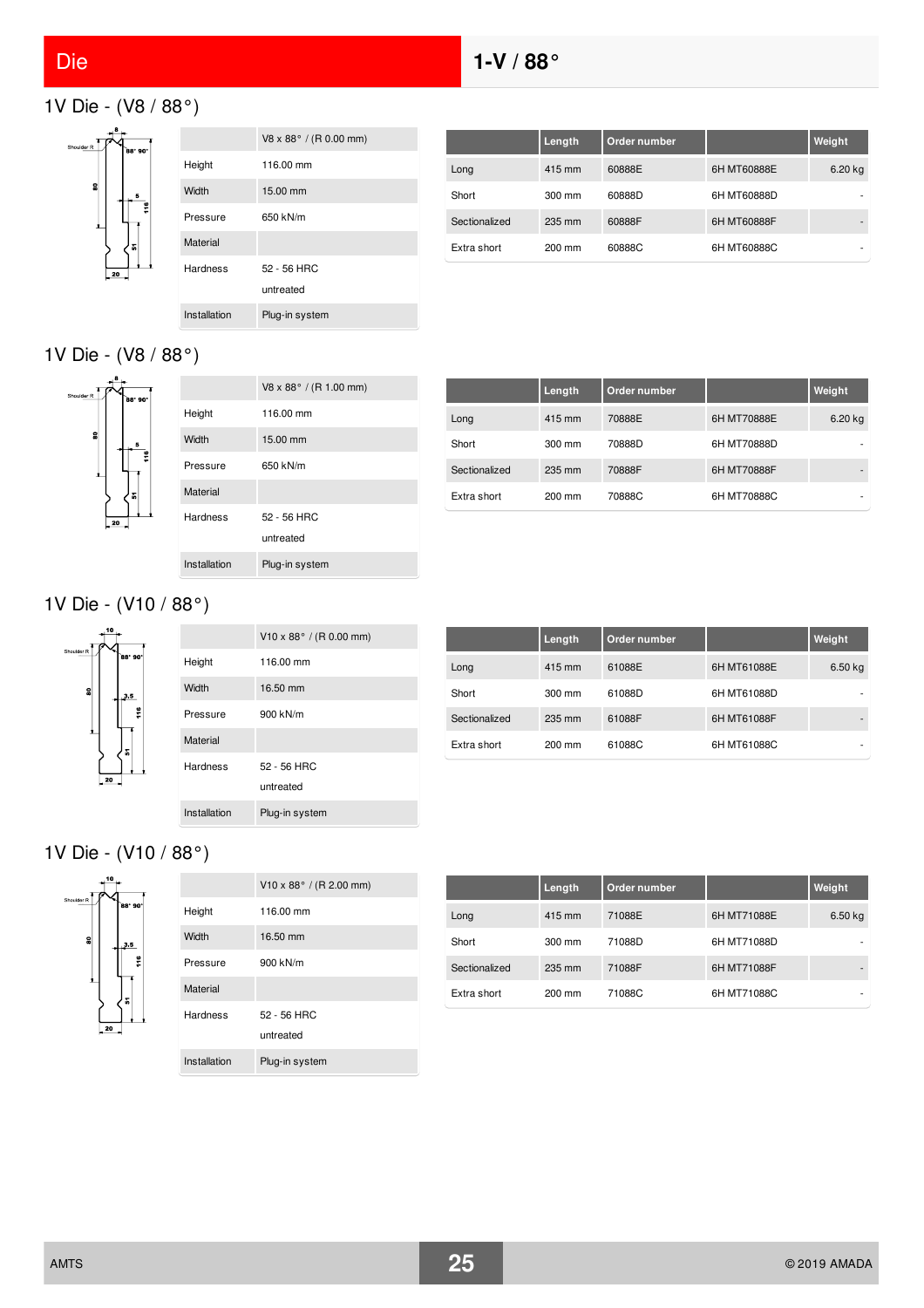# 1V Die - (V12 / 88°)



|              | $V12 \times 88^{\circ}$ / (R 0.00 mm) |
|--------------|---------------------------------------|
| Height       | 116.00 mm                             |
| Width        | 17.50 mm                              |
| Pressure     | 1000 kN/m                             |
| Material     |                                       |
| Hardness     | 52 - 56 HRC                           |
|              | untreated                             |
| Installation | Plug-in system                        |

|               | Length           | Order number |             | Weight  |
|---------------|------------------|--------------|-------------|---------|
| Long          | $415 \text{ mm}$ | 61288E       | 6H MT61288E | 6.70 kg |
| Short         | 300 mm           | 61288D       | 6H MT61288D |         |
| Sectionalized | 235 mm           | 61288F       | 6H MT61288F |         |
| Extra short   | $200 \text{ mm}$ | 61288C       | 6H MT61288C | ۰       |

## 1V Die - (V12 / 88°)



|              | $V12 \times 88^{\circ}$ / (R 2.00 mm) |
|--------------|---------------------------------------|
| Height       | 116.00 mm                             |
| Width        | 17.50 mm                              |
| Pressure     | 1000 kN/m                             |
| Material     |                                       |
| Hardness     | 52 - 56 HRC<br>untreated              |
| Installation | Plug-in system                        |

|               | Length           | Order number |             | Weight  |
|---------------|------------------|--------------|-------------|---------|
| Long          | 415 mm           | 71288E       | 6H MT71288E | 6.70 kg |
| Short         | $300 \text{ mm}$ | 71288D       | 6H MT71288D |         |
| Sectionalized | 235 mm           | 71288F       | 6H MT71288F | ۰       |
| Extra short   | $200 \text{ mm}$ | 71288C       | 6H MT71288C |         |

### 1V Die - (V14 / 88°)



|               | Length           | Order number |             | Weight  |
|---------------|------------------|--------------|-------------|---------|
| Long          | 415 mm           | 61488E       | 6H MT61488E | 6.90 kg |
| Short         | $300 \text{ mm}$ | 61488D       | 6H MT61488D |         |
| Sectionalized | 235 mm           | 61488F       | 6H MT61488F | -       |
| Extra short   | $200 \text{ mm}$ | 61488C       | 6H MT61488C | ۰       |

# 1V Die - (V14 / 88°)



|              | V14 x 88 $^{\circ}$ / (R 2.00 mm) |
|--------------|-----------------------------------|
| Height       | 116.00 mm                         |
| Width        | 18.50 mm                          |
| Pressure     | 1000 kN/m                         |
| Material     |                                   |
| Hardness     | 52 - 56 HRC                       |
|              | untreated                         |
| Installation | Plug-in system                    |
|              |                                   |

|               | Length           | Order number |             | Weight  |
|---------------|------------------|--------------|-------------|---------|
| Long          | 415 mm           | 71488E       | 6H MT71488E | 6.90 kg |
| Short         | $300 \text{ mm}$ | 71488D       | 6H MT71488D |         |
| Sectionalized | 235 mm           | 71488F       | 6H MT71488F |         |
| Extra short   | $200 \text{ mm}$ | 71488C       | 6H MT71488C |         |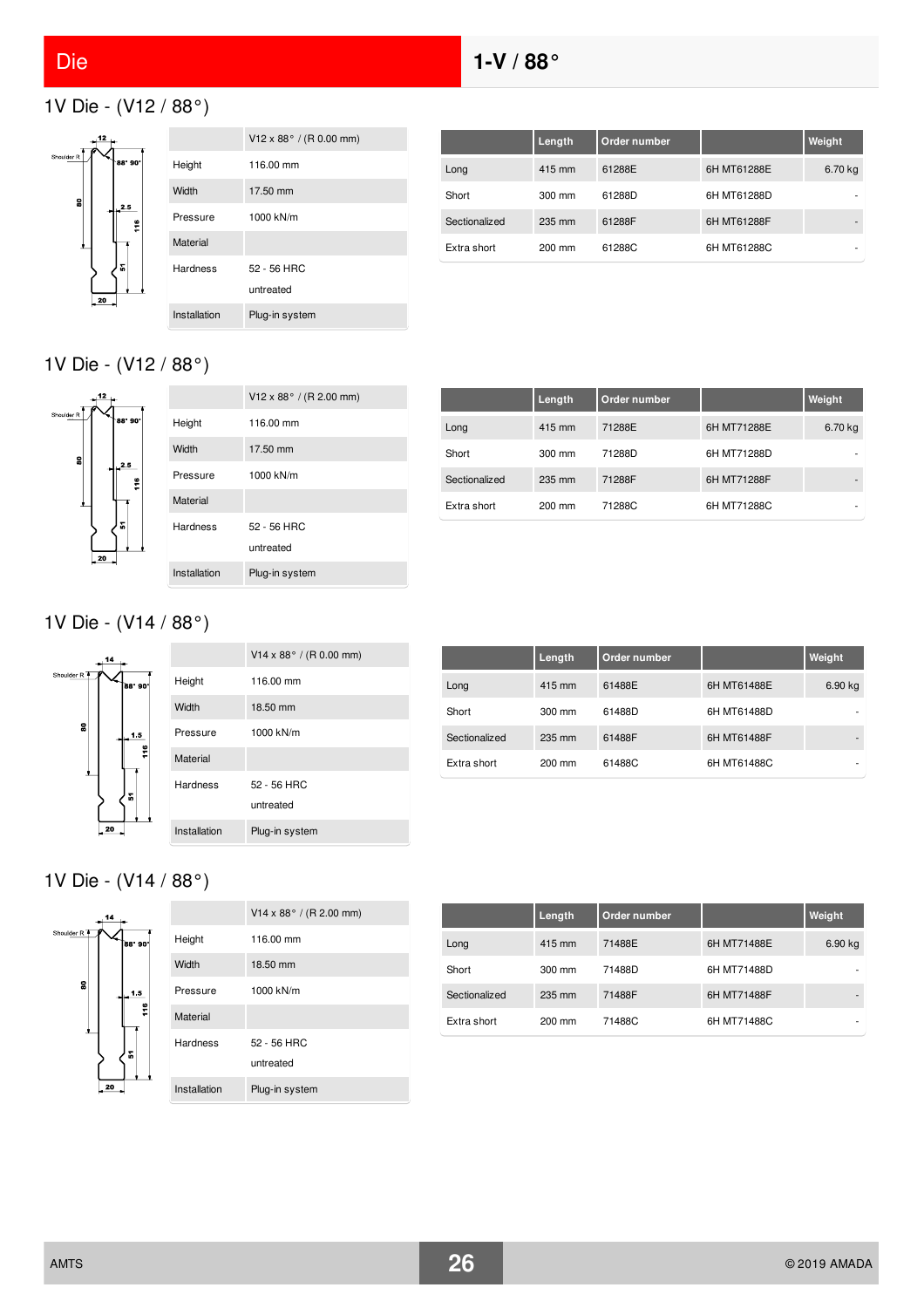## 1V Die - (V16 / 88°)



|              | $V16 \times 88^{\circ}$ / (R 0.00 mm) |
|--------------|---------------------------------------|
| Height       | 116.00 mm                             |
| Width        | $20.00 \text{ mm}$                    |
| Pressure     | 1000 kN/m                             |
| Material     |                                       |
| Hardness     | 52 - 56 HRC<br>untreated              |
| Installation | Plug-in system                        |

|               | Length           | Order number |             | <b>Weight</b> |
|---------------|------------------|--------------|-------------|---------------|
| Long          | 415 mm           | 61688E       | 6H MT61688E | 7.20 kg       |
| Short         | 300 mm           | 61688D       | 6H MT61688D |               |
| Sectionalized | 235 mm           | 61688F       | 6H MT61688F |               |
| Extra short   | $200 \text{ mm}$ | 61688C       | 6H MT61688C | ۰             |

## 1V Die - (V16 / 88°)



|               | Length           | Order number |             | Weight  |
|---------------|------------------|--------------|-------------|---------|
| Long          | 415 mm           | 71688E       | 6H MT71688E | 7.20 kg |
| Short         | $300 \text{ mm}$ | 71688D       | 6H MT71688D |         |
| Sectionalized | 235 mm           | 71688F       | 6H MT71688F |         |
| Extra short   | $200 \text{ mm}$ | 71688C       | 6H MT71688C |         |

### 1V Die - (V18 / 88°)



|               | Length           | Order number |             | Weight  |
|---------------|------------------|--------------|-------------|---------|
| Long          | 415 mm           | 61888E       | 6H MT61888E | 7.90 kg |
| Short         | $300 \text{ mm}$ | 61888D       | 6H MT61888D |         |
| Sectionalized | 235 mm           | 61888F       | 6H MT61888F |         |
| Extra short   | $200 \text{ mm}$ | 61888C       | 6H MT61888C | ۰       |

## 1V Die - (V18 / 88°)



|               | Length           | Order number |             | <b>Weight</b> |
|---------------|------------------|--------------|-------------|---------------|
| Long          | 415 mm           | 71888E       | 6H MT71888E | 7.90 kg       |
| Short         | $300 \text{ mm}$ | 71888D       | 6H MT71888D |               |
| Sectionalized | $235$ mm         | 71888F       | 6H MT71888F |               |
| Extra short   | $200 \text{ mm}$ | 71888C       | 6H MT71888C |               |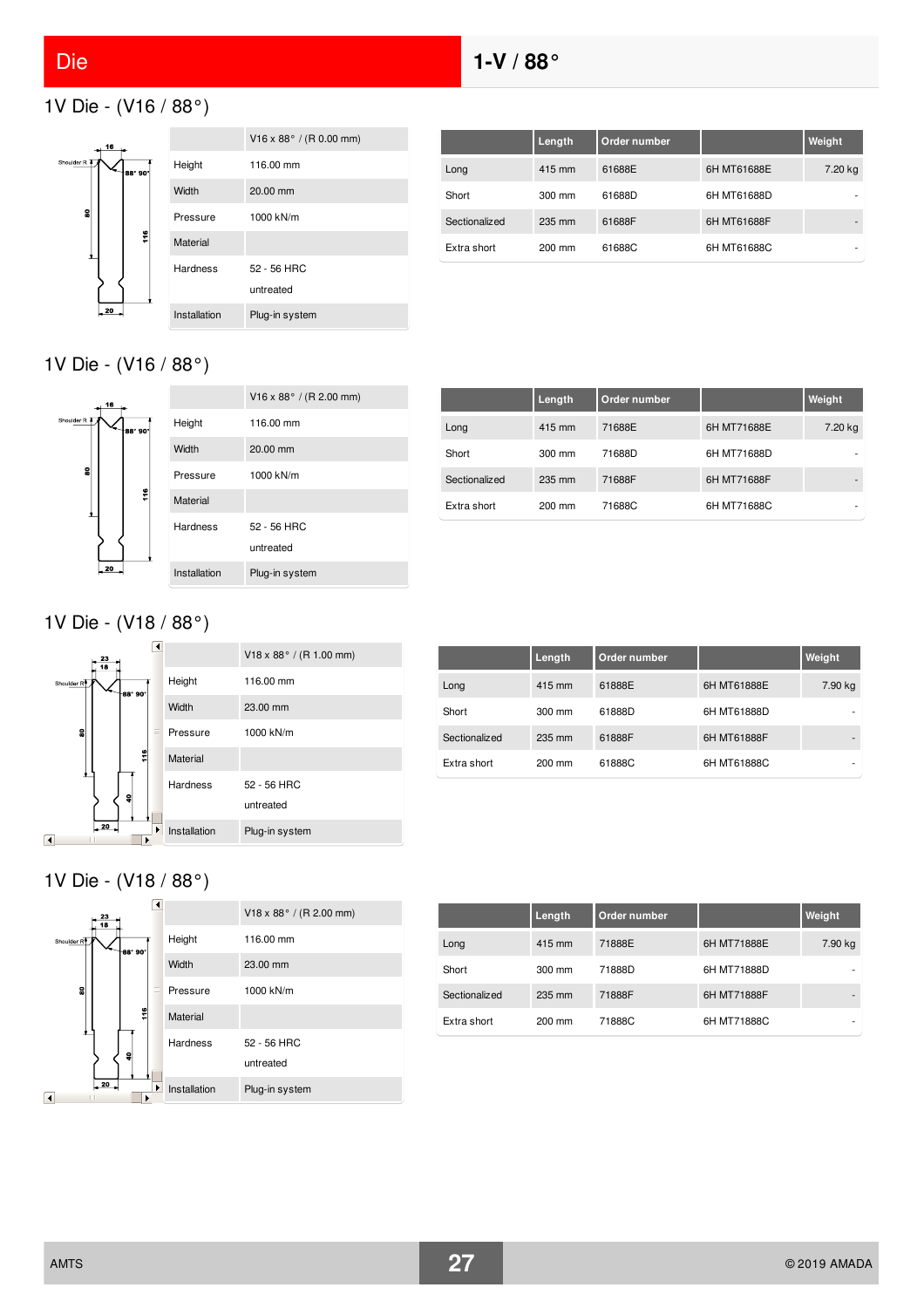## 1V Die - (V20 / 88°)



|              | $V20 \times 88^{\circ}$ / (R 1.00 mm) |
|--------------|---------------------------------------|
| Height       | 116.00 mm                             |
| Width        | 25.00 mm                              |
| Pressure     | 1000 kN/m                             |
| Material     |                                       |
| Hardness     | 52 - 56 HRC<br>untreated              |
| Installation | Plug-in system                        |

|               | Length           | Order number |             | Weight  |
|---------------|------------------|--------------|-------------|---------|
| Long          | 415 mm           | 62088E       | 6H MT62088E | 8.30 kg |
| Short         | $300 \text{ mm}$ | 62088D       | 6H MT62088D |         |
| Sectionalized | 235 mm           | 62088F       | 6H MT62088F | -       |
| Extra short   | 200 mm           | 62088C       | 6H MT62088C |         |

## 1V Die - (V20 / 88°)



|                 | V20 x 88 $^{\circ}$ / (R 3.00 mm) |
|-----------------|-----------------------------------|
| Height          | 116.00 mm                         |
| Width           | 25.00 mm                          |
| Pressure        | 1000 kN/m                         |
| Material        |                                   |
| <b>Hardness</b> | 52 - 56 HRC<br>untreated          |
| Installation    | Plug-in system                    |

|               | Length           | Order number |             | Weight  |
|---------------|------------------|--------------|-------------|---------|
| Long          | $415 \text{ mm}$ | 72088E       | 6H MT72088E | 8.30 kg |
| Short         | $300 \text{ mm}$ | 72088D       | 6H MT72088D |         |
| Sectionalized | 235 mm           | 72088F       | 6H MT72088F |         |
| Extra short   | $200 \text{ mm}$ | 72088C       | 6H MT72088C |         |

### 1V Die - (V25 / 88°)



|               | Length           | Order number |             | Weight    |
|---------------|------------------|--------------|-------------|-----------|
| Long          | 415 mm           | 62588E       | 6H MT62588E | $9.40$ kg |
| Short         | $300 \text{ mm}$ | 62588D       | 6H MT62588D |           |
| Sectionalized | 235 mm           | 62588F       | 6H MT62588F |           |
| Extra short   | $200 \text{ mm}$ | 62588C       | 6H MT62588C | ۰         |

# 1V Die - (V25 / 88°)



|               | Length           | Order number |             | Weight  |
|---------------|------------------|--------------|-------------|---------|
| Long          | 415 mm           | 72588E       | 6H MT72588E | 9.40 kg |
| Short         | $300 \text{ mm}$ | 72588D       | 6H MT72588D | ۰       |
| Sectionalized | 235 mm           | 72588F       | 6H MT72588F | -       |
| Extra short   | $200 \text{ mm}$ | 72588C       | 6H MT72588C | ۰       |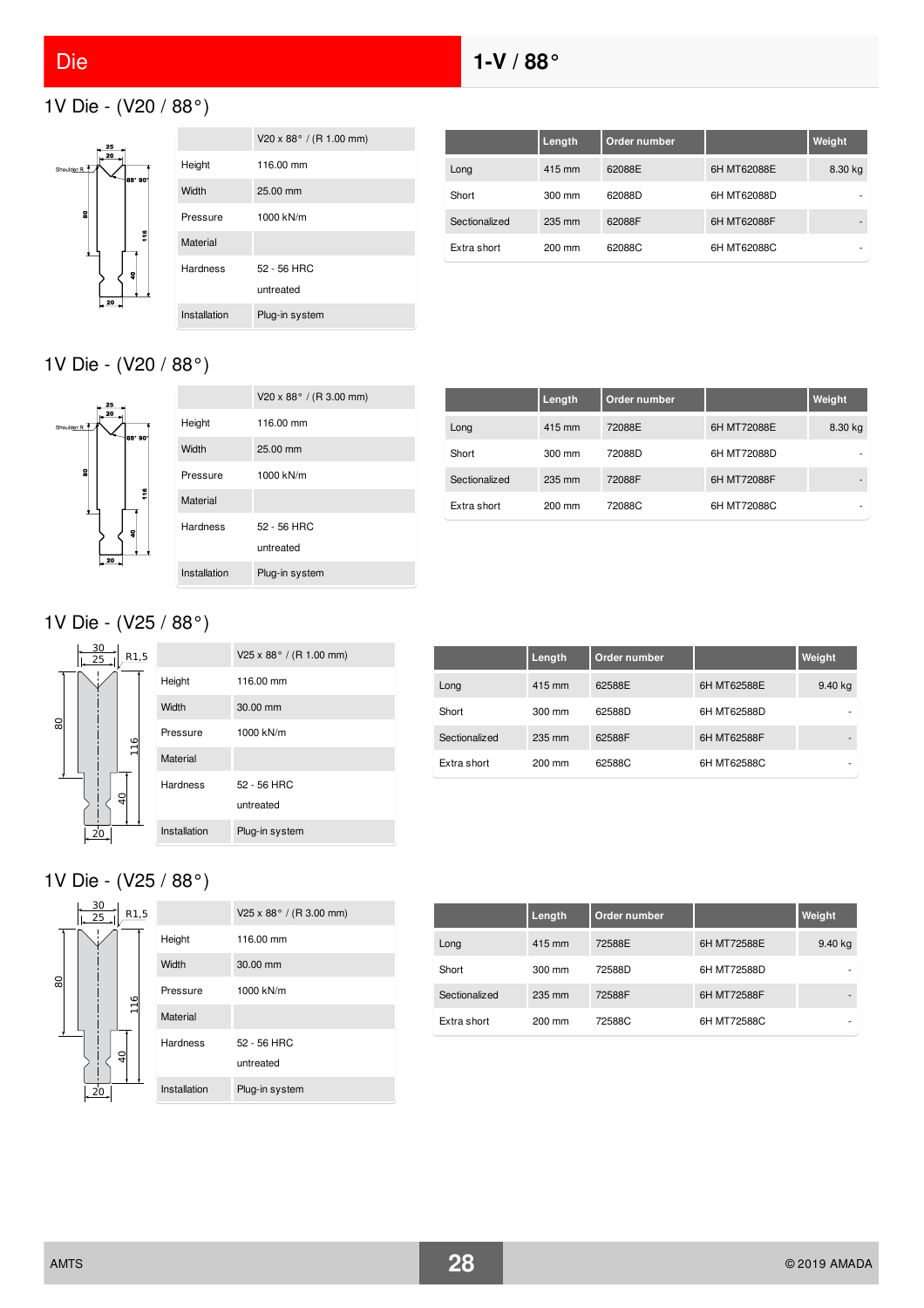# 1V Die - (V4 / 90°)



|              | $V4 \times 90^{\circ}$ / (R 0.00 mm) |
|--------------|--------------------------------------|
| Height       | 116.00 mm                            |
| Width        | 13.00 mm                             |
| Pressure     | 400 kN/m                             |
| Material     |                                      |
| Hardness     | 52 - 56 HRC                          |
|              | untreated                            |
| Installation | Plug-in system                       |

|               | Length           | Order number |             | Weight  |
|---------------|------------------|--------------|-------------|---------|
| Long          | 415 mm           | 60408E       | 6H MT60408E | 5.70 kg |
| Short         | $300 \text{ mm}$ | 60408D       | 6H MT60408D | ۰       |
| Sectionalized | 235 mm           | 60408F       | 6H MT60408F |         |
| Extra short   | $200 \text{ mm}$ | 60408C       | 6H MT60408C | ۰       |

# 1V Die - (V4 / 90°)



|              | $V4 \times 90^{\circ}$ / (R 1.00 mm) |
|--------------|--------------------------------------|
| Height       | 116.00 mm                            |
| Width        | 13.00 mm                             |
| Pressure     | 400 kN/m                             |
| Material     |                                      |
| Hardness     | 52 - 56 HRC<br>untreated             |
| Installation | Plug-in system                       |

|               | Length           | Order number |             | <b>Weight</b> |
|---------------|------------------|--------------|-------------|---------------|
| Long          | 415 mm           | 70408E       | 6H MT70408E | 5.70 kg       |
| Short         | $300 \text{ mm}$ | 70408D       | 6H MT70408D | ۰             |
| Sectionalized | 235 mm           | 70408F       | 6H MT70408F |               |
| Extra short   | $200 \text{ mm}$ | 70408C       | 6H MT70408C | ۰             |

# 1V Die - (V5 / 90°)



|                 | V5 x 90° / (R 0.00 mm) |
|-----------------|------------------------|
| Height          | 116.00 mm              |
| Width           | 13.50 mm               |
| Pressure        | 500 kN/m               |
| Material        |                        |
| <b>Hardness</b> | 52 - 56 HRC            |
|                 | untreated              |
| Installation    | Plug-in system         |

|               | Length           | Order number |             | <b>Weight</b> |
|---------------|------------------|--------------|-------------|---------------|
| Long          | 415 mm           | 60508E       | 6H MT60508E | 5.80 kg       |
| Short         | $300 \text{ mm}$ | 60508D       | 6H MT60508D |               |
| Sectionalized | 235 mm           | 60508F       | 6H MT60508F | -             |
| Extra short   | $200 \text{ mm}$ | 60508C       | 6H MT60508C | ۰             |

# 1V Die - (V5 / 90°)



|                 | $V5 \times 90^{\circ}$ / (R 1.00 mm) |
|-----------------|--------------------------------------|
| Height          | 116.00 mm                            |
| Width           | 13.50 mm                             |
| Pressure        | 500 kN/m                             |
| Material        |                                      |
| <b>Hardness</b> | 52 - 56 HRC                          |
|                 | untreated                            |
| Installation    | Plug-in system                       |

|               | Length           | Order number |             | Weight  |
|---------------|------------------|--------------|-------------|---------|
| Long          | 415 mm           | 70508E       | 6H MT70508E | 5.80 kg |
| Short         | 300 mm           | 70508D       | 6H MT70508D |         |
| Sectionalized | 235 mm           | 70508F       | 6H MT70508F |         |
| Extra short   | $200 \text{ mm}$ | 70508C       | 6H MT70508C |         |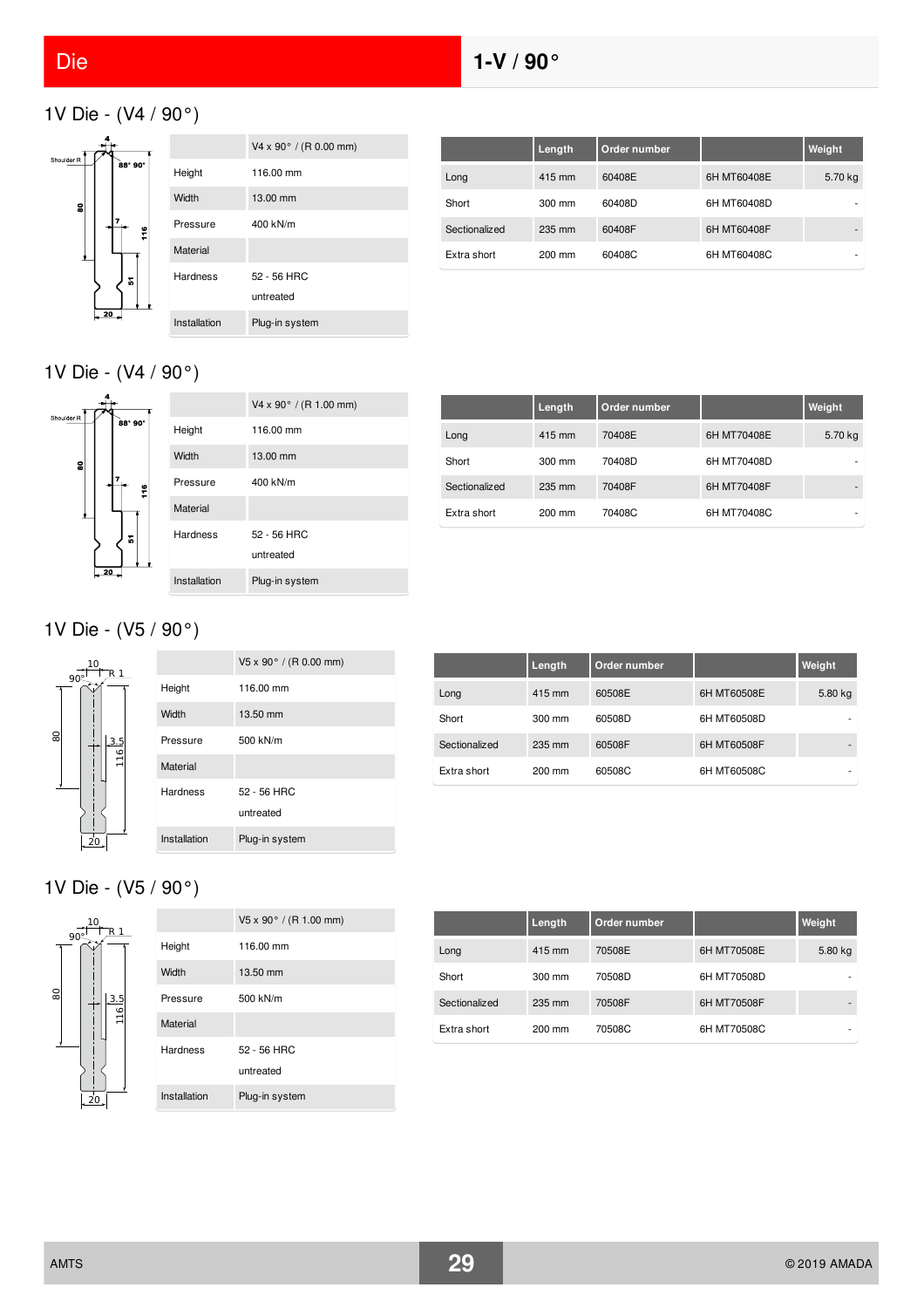# <span id="page-29-0"></span>1V Die - (V6 / 90°)



|                 | $V6 \times 90^{\circ}$ / (R 0.00 mm) |
|-----------------|--------------------------------------|
| Height          | 116.00 mm                            |
| Width           | 14.00 mm                             |
| Pressure        | 550 kN/m                             |
| Material        |                                      |
| <b>Hardness</b> | 52 - 56 HRC                          |
|                 | untreated                            |
| Installation    | Plug-in system                       |

|               | Length           | <b>Order number</b> |             | Weight             |
|---------------|------------------|---------------------|-------------|--------------------|
| Long          | $415 \text{ mm}$ | 60608E              | 6H MT60608E | 6.00 <sub>ka</sub> |
| Short         | $300 \text{ mm}$ | 60608D              | 6H MT60608D |                    |
| Sectionalized | 235 mm           | 60608F              | 6H MT60608F |                    |
| Extra short   | $200 \text{ mm}$ | 60608C              | 6H MT60608C | ۰                  |

# 1V Die - (V6 / 90°)



|              | $V6 \times 90^{\circ}$ / (R 1.00 mm) |
|--------------|--------------------------------------|
| Height       | 116.00 mm                            |
| Width        | 14.00 mm                             |
| Pressure     | 550 kN/m                             |
| Material     |                                      |
| Hardness     | 52 - 56 HRC                          |
|              | untreated                            |
| Installation | Plug-in system                       |

|               | Length           | <b>Order number</b> |             | Weight  |
|---------------|------------------|---------------------|-------------|---------|
| Long          | 415 mm           | 70608E              | 6H MT70608E | 6.00 kg |
| Short         | $300 \text{ mm}$ | 70608D              | 6H MT70608D |         |
| Sectionalized | 235 mm           | 70608F              | 6H MT70608F |         |
| Extra short   | $200 \text{ mm}$ | 70608C              | 6H MT70608C |         |

## 1V Die - (V7 / 90°)



|               | Length | Order number |             | Weight  |
|---------------|--------|--------------|-------------|---------|
| Long          | 415 mm | 60708E       | 6H MT60708E | 6.10 kg |
| Short         | 300 mm | 60708D       | 6H MT60708D |         |
| Sectionalized | 235 mm | 60708F       | 6H MT60708F |         |
| Extra short   | 200 mm | 60708C       | 6H MT60708C |         |

## 1V Die - (V7 / 90°)



|                 | $V7 \times 90^{\circ}$ / (R 1.00 mm) |
|-----------------|--------------------------------------|
| Height          | 116.00 mm                            |
| Width           | 14.50 mm                             |
| Pressure        | 600 kN/m                             |
| Material        |                                      |
| <b>Hardness</b> | 52 - 56 HRC<br>untreated             |
| Installation    | Plug-in system                       |

|               | Length           | <b>Order number</b> |             | Weight    |
|---------------|------------------|---------------------|-------------|-----------|
| Long          | 415 mm           | 70708E              | 6H MT70708E | $6.10$ kg |
| Short         | $300 \text{ mm}$ | 70708D              | 6H MT70708D |           |
| Sectionalized | 235 mm           | 70708F              | 6H MT70708F |           |
| Extra short   | $200$ mm         | 70708C              | 6H MT70708C |           |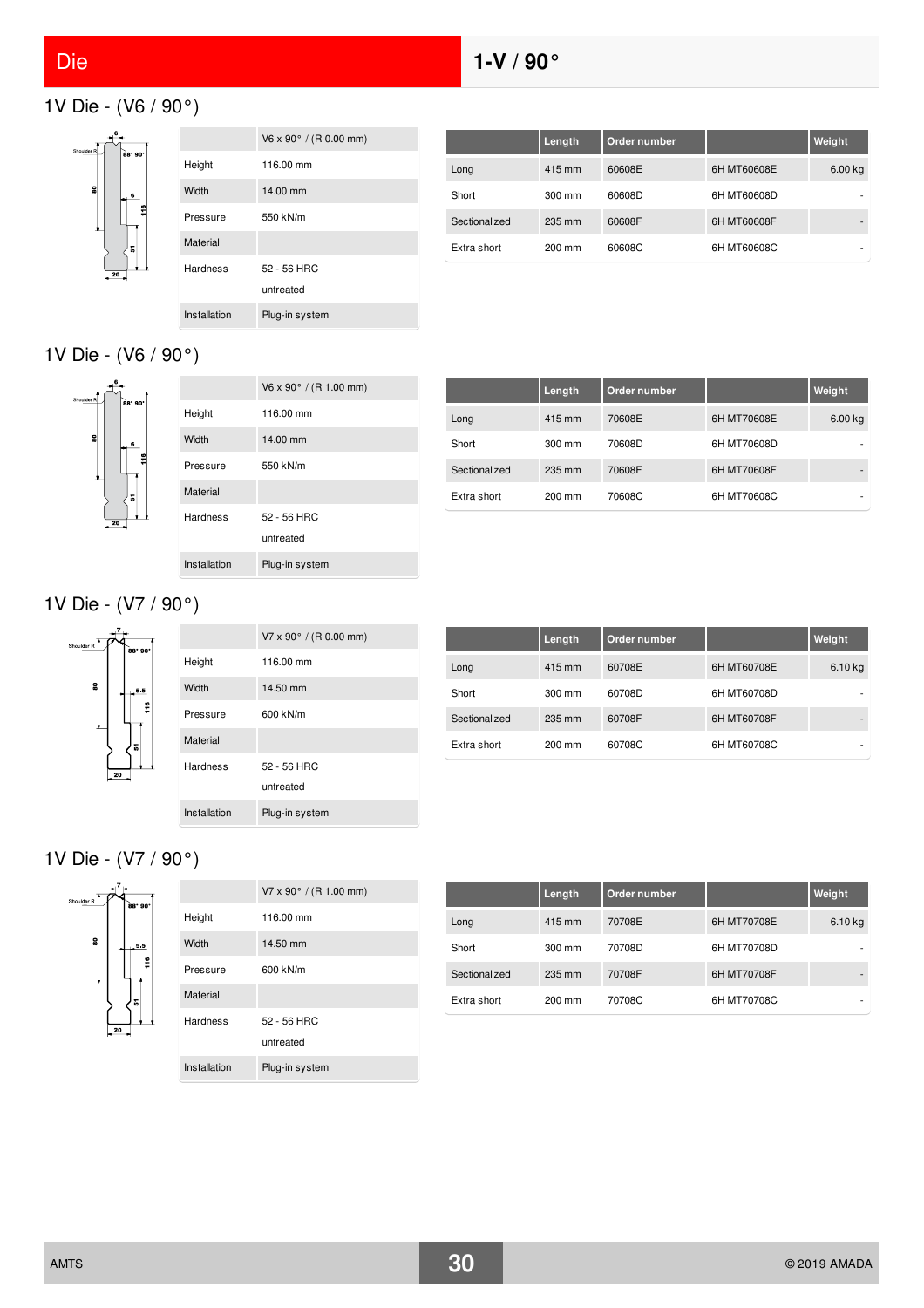# 1V Die - (V8 / 90°)



|                 | $V8 \times 90^{\circ}$ / (R 0.00 mm) |
|-----------------|--------------------------------------|
| Height          | 116.00 mm                            |
| Width           | 15.00 mm                             |
| Pressure        | 650 kN/m                             |
| Material        |                                      |
| <b>Hardness</b> | 52 - 56 HRC                          |
|                 | untreated                            |
| Installation    | Plug-in system                       |

|               | Length           | Order number |             | Weight    |
|---------------|------------------|--------------|-------------|-----------|
| Long          | 415 mm           | 60808E       | 6H MT60808E | $6.20$ kg |
| Short         | $300 \text{ mm}$ | 60808D       | 6H MT60808D |           |
| Sectionalized | 235 mm           | 60808F       | 6H MT60808F | -         |
| Extra short   | $200 \text{ mm}$ | 60808C       | 6H MT60808C | ۰         |

# 1V Die - (V8 / 90°)



|                 | V8 x 90° / (R 1.00 mm)   |
|-----------------|--------------------------|
| Height          | 116.00 mm                |
| Width           | 15.00 mm                 |
| Pressure        | 650 kN/m                 |
| Material        |                          |
| <b>Hardness</b> | 52 - 56 HRC<br>untreated |
| Installation    | Plug-in system           |

|               | Length           | Order number |             | Weight    |
|---------------|------------------|--------------|-------------|-----------|
| Long          | 415 mm           | 70808E       | 6H MT70808E | $6.20$ kg |
| Short         | $300 \text{ mm}$ | 70808D       | 6H MT70808D |           |
| Sectionalized | 235 mm           | 70808F       | 6H MT70808F | -         |
| Extra short   | 200 mm           | 70808C       | 6H MT70808C | ۰         |

# 1V Die - (V10 / 90°)

Material



|                 | $V10 \times 90^{\circ}$ / (R 0.00 mm) |
|-----------------|---------------------------------------|
| Height          | 116.00 mm                             |
| Width           | 16.50 mm                              |
| Pressure        | 900 kN/m                              |
| Material        |                                       |
| <b>Hardness</b> | 52 - 56 HRC                           |
|                 | untreated                             |
| Installation    | Plug-in system                        |

|               | Length           | Order number |             | Weight    |
|---------------|------------------|--------------|-------------|-----------|
| Long          | 415 mm           | 61008E       | 6H MT61008E | $6.50$ kg |
| Short         | $300 \text{ mm}$ | 61008D       | 6H MT61008D |           |
| Sectionalized | 235 mm           | 61008F       | 6H MT61008F | -         |
| Extra short   | $200 \text{ mm}$ | 61008C       | 6H MT61008C |           |

# 1V Die - (V10 / 90°)



|                 | $V10 \times 90^{\circ}$ / (R 2.00 mm) |
|-----------------|---------------------------------------|
| Height          | 116.00 mm                             |
| Width           | 16.50 mm                              |
| Pressure        | 900 kN/m                              |
| Material        |                                       |
| <b>Hardness</b> | 52 - 56 HRC                           |
|                 | untreated                             |
| Installation    | Plug-in system                        |

|               | Length           | Order number |             | Weight  |
|---------------|------------------|--------------|-------------|---------|
| Long          | 415 mm           | 71008E       | 6H MT71008E | 6.50 kg |
| Short         | $300 \text{ mm}$ | 71008D       | 6H MT71008D | ۰       |
| Sectionalized | 235 mm           | 71008F       | 6H MT71008F | -       |
| Extra short   | $200 \text{ mm}$ | 71008C       | 6H MT71008C |         |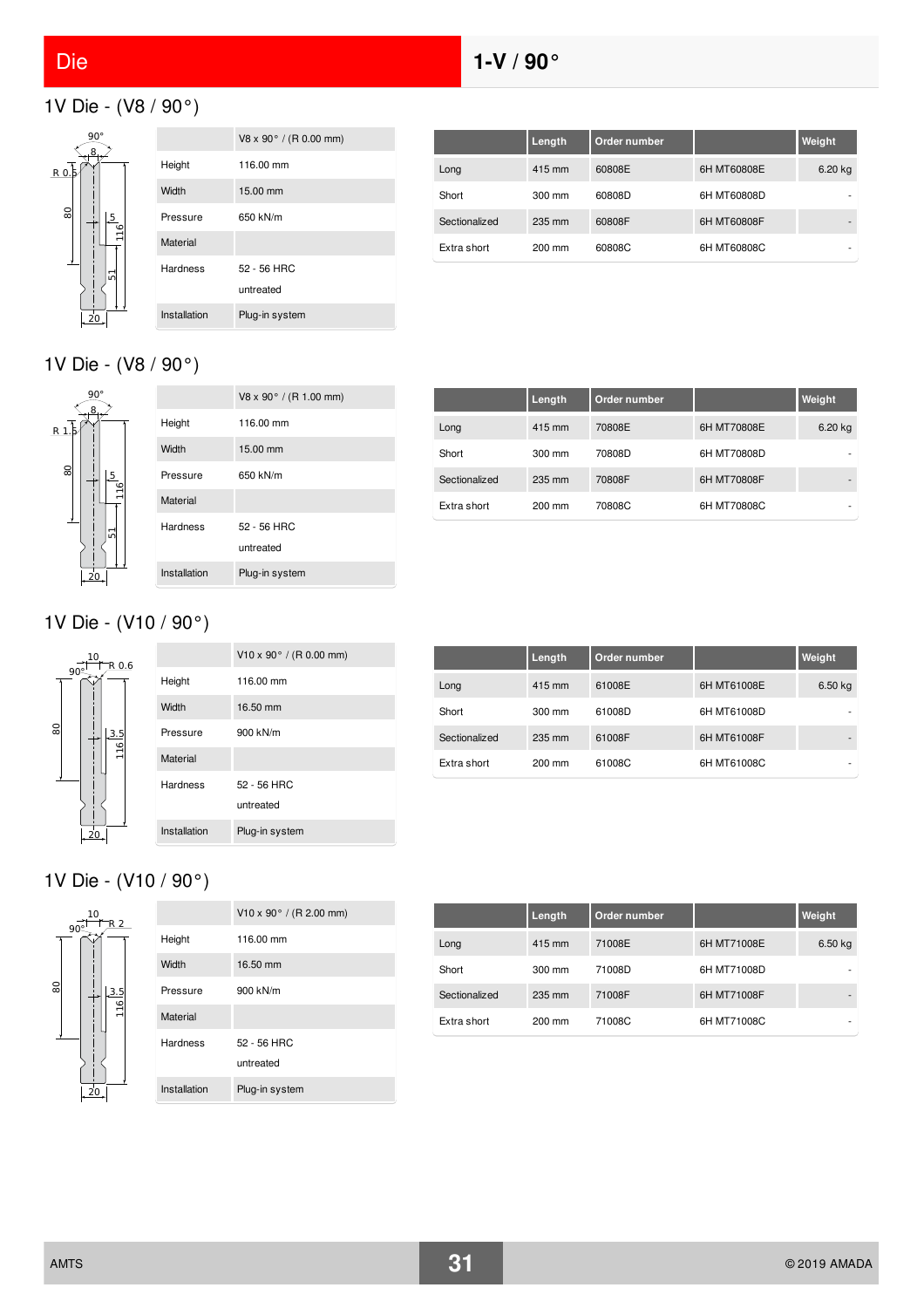# 1V Die - (V12 / 90°)



|                 | V12 x 90 $^{\circ}$ / (R 0.00 mm) |
|-----------------|-----------------------------------|
| Height          | 116.00 mm                         |
| Width           | 17.50 mm                          |
| Pressure        | 1000 kN/m                         |
| Material        |                                   |
| <b>Hardness</b> | 52 - 56 HRC                       |
|                 | untreated                         |
| Installation    | Plug-in system                    |

|               | Length | Order number |             | Weight  |
|---------------|--------|--------------|-------------|---------|
| Long          | 415 mm | 61208E       | 6H MT61208E | 6.70 kg |
| Short         | 300 mm | 61208D       | 6H MT61208D |         |
| Sectionalized | 235 mm | 61208F       | 6H MT61208F |         |
| Extra short   | 200 mm | 61208C       | 6H MT61208C | ۰       |

## 1V Die - (V12 / 90°)



|               | Length           | Order number |             | Weight  |
|---------------|------------------|--------------|-------------|---------|
| Long          | 415 mm           | 71208E       | 6H MT71208E | 6.70 kg |
| Short         | $300 \text{ mm}$ | 71208D       | 6H MT71208D |         |
| Sectionalized | 235 mm           | 71208F       | 6H MT71208F | -       |
| Extra short   | $200 \text{ mm}$ | 71208C       | 6H MT71208C | ۰       |

## 1V Die - (V14 / 90°)



|              | $V14 \times 90^{\circ}$ / (R 0.00 mm) |
|--------------|---------------------------------------|
| Height       | 116.00 mm                             |
| Width        | 18.50 mm                              |
| Pressure     | 1000 kN/m                             |
| Material     |                                       |
| Hardness     | 52 - 56 HRC<br>untreated              |
|              |                                       |
| Installation | Plug-in system                        |

|               | Length           | Order number |             | Weight    |
|---------------|------------------|--------------|-------------|-----------|
| Long          | 415 mm           | 61408E       | 6H MT61408E | $6.90$ kg |
| Short         | 300 mm           | 61408D       | 6H MT61408D |           |
| Sectionalized | 235 mm           | 61408F       | 6H MT61408F | -         |
| Extra short   | $200 \text{ mm}$ | 61408C       | 6H MT61408C |           |

## 1V Die - (V14 / 90°)



|                 | $V14 \times 90^{\circ}$ / (R 2.00 mm) |
|-----------------|---------------------------------------|
| Height          | 116.00 mm                             |
| Width           | $0.00$ mm                             |
| Pressure        | 1000 kN/m                             |
| Material        |                                       |
| <b>Hardness</b> | 52 - 56 HRC<br>untreated              |
| Installation    | Plug-in system                        |

|               | Length           | Order number |             | Weight    |
|---------------|------------------|--------------|-------------|-----------|
| Long          | 415 mm           | 71408E       | 6H MT71408E | $6.90$ kg |
| Short         | $300 \text{ mm}$ | 71408D       | 6H MT71408D | ۰         |
| Sectionalized | 235 mm           | 71408F       | 6H MT71408F | -         |
| Extra short   | 200 mm           | 71408C       | 6H MT71408C | ۰         |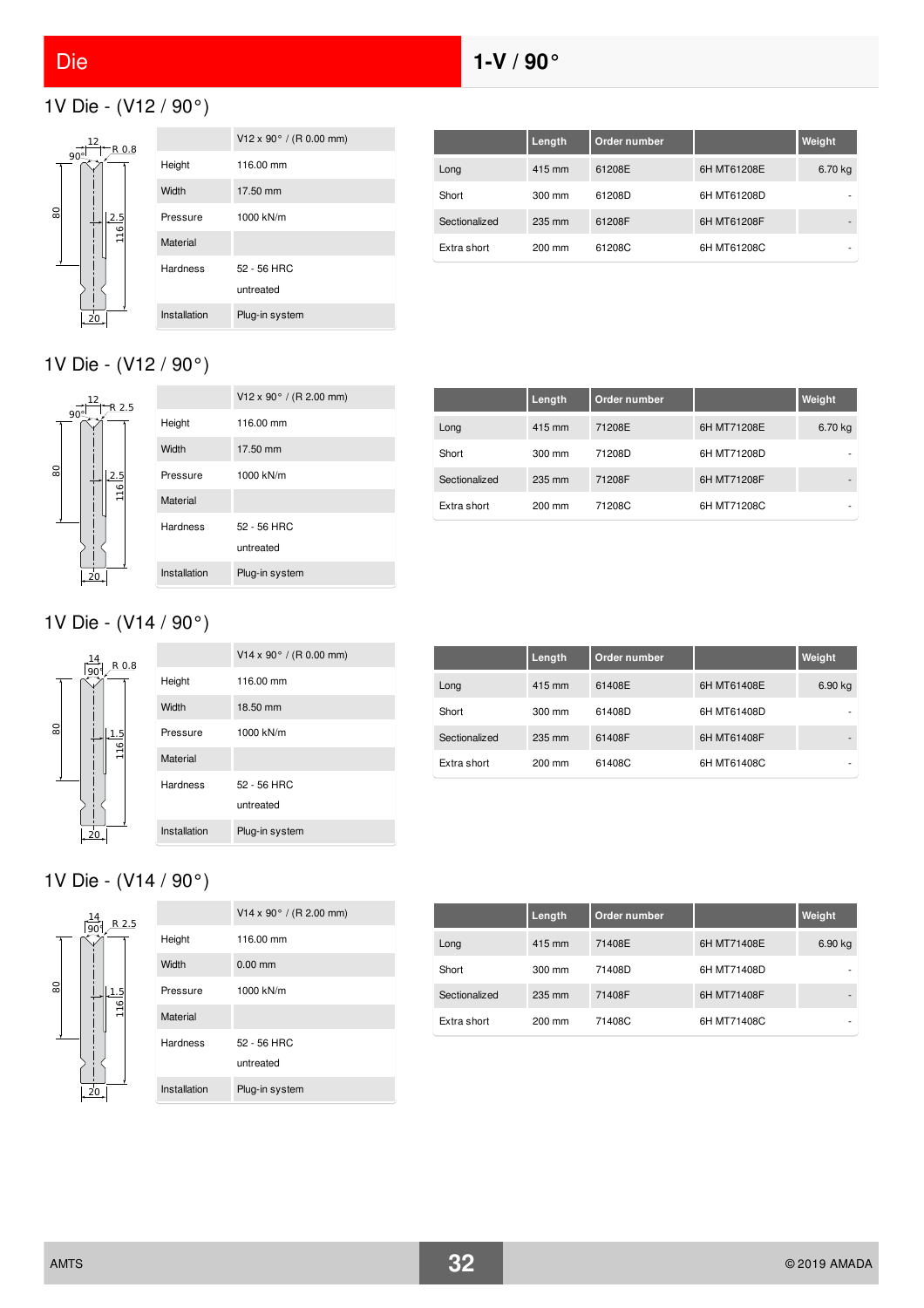# 1V Die - (V16 / 90°)



| 8. |                 | $V16 \times 90^{\circ}$ / (R 0.00 mm) |
|----|-----------------|---------------------------------------|
|    | Height          | 116.00 mm                             |
|    | Width           | 20.00 mm                              |
|    | Pressure        | 1000 kN/m                             |
|    | Material        |                                       |
|    | <b>Hardness</b> | 52 - 56 HRC                           |
|    |                 | untreated                             |
|    | Installation    | Plug-in system                        |

|               | Length           | Order number |             | Weight  |
|---------------|------------------|--------------|-------------|---------|
| Long          | 415 mm           | 61608E       | 6H MT61608E | 7.20 kg |
| Short         | $300 \text{ mm}$ | 61608D       | 6H MT61608D | ۰       |
| Sectionalized | 235 mm           | 61608F       | 6H MT61608F | -       |
| Extra short   | 200 mm           | 61608C       | 6H MT61608C | ۰       |

## 1V Die - (V16 / 90°)



|               | Length           | Order number |             | Weight  |
|---------------|------------------|--------------|-------------|---------|
| Long          | 415 mm           | 71608E       | 6H MT71608E | 7.20 kg |
| Short         | $300 \text{ mm}$ | 71608D       | 6H MT71608D | ۰       |
| Sectionalized | 235 mm           | 71608F       | 6H MT71608F | -       |
| Extra short   | $200 \text{ mm}$ | 71608C       | 6H MT71608C | ۰       |

## 1V Die - (V18 / 90°)



|                 | V18 x 90 $^{\circ}$ / (R 1.00 mm) |
|-----------------|-----------------------------------|
| Height          | 116.00 mm                         |
| Width           | 23.00 mm                          |
| Pressure        | 1000 kN/m                         |
| Material        |                                   |
| <b>Hardness</b> | 52 - 56 HRC                       |
|                 | untreated                         |
| Installation    | Plug-in system                    |

|               | Length           | Order number |             | Weight  |
|---------------|------------------|--------------|-------------|---------|
| Long          | 415 mm           | 61808E       | 6H MT61808E | 7.90 kg |
| Short         | $300 \text{ mm}$ | 61808D       | 6H MT61808D |         |
| Sectionalized | 235 mm           | 61808F       | 6H MT61808F | -       |
| Extra short   | $200 \text{ mm}$ | 61808C       | 6H MT61808C |         |

## 1V Die - (V18 / 90°)

|   | 18<br>R 2.5     |              | V18 x 90 $^{\circ}$ / (R 2.00 mm) |
|---|-----------------|--------------|-----------------------------------|
|   | $90^{\circ}$    | Height       | 116.00 mm                         |
|   |                 | Width        | 23.00 mm                          |
| 8 | 116             | Pressure     | 1000 kN/m                         |
|   |                 | Material     |                                   |
| ទ | <b>Hardness</b> | 52 - 56 HRC  |                                   |
|   |                 | untreated    |                                   |
|   |                 | Installation | Plug-in system                    |

|               | Length           | Order number |             | Weight  |
|---------------|------------------|--------------|-------------|---------|
| Long          | 415 mm           | 71808E       | 6H MT71808E | 7.90 kg |
| Short         | $300 \text{ mm}$ | 71808D       | 6H MT71808D | ۰       |
| Sectionalized | 235 mm           | 71808F       | 6H MT71808F | -       |
| Extra short   | $200 \text{ mm}$ | 71808C       | 6H MT71808C |         |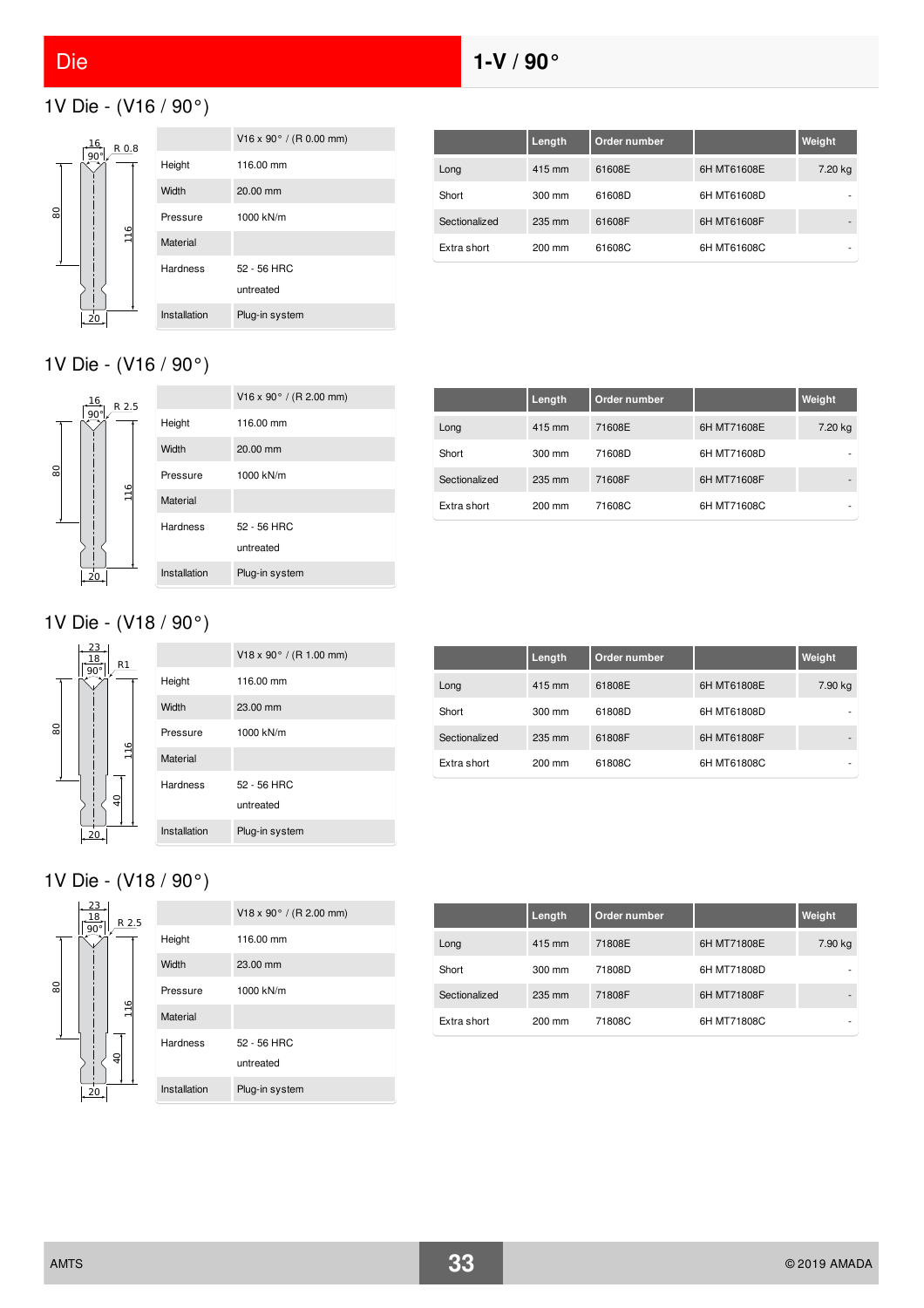# 1V Die - (V20 / 90°)



|                 | $V20 \times 90^{\circ}$ / (R 1.00 mm) |
|-----------------|---------------------------------------|
| Height          | 116.00 mm                             |
| Width           | 25.00 mm                              |
| Pressure        | 1000 kN/m                             |
| Material        |                                       |
| <b>Hardness</b> | 52 - 56 HRC                           |
|                 | untreated                             |
| Installation    | Plug-in system                        |

|               | Length           | Order number |             | Weight  |
|---------------|------------------|--------------|-------------|---------|
| Long          | 415 mm           | 62008E       | 6H MT62008E | 8.30 kg |
| Short         | $300 \text{ mm}$ | 62008D       | 6H MT62008D |         |
| Sectionalized | 235 mm           | 62008F       | 6H MT62008F | -       |
| Extra short   | $200 \text{ mm}$ | 62008C       | 6H MT62008C | ۰       |

## 1V Die - (V20 / 90°)



|                 | $V20 \times 90^{\circ}$ / (R 3.00 mm) |
|-----------------|---------------------------------------|
| Height          | 116.00 mm                             |
| Width           | 25.00 mm                              |
| Pressure        | 1000 kN/m                             |
| Material        |                                       |
| <b>Hardness</b> | 52 - 56 HRC                           |
|                 | untreated                             |
| Installation    | Plug-in system                        |

|               | Length           | Order number |             | Weight  |
|---------------|------------------|--------------|-------------|---------|
| Long          | 415 mm           | 72008E       | 6H MT72008E | 8.30 kg |
| Short         | $300 \text{ mm}$ | 72008D       | 6H MT72008D |         |
| Sectionalized | 235 mm           | 72008F       | 6H MT72008F | -       |
| Extra short   | $200 \text{ mm}$ | 72008C       | 6H MT72008C | ۰       |

## 1V Die - (V25 / 90°)



|               | Length           | Order number |             | Weight    |
|---------------|------------------|--------------|-------------|-----------|
| Long          | 415 mm           | 62508E       | 6H MT62508E | $9.40$ kg |
| Short         | $300 \text{ mm}$ | 62508D       | 6H MT62508D |           |
| Sectionalized | 235 mm           | 62508F       | 6H MT62508F | -         |
| Extra short   | $200 \text{ mm}$ | 62508C       | 6H MT62508C |           |

# 1V Die - (V25 / 90°)



|                 | $V25 \times 90^{\circ}$ / (R 3.00 mm) |
|-----------------|---------------------------------------|
| Height          | 116.00 mm                             |
| Width           | 30.00 mm                              |
| Pressure        | 1000 kN/m                             |
| Material        |                                       |
| <b>Hardness</b> | 52 - 56 HRC                           |
|                 | untreated                             |
| Installation    | Plug-in system                        |

|               | Length           | Order number |             | <b>Weight</b> |
|---------------|------------------|--------------|-------------|---------------|
| Long          | 415 mm           | 72508E       | 6H MT72508E | $9.40$ kg     |
| Short         | $300 \text{ mm}$ | 72508D       | 6H MT72508D | ۰             |
| Sectionalized | 235 mm           | 72508F       | 6H MT72508F | -             |
| Extra short   | $200 \text{ mm}$ | 72508C       | 6H MT72508C | ۰             |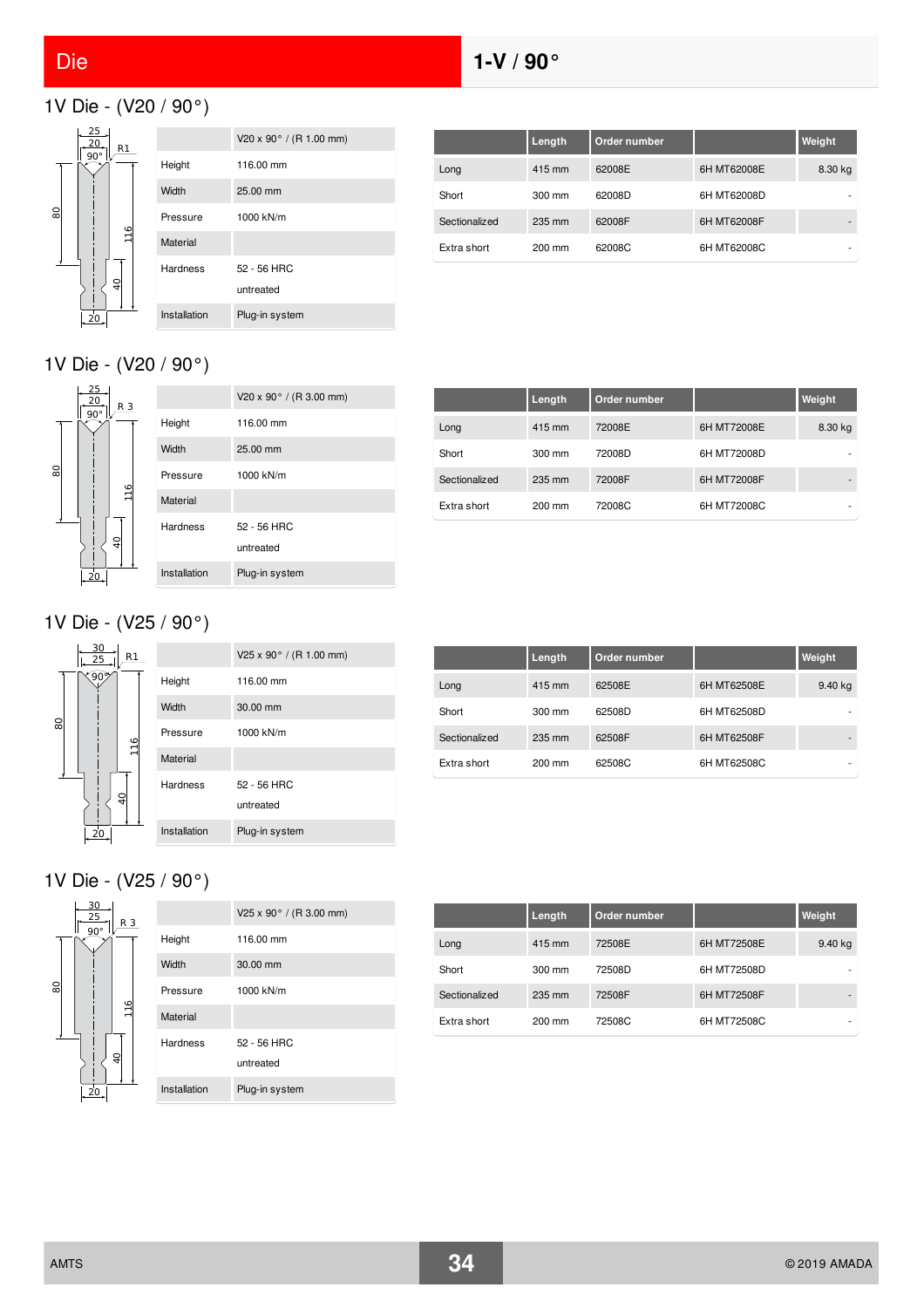# Air bending force chart **Mild steel** Mild steel

|                        | V<br>Die opening                   |     | 6              |     | 8   | 10             | 12  | 14  | 16  | 18   | 20  | 25   | 32  | 40        | 50  | 63    | 80  | 100 | 125 | 160 | 200 |
|------------------------|------------------------------------|-----|----------------|-----|-----|----------------|-----|-----|-----|------|-----|------|-----|-----------|-----|-------|-----|-----|-----|-----|-----|
|                        | Minimum flange length<br>$b_{min}$ | 2.8 | $\overline{4}$ | 5   | 5.5 | $\overline{7}$ | 8.5 | 10  | 11  | 13.5 | 14  | 17.5 | 22  | 28        | 35  | 45    | 55  | 71  | 89  | 113 |     |
|                        | ir<br>Bending radius               | 0.7 | 1.0            | 1.1 | 1.3 | 1.6            | 2.0 | 2.3 | 2.6 | 3.0  | 3.3 | 4.0  | 5.0 | 6.5       | 8.0 | 10    | 13  | 16  | 20  | 26  |     |
|                        | $0.5$ mm                           | 40  | 30             |     |     |                |     |     |     |      |     |      |     |           |     |       |     |     |     |     |     |
|                        | $0.6$ mm                           | 60  | 40             | 40  | 40  |                |     |     |     |      |     |      |     |           |     |       |     |     |     |     |     |
|                        | $0.8$ mm                           |     | 70             | 70  | 50  | 40             |     |     |     |      |     |      |     |           |     |       |     |     |     |     |     |
|                        | 1.0 <sub>mm</sub>                  |     | 110            | 100 | 80  | 70             |     |     |     |      |     |      |     |           |     |       |     |     |     |     |     |
|                        | $1.2 \text{ mm}$                   |     |                | 140 | 120 | 100            | 80  | 70  | 60  |      |     |      |     |           |     |       |     |     |     |     |     |
|                        | $1.5 \text{ mm}$                   |     |                |     | 170 | 150            | 130 | 110 | 90  | 80   |     |      |     |           |     |       |     |     |     |     |     |
|                        | $2.0$ mm                           |     |                |     |     |                | 220 | 190 | 170 | 150  | 130 | 110  |     |           |     |       |     |     |     |     |     |
|                        | $2.5$ mm                           |     |                |     |     |                |     |     | 280 | 250  | 220 | 180  | 140 |           |     |       |     |     |     |     |     |
|                        | 3.0 mm                             |     |                |     |     |                |     |     |     | 340  | 300 | 240  | 190 | 150       |     |       |     |     |     |     |     |
|                        | 3.5 mm                             |     |                |     |     |                |     |     |     |      |     | 330  | 260 | 200   160 |     | $130$ |     |     |     |     |     |
| Thickness              | 4.0 mm                             |     |                |     |     |                |     |     |     |      |     | 430  | 340 | 270       |     | 170   |     |     |     |     |     |
|                        | 4.5 mm                             |     |                |     |     |                |     |     |     |      |     |      | 440 | 340       | 270 | 210   |     |     |     |     |     |
|                        | 5.0 mm                             |     |                |     |     |                |     |     |     |      |     |      | 520 | 420       | 330 | 260   | 210 |     |     |     |     |
| $\widehat{\mathbf{t}}$ | 6.0 mm                             |     |                |     |     |                |     |     |     |      |     |      | 750 | 600 480   |     | 380   | 300 | 240 |     |     |     |
| ↓                      | 7.0 mm                             |     |                |     |     |                |     |     |     |      |     |      |     |           |     | 520   | 410 | 330 | 260 |     |     |
|                        | 8.0 mm                             |     |                |     |     |                |     |     |     |      |     |      |     |           |     | 850   | 680 | 530 | 430 |     |     |
|                        | 9.0 mm                             |     |                |     |     |                |     |     |     |      |     |      |     |           |     |       | 670 | 540 | 430 |     |     |
|                        | $10 \text{ mm}$                    |     |                |     |     |                |     |     |     |      |     |      |     |           |     |       | 850 | 670 | 530 | 420 |     |
|                        | <b>12 mm</b>                       |     |                |     |     |                |     |     |     |      |     |      |     |           |     |       |     | 960 | 780 | 600 | 550 |
|                        | <b>15 mm</b>                       |     |                |     |     |                |     |     |     |      |     |      |     |           |     |       |     |     |     | 950 |     |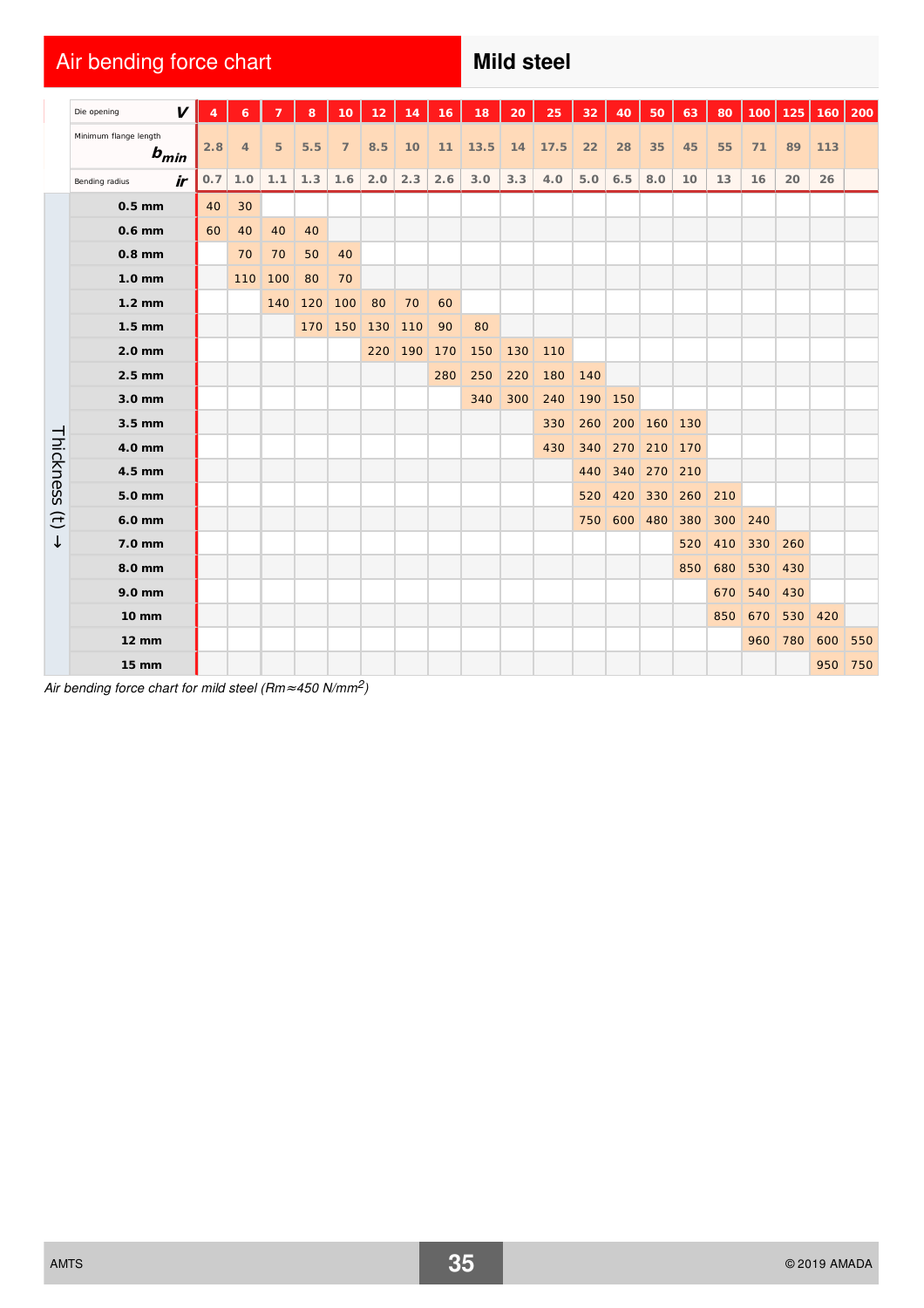# Air bending force chart **Stainless steel**

<span id="page-35-1"></span><span id="page-35-0"></span>

|                        | V<br>Die opening                                                                  |     | 6              |                    | 8                   | 10             | 12  | 14 | 16 | <b>18</b>                                           | 20 | 25                | 32 | 40          | 50              | 63   | 80  | 100           | 125           | 160            | 200            | 250  |
|------------------------|-----------------------------------------------------------------------------------|-----|----------------|--------------------|---------------------|----------------|-----|----|----|-----------------------------------------------------|----|-------------------|----|-------------|-----------------|------|-----|---------------|---------------|----------------|----------------|------|
|                        | Minimum flange length $\bigtriangledown$<br>min                                   | 2.8 | $\overline{4}$ | 5                  | 5.5                 | $\overline{7}$ | 8.5 | 10 |    | $11 \mid 13.5 \mid 14 \mid 17.5 \mid 22$            |    |                   |    | 28          | 35              | 45   | 55  | 71            | 89            | 113            | 140            | 175  |
|                        | ir<br>Bending radius                                                              | 0.7 |                |                    |                     |                |     |    |    | 1.0   1.1   1.3   1.6   2.0   2.3   2.6   3.0   3.3 |    | 4.0 $5.0$ 6.5 8.0 |    |             |                 | 10   | 13  | 16            | 20            | 26             | 33             | 41   |
|                        | $0.5$ mm                                                                          | 60  | 50             |                    |                     |                |     |    |    |                                                     |    |                   |    |             |                 |      |     |               |               |                |                |      |
|                        | $0.6$ mm                                                                          | 90  | 60             | 60                 | 60                  |                |     |    |    |                                                     |    |                   |    |             |                 |      |     |               |               |                |                |      |
|                        | $0.7$ mm                                                                          | 120 | 80             | 80                 | 60                  | 60             |     |    |    |                                                     |    |                   |    |             |                 |      |     |               |               |                |                |      |
|                        | $0.8$ mm                                                                          |     |                | 110 110 80         |                     | 70             |     |    |    |                                                     |    |                   |    |             |                 |      |     |               |               |                |                |      |
|                        | $0.9$ mm                                                                          |     |                | 130 120 100 80     |                     |                | 70  |    |    |                                                     |    |                   |    |             |                 |      |     |               |               |                |                |      |
|                        | 1.0 <sub>mm</sub>                                                                 |     |                | 170 150 120 110 80 |                     |                |     |    |    |                                                     |    |                   |    |             |                 |      |     |               |               |                |                |      |
|                        | $1.2 \text{ mm}$                                                                  |     |                |                    | 210 180 150 120 110 |                |     |    | 90 |                                                     |    |                   |    |             |                 |      |     |               |               |                |                |      |
|                        | $1.5 \text{ mm}$                                                                  |     |                |                    |                     |                |     |    |    | 200 170 150 130 120                                 |    |                   |    |             |                 |      |     |               |               |                |                |      |
|                        | $2.0$ mm                                                                          |     |                |                    |                     |                |     |    |    | 330 290 260 230 200 170                             |    |                   |    |             |                 |      |     |               |               |                |                |      |
|                        | $2.5$ mm                                                                          |     |                |                    |                     |                |     |    |    | 390 350 300 250 190                                 |    |                   |    |             |                 |      |     |               |               |                |                |      |
|                        | 3.0 mm                                                                            |     |                |                    |                     |                |     |    |    | 510 450                                             |    | 360 290 230       |    |             |                 |      |     |               |               |                |                |      |
| Thickness              | 4.0 mm                                                                            |     |                |                    |                     |                |     |    |    |                                                     |    | 650               |    |             | 510 410 320 260 |      |     |               |               |                |                |      |
|                        | 5.0 mm                                                                            |     |                |                    |                     |                |     |    |    |                                                     |    |                   |    | 780 630 500 |                 | 390  | 320 |               |               |                |                |      |
| $\widehat{\mathbf{d}}$ | 6.0 mm                                                                            |     |                |                    |                     |                |     |    |    |                                                     |    |                   |    |             | 900 720         | 570  | 450 | 360           |               |                |                |      |
| ↓                      | 8.0 mm                                                                            |     |                |                    |                     |                |     |    |    |                                                     |    |                   |    |             |                 | 1020 | 810 | 650           | 510           |                |                |      |
|                        | <b>10 mm</b>                                                                      |     |                |                    |                     |                |     |    |    |                                                     |    |                   |    |             |                 |      |     | 1280 1010 800 |               | 630            |                |      |
|                        | <b>12 mm</b>                                                                      |     |                |                    |                     |                |     |    |    |                                                     |    |                   |    |             |                 |      |     |               | 1440 1170 900 |                | 830            |      |
|                        | $15 \, \text{mm}$                                                                 |     |                |                    |                     |                |     |    |    |                                                     |    |                   |    |             |                 |      |     |               |               | 1800 1410 1140 |                |      |
|                        | <b>20 mm</b>                                                                      |     |                |                    |                     |                |     |    |    |                                                     |    |                   |    |             |                 |      |     |               |               |                | 2500 2080 1670 |      |
|                        | <b>25 mm</b>                                                                      |     |                |                    |                     |                |     |    |    |                                                     |    |                   |    |             |                 |      |     |               |               |                | 3150 2550      |      |
|                        | 30 mm                                                                             |     |                |                    |                     |                |     |    |    |                                                     |    |                   |    |             |                 |      |     |               |               |                |                | 3600 |
|                        | Air bending force chart for stainless steel (Rm $\approx$ 700 N/mm <sup>2</sup> ) |     |                |                    |                     |                |     |    |    |                                                     |    |                   |    |             |                 |      |     |               |               |                |                |      |